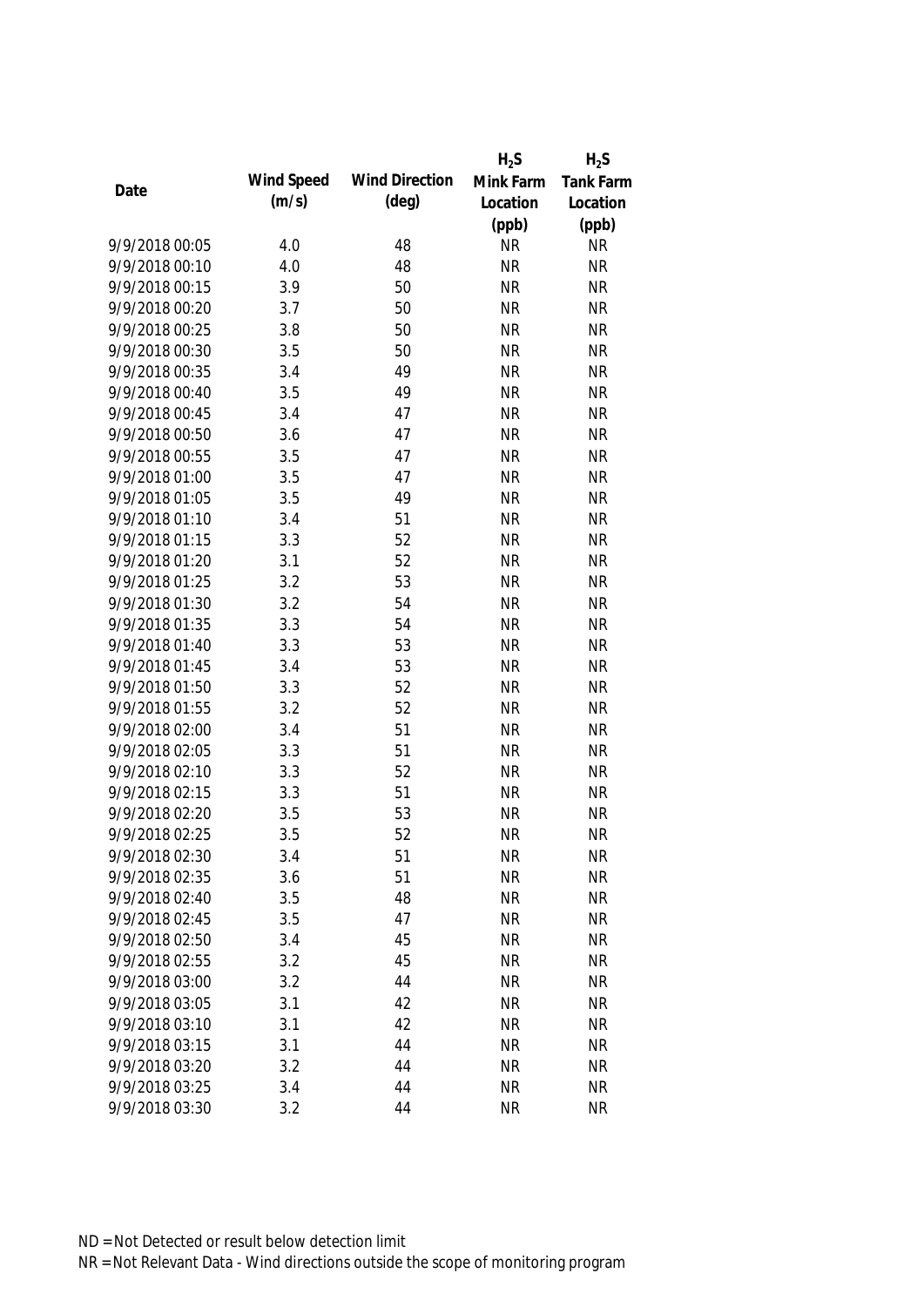|                |            |                       | $H_2S$       | $H_2S$    |
|----------------|------------|-----------------------|--------------|-----------|
|                | Wind Speed | <b>Wind Direction</b> | Mink Farm    | Tank Farm |
| Date           | (m/s)      | $(\text{deg})$        | Location     | Location  |
|                |            |                       | (ppb)        | (ppb)     |
| 9/9/2018 03:35 | 3.3        | 44                    | <b>NR</b>    | <b>NR</b> |
| 9/9/2018 03:40 | 3.3        | 44                    | <b>NR</b>    | <b>NR</b> |
| 9/9/2018 03:45 | 3.2        | 42                    | <b>NR</b>    | <b>NR</b> |
| 9/9/2018 03:50 | 3.2        | 41                    | <b>NR</b>    | <b>NR</b> |
| 9/9/2018 03:55 | 3.2        | 39                    | 1            | <b>NR</b> |
| 9/9/2018 04:00 | 3.4        | 38                    | 1            | <b>NR</b> |
| 9/9/2018 04:05 | 3.3        | 37                    | 1            | <b>NR</b> |
| 9/9/2018 04:10 | 3.3        | 38                    | $\mathbf{1}$ | <b>NR</b> |
| 9/9/2018 04:15 | 3.4        | 38                    | $\mathbf{1}$ | <b>NR</b> |
| 9/9/2018 04:20 | 3.3        | 39                    | $\mathbf{1}$ | <b>NR</b> |
| 9/9/2018 04:25 | 3.2        | 41                    | <b>NR</b>    | <b>NR</b> |
| 9/9/2018 04:30 | 3.1        | 43                    | <b>NR</b>    | <b>NR</b> |
| 9/9/2018 04:35 | 3.2        | 46                    | <b>NR</b>    | <b>NR</b> |
| 9/9/2018 04:40 | 3.2        | 47                    | <b>NR</b>    | <b>NR</b> |
| 9/9/2018 04:45 | 3.0        | 48                    | <b>NR</b>    | <b>NR</b> |
| 9/9/2018 04:50 | 3.0        | 48                    | <b>NR</b>    | <b>NR</b> |
| 9/9/2018 04:55 | 3.0        | 48                    | <b>NR</b>    | <b>NR</b> |
| 9/9/2018 05:00 | 3.2        | 45                    | <b>NR</b>    | <b>NR</b> |
| 9/9/2018 05:05 | 3.2        | 43                    | <b>NR</b>    | <b>NR</b> |
| 9/9/2018 05:10 | 3.2        | 40                    | <b>ND</b>    | <b>NR</b> |
| 9/9/2018 05:15 | 3.3        | 38                    | 1            | <b>NR</b> |
| 9/9/2018 05:20 | 3.4        | 37                    | 1            | <b>NR</b> |
| 9/9/2018 05:25 | 3.3        | 34                    | 1            | <b>NR</b> |
| 9/9/2018 05:30 | 3.3        | 33                    | 1            | <b>NR</b> |
| 9/9/2018 05:35 | 3.3        | 32                    | 1            | <b>NR</b> |
| 9/9/2018 05:40 | 3.3        | 31                    | 1            | <b>NR</b> |
| 9/9/2018 05:45 | 3.3        | 31                    | 1            | <b>NR</b> |
| 9/9/2018 05:50 | 3.3        | 31                    | 1            | <b>NR</b> |
| 9/9/2018 05:55 | 3.2        | 30                    | $\mathbf{1}$ | <b>NR</b> |
| 9/9/2018 06:00 | 3.2        | 30                    | 1            | <b>NR</b> |
| 9/9/2018 06:05 | 3.1        | 29                    | 1            | <b>NR</b> |
| 9/9/2018 06:10 | 3.2        | 29                    | 1            | <b>NR</b> |
| 9/9/2018 06:15 | 3.1        | 30                    | 1            | <b>NR</b> |
| 9/9/2018 06:20 | 3.1        | 30                    | 1            | <b>NR</b> |
| 9/9/2018 06:25 | 3.1        | 31                    | 1            | <b>NR</b> |
| 9/9/2018 06:30 | 3.1        | 33                    | 1            | <b>NR</b> |
| 9/9/2018 06:35 | 3.1        | 33                    | 1            | <b>NR</b> |
| 9/9/2018 06:40 | 3.0        | 32                    | 1            | <b>NR</b> |
| 9/9/2018 06:45 | 3.0        | 31                    | 1            | <b>NR</b> |
| 9/9/2018 06:50 | 2.8        | 29                    | 1            | <b>NR</b> |
| 9/9/2018 06:55 | 2.8        | 28                    | 1            | <b>NR</b> |
| 9/9/2018 07:00 | 2.7        | 27                    | 1            | <b>NR</b> |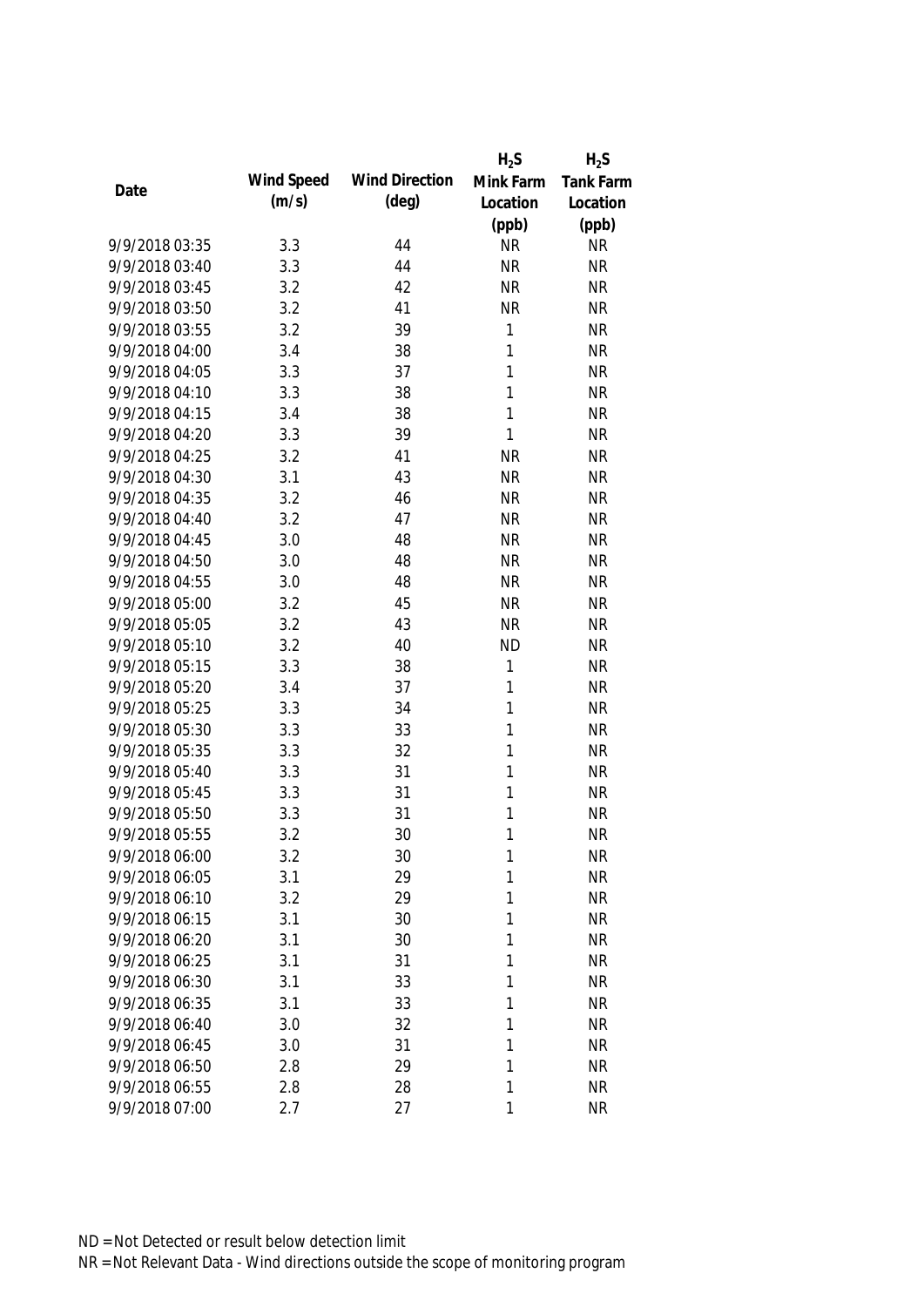|                |            |                       | $H_2S$       | $H_2S$           |
|----------------|------------|-----------------------|--------------|------------------|
|                | Wind Speed | <b>Wind Direction</b> | Mink Farm    | <b>Tank Farm</b> |
| Date           | (m/s)      | $(\text{deg})$        | Location     | Location         |
|                |            |                       | (ppb)        | (ppb)            |
| 9/9/2018 07:05 | 2.6        | 26                    | 1            | <b>NR</b>        |
| 9/9/2018 07:10 | 2.5        | 27                    | 1            | <b>NR</b>        |
| 9/9/2018 07:15 | 2.5        | 28                    | 1            | <b>NR</b>        |
| 9/9/2018 07:20 | 2.5        | 27                    | 1            | <b>NR</b>        |
| 9/9/2018 07:25 | 2.4        | 27                    | 1            | <b>NR</b>        |
| 9/9/2018 07:30 | 2.4        | 26                    | 1            | <b>NR</b>        |
| 9/9/2018 07:35 | 2.4        | 26                    | $\mathbf{1}$ | <b>NR</b>        |
| 9/9/2018 07:40 | 2.4        | 25                    | 1            | <b>NR</b>        |
| 9/9/2018 07:45 | 2.5        | 26                    | $\mathbf{1}$ | <b>NR</b>        |
| 9/9/2018 07:50 | 2.6        | 28                    | 1            | <b>NR</b>        |
| 9/9/2018 07:55 | 2.6        | 29                    | $\mathbf{1}$ | <b>NR</b>        |
| 9/9/2018 08:00 | 2.6        | 29                    | <b>ND</b>    | <b>NR</b>        |
| 9/9/2018 08:05 | 2.6        | 31                    | <b>ND</b>    | <b>NR</b>        |
| 9/9/2018 08:10 | 2.7        | 30                    | <b>ND</b>    | <b>NR</b>        |
| 9/9/2018 08:15 | 2.7        | 30                    | <b>ND</b>    | <b>NR</b>        |
| 9/9/2018 08:20 | 2.6        | 30                    | 1            | <b>NR</b>        |
| 9/9/2018 08:25 | 2.7        | 30                    | 1            | <b>NR</b>        |
| 9/9/2018 08:30 | 2.8        | 31                    | $\mathbf{1}$ | <b>NR</b>        |
| 9/9/2018 08:35 | 2.9        | 31                    | $\mathbf{1}$ | <b>NR</b>        |
| 9/9/2018 08:40 | 2.9        | 32                    | $\mathbf{1}$ | <b>NR</b>        |
| 9/9/2018 08:45 | 3.2        | 34                    | $\mathbf{1}$ | <b>NR</b>        |
| 9/9/2018 08:50 | 3.4        | 34                    | $\mathbf{1}$ | <b>NR</b>        |
| 9/9/2018 08:55 | 3.6        | 37                    | <b>ND</b>    | <b>NR</b>        |
| 9/9/2018 09:00 | 3.8        | 38                    | <b>ND</b>    | <b>NR</b>        |
| 9/9/2018 09:05 | 3.9        | 39                    | <b>ND</b>    | <b>NR</b>        |
| 9/9/2018 09:10 | 4.0        | 42                    | <b>NR</b>    | <b>NR</b>        |
| 9/9/2018 09:15 | 3.8        | 43                    | <b>NR</b>    | <b>NR</b>        |
| 9/9/2018 09:20 | 3.6        | 43                    | <b>NR</b>    | <b>NR</b>        |
| 9/9/2018 09:25 | 3.3        | 43                    | <b>NR</b>    | <b>NR</b>        |
| 9/9/2018 09:30 | 3.1        | 43                    | <b>NR</b>    | <b>NR</b>        |
| 9/9/2018 09:35 | 3.0        | 44                    | <b>NR</b>    | <b>NR</b>        |
| 9/9/2018 09:40 | 3.0        | 44                    | <b>NR</b>    | <b>NR</b>        |
| 9/9/2018 09:45 | 3.1        | 45                    | <b>NR</b>    | <b>NR</b>        |
| 9/9/2018 09:50 | 3.2        | 47                    | <b>NR</b>    | <b>NR</b>        |
| 9/9/2018 09:55 | 3.5        | 48                    | <b>NR</b>    | <b>NR</b>        |
| 9/9/2018 10:00 | 3.5        | 51                    | <b>NR</b>    | <b>NR</b>        |
| 9/9/2018 10:05 | 3.5        | 54                    | <b>NR</b>    | <b>NR</b>        |
| 9/9/2018 10:10 | 3.5        | 54                    | <b>NR</b>    | <b>NR</b>        |
| 9/9/2018 10:15 | 3.5        | 51                    | <b>NR</b>    | <b>NR</b>        |
| 9/9/2018 10:20 | 3.6        | 51                    | <b>NR</b>    | <b>NR</b>        |
| 9/9/2018 10:25 | 3.6        | 49                    | <b>NR</b>    | <b>NR</b>        |
| 9/9/2018 10:30 | 3.8        | 46                    | <b>NR</b>    | <b>NR</b>        |
|                |            |                       |              |                  |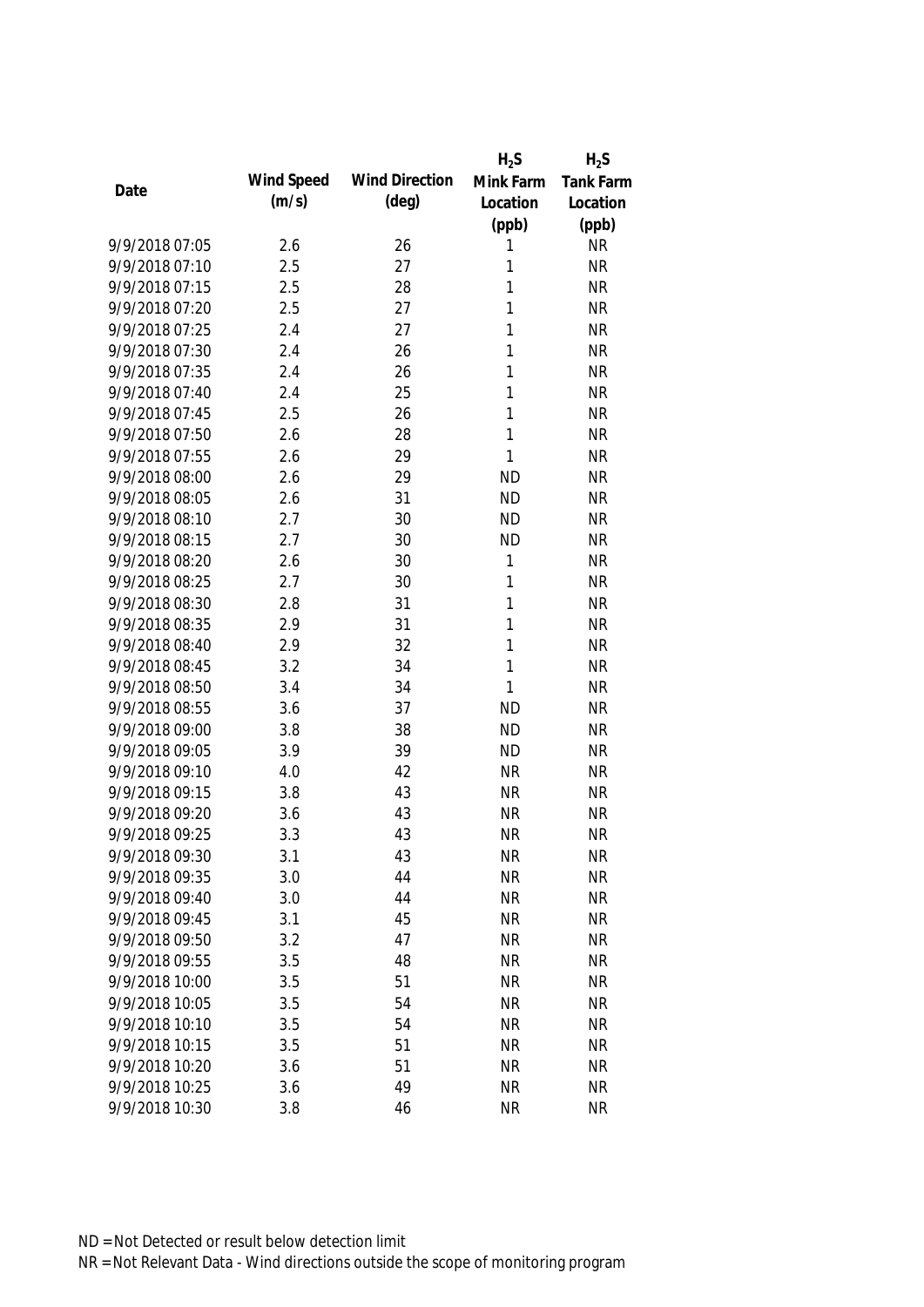|                |            |                       | $H_2S$       | $H_2S$    |
|----------------|------------|-----------------------|--------------|-----------|
| Date           | Wind Speed | <b>Wind Direction</b> | Mink Farm    | Tank Farm |
|                | (m/s)      | $(\text{deg})$        | Location     | Location  |
|                |            |                       | (ppb)        | (ppb)     |
| 9/9/2018 10:35 | 4.0        | 45                    | <b>NR</b>    | <b>NR</b> |
| 9/9/2018 10:40 | 4.0        | 44                    | <b>NR</b>    | <b>NR</b> |
| 9/9/2018 10:45 | 3.9        | 49                    | <b>NR</b>    | <b>NR</b> |
| 9/9/2018 10:50 | 3.8        | 52                    | <b>NR</b>    | <b>NR</b> |
| 9/9/2018 10:55 | 3.8        | 56                    | <b>NR</b>    | <b>NR</b> |
| 9/9/2018 11:00 | 3.5        | 60                    | <b>NR</b>    | <b>NR</b> |
| 9/9/2018 11:05 | 3.4        | 62                    | <b>NR</b>    | <b>NR</b> |
| 9/9/2018 11:10 | 3.5        | 62                    | <b>NR</b>    | <b>NR</b> |
| 9/9/2018 11:15 | 3.5        | 58                    | <b>NR</b>    | <b>NR</b> |
| 9/9/2018 11:20 | 3.4        | 55                    | <b>NR</b>    | <b>NR</b> |
| 9/9/2018 11:25 | 3.4        | 51                    | <b>NR</b>    | <b>NR</b> |
| 9/9/2018 11:30 | 3.7        | 50                    | <b>NR</b>    | <b>NR</b> |
| 9/9/2018 11:35 | 3.8        | 48                    | <b>NR</b>    | <b>NR</b> |
| 9/9/2018 11:40 | 3.7        | 49                    | <b>NR</b>    | <b>NR</b> |
| 9/9/2018 11:45 | 3.7        | 50                    | <b>NR</b>    | <b>NR</b> |
| 9/9/2018 11:50 | 3.9        | 50                    | <b>NR</b>    | <b>NR</b> |
| 9/9/2018 11:55 | 3.8        | 50                    | <b>NR</b>    | <b>NR</b> |
| 9/9/2018 12:00 | 3.6        | 47                    | <b>NR</b>    | <b>NR</b> |
| 9/9/2018 12:05 | 3.7        | 43                    | <b>NR</b>    | <b>NR</b> |
| 9/9/2018 12:10 | 3.8        | 40                    | 1            | <b>NR</b> |
| 9/9/2018 12:15 | 4.0        | 36                    | 1            | <b>NR</b> |
| 9/9/2018 12:20 | 4.1        | 34                    | 1            | <b>NR</b> |
| 9/9/2018 12:25 | 4.5        | 33                    | 1            | <b>NR</b> |
| 9/9/2018 12:30 | 4.6        | 34                    | $\mathbf{1}$ | <b>NR</b> |
| 9/9/2018 12:35 | 4.5        | 35                    | 1            | <b>NR</b> |
| 9/9/2018 12:40 | 4.6        | 35                    | 1            | <b>NR</b> |
| 9/9/2018 12:45 | 4.6        | 36                    | 1            | <b>NR</b> |
| 9/9/2018 12:50 | 4.6        | 37                    | 1            | <b>NR</b> |
| 9/9/2018 12:55 | 4.7        | 36                    | 1            | <b>NR</b> |
| 9/9/2018 13:00 | 4.9        | 35                    | 1            | <b>NR</b> |
| 9/9/2018 13:05 | 5.1        | 36                    | 1            | <b>NR</b> |
| 9/9/2018 13:10 | 5.2        | 36                    | 1            | <b>NR</b> |
| 9/9/2018 13:15 | 5.3        | 37                    | 1            | <b>NR</b> |
| 9/9/2018 13:20 | 5.2        | 39                    | 1            | <b>NR</b> |
| 9/9/2018 13:25 | 5.1        | 41                    | <b>NR</b>    | <b>NR</b> |
| 9/9/2018 13:30 | 5.0        | 42                    | <b>NR</b>    | <b>NR</b> |
| 9/9/2018 13:35 | 4.7        | 41                    | <b>NR</b>    | <b>NR</b> |
| 9/9/2018 13:40 | 4.6        | 41                    | <b>NR</b>    | <b>NR</b> |
| 9/9/2018 13:45 | 4.6        | 40                    | <b>ND</b>    | <b>NR</b> |
| 9/9/2018 13:50 | 4.8        | 37                    | <b>ND</b>    | <b>NR</b> |
| 9/9/2018 13:55 | 4.8        | 35                    | <b>ND</b>    | <b>NR</b> |
| 9/9/2018 14:00 | 4.8        | 36                    | <b>ND</b>    | <b>NR</b> |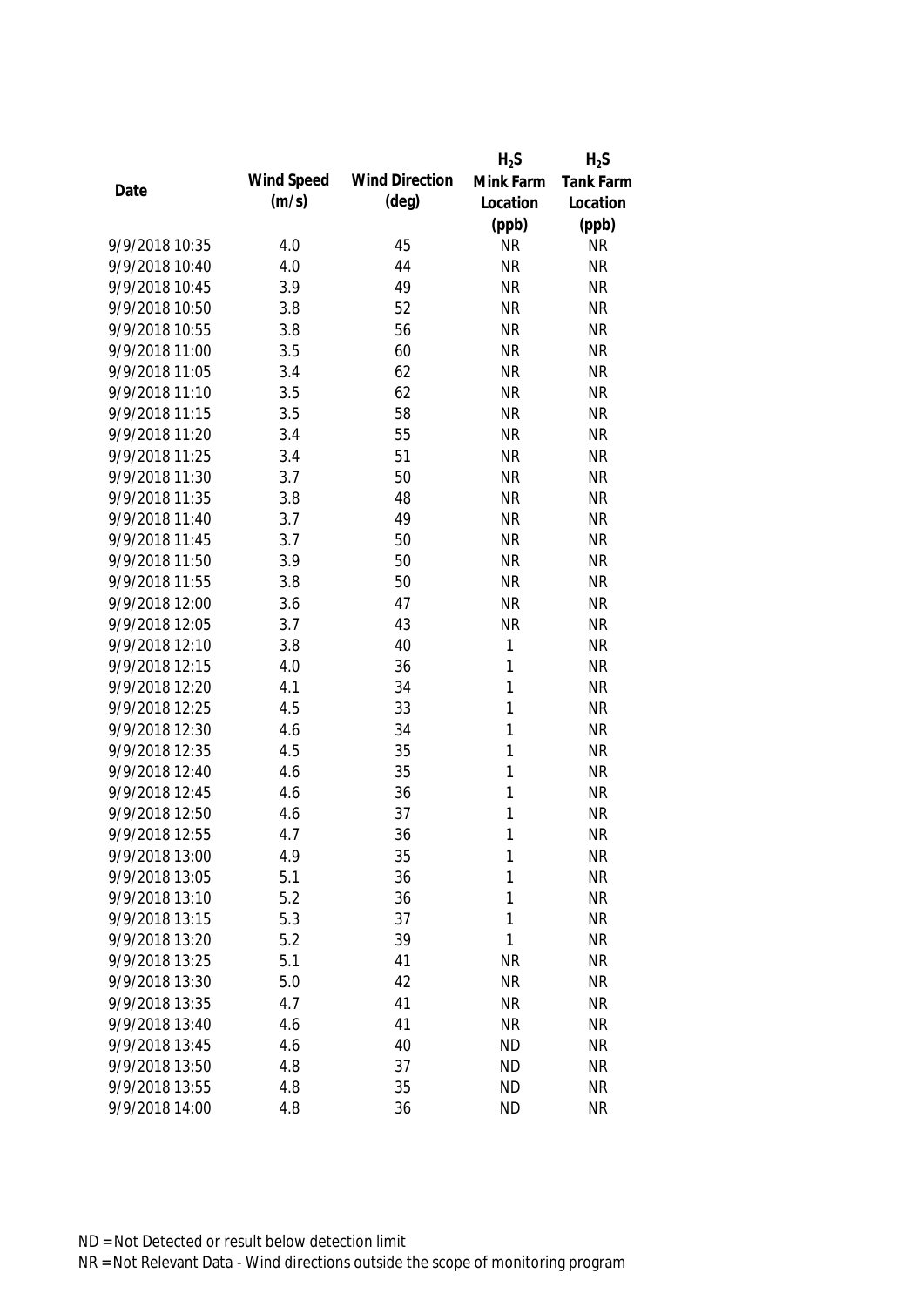|                |            |                       | $H_2S$       | $H_2S$    |
|----------------|------------|-----------------------|--------------|-----------|
|                | Wind Speed | <b>Wind Direction</b> | Mink Farm    | Tank Farm |
| Date           | (m/s)      | $(\text{deg})$        | Location     | Location  |
|                |            |                       | (ppb)        | (ppb)     |
| 9/9/2018 14:05 | 5.1        | 33                    | <b>ND</b>    | <b>NR</b> |
| 9/9/2018 14:10 | 5.1        | 31                    | <b>ND</b>    | <b>NR</b> |
| 9/9/2018 14:15 | 5.2        | 31                    | <b>ND</b>    | <b>NR</b> |
| 9/9/2018 14:20 | 5.0        | 32                    | <b>ND</b>    | <b>NR</b> |
| 9/9/2018 14:25 | 5.1        | 33                    | 1            | <b>NR</b> |
| 9/9/2018 14:30 | 5.2        | 32                    | $\mathbf{1}$ | <b>NR</b> |
| 9/9/2018 14:35 | 5.1        | 36                    | <b>ND</b>    | <b>NR</b> |
| 9/9/2018 14:40 | 5.0        | 38                    | <b>ND</b>    | <b>NR</b> |
| 9/9/2018 14:45 | 4.9        | 38                    | <b>ND</b>    | <b>NR</b> |
| 9/9/2018 14:50 | 4.9        | 38                    | <b>ND</b>    | <b>NR</b> |
| 9/9/2018 14:55 | 4.9        | 36                    | <b>ND</b>    | <b>NR</b> |
| 9/9/2018 15:00 | 5.0        | 36                    | <b>ND</b>    | <b>NR</b> |
| 9/9/2018 15:05 | 5.0        | 34                    | <b>ND</b>    | <b>NR</b> |
| 9/9/2018 15:10 | 5.1        | 35                    | 1            | <b>NR</b> |
| 9/9/2018 15:15 | 5.4        | 35                    | $\mathbf{1}$ | <b>NR</b> |
| 9/9/2018 15:20 | 5.1        | 36                    | $\mathbf{1}$ | <b>NR</b> |
| 9/9/2018 15:25 | 5.1        | 38                    | $\mathbf{1}$ | <b>NR</b> |
| 9/9/2018 15:30 | 5.2        | 37                    | $\mathbf{1}$ | <b>NR</b> |
| 9/9/2018 15:35 | 5.1        | 37                    | <b>ND</b>    | <b>NR</b> |
| 9/9/2018 15:40 | 5.2        | 35                    | <b>ND</b>    | <b>NR</b> |
| 9/9/2018 15:45 | 5.1        | 33                    | <b>ND</b>    | <b>NR</b> |
| 9/9/2018 15:50 | 5.3        | 30                    | <b>ND</b>    | <b>NR</b> |
| 9/9/2018 15:55 | 5.5        | 27                    | <b>ND</b>    | <b>NR</b> |
| 9/9/2018 16:00 | 5.3        | 29                    | <b>ND</b>    | <b>NR</b> |
| 9/9/2018 16:05 | 5.3        | 28                    | $\mathbf{1}$ | <b>NR</b> |
| 9/9/2018 16:10 | 5.3        | 28                    | 1            | <b>NR</b> |
| 9/9/2018 16:15 | 5.3        | 29                    | 1            | <b>NR</b> |
| 9/9/2018 16:20 | 5.4        | 30                    | 1            | <b>NR</b> |
| 9/9/2018 16:25 | 5.2        | 31                    | $\mathbf{1}$ | <b>NR</b> |
| 9/9/2018 16:30 | 5.1        | 32                    | 1            | <b>NR</b> |
| 9/9/2018 16:35 | 5.1        | 34                    | <b>ND</b>    | <b>NR</b> |
| 9/9/2018 16:40 | 5.1        | 37                    | <b>ND</b>    | <b>NR</b> |
| 9/9/2018 16:45 | 5.0        | 40                    | <b>ND</b>    | <b>NR</b> |
| 9/9/2018 16:50 | 4.9        | 42                    | <b>NR</b>    | <b>NR</b> |
| 9/9/2018 16:55 | 4.9        | 44                    | <b>NR</b>    | <b>NR</b> |
| 9/9/2018 17:00 | 4.9        | 43                    | <b>NR</b>    | <b>NR</b> |
| 9/9/2018 17:05 | 5.0        | 42                    | <b>NR</b>    | <b>NR</b> |
| 9/9/2018 17:10 | 5.0        | 40                    | <b>ND</b>    | <b>NR</b> |
| 9/9/2018 17:15 | 4.9        | 40                    | <b>ND</b>    | <b>NR</b> |
| 9/9/2018 17:20 | 4.9        | 40                    | <b>ND</b>    | <b>NR</b> |
| 9/9/2018 17:25 | 4.9        | 38                    | <b>ND</b>    | <b>NR</b> |
| 9/9/2018 17:30 | 5.0        | 36                    | <b>ND</b>    | <b>NR</b> |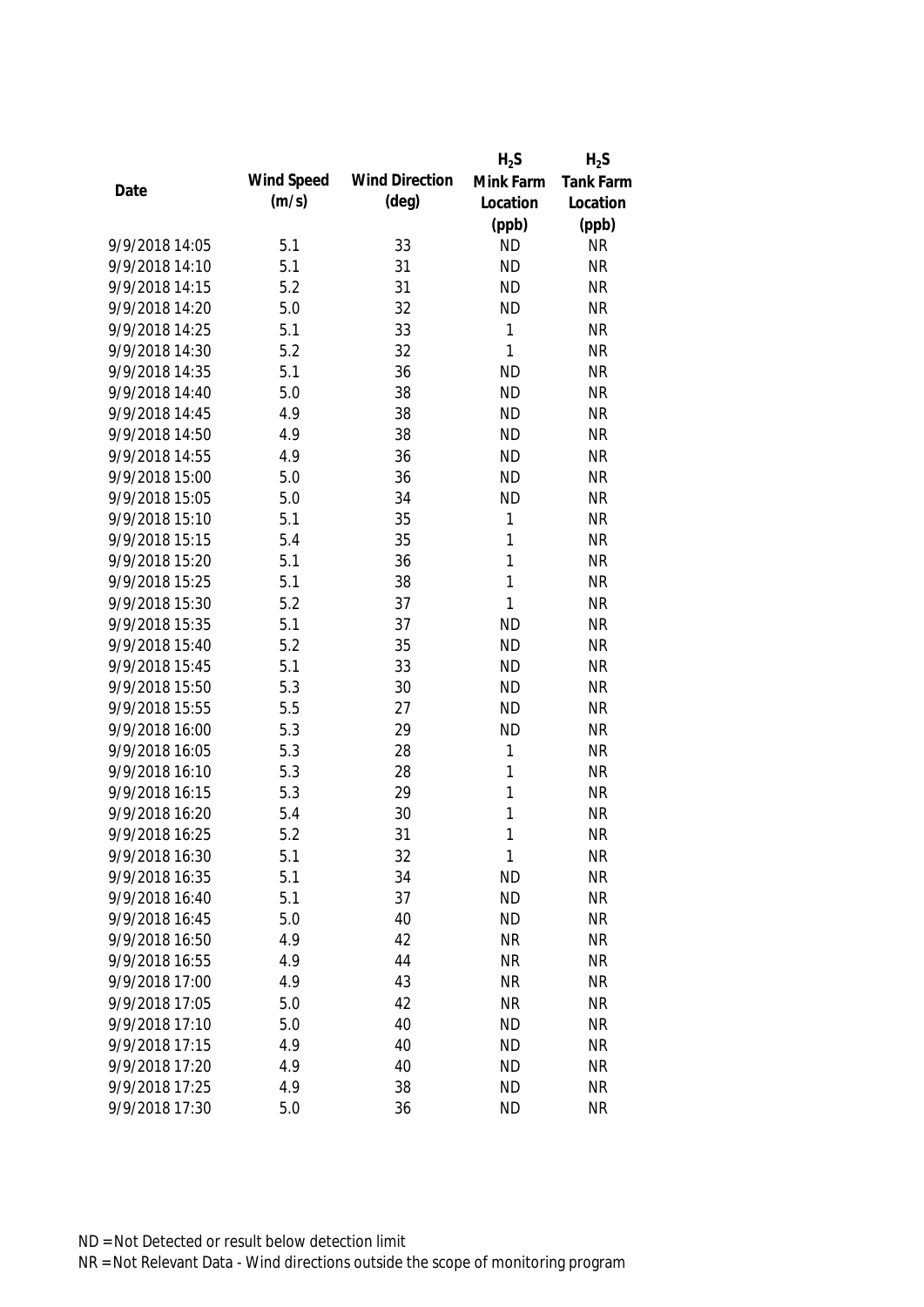|                |            |                       | $H_2S$       | $H_2S$           |
|----------------|------------|-----------------------|--------------|------------------|
|                | Wind Speed | <b>Wind Direction</b> | Mink Farm    | <b>Tank Farm</b> |
| Date           | (m/s)      | $(\text{deg})$        | Location     | Location         |
|                |            |                       | (ppb)        | (ppb)            |
| 9/9/2018 17:35 | 4.9        | 36                    | <b>ND</b>    | <b>NR</b>        |
| 9/9/2018 17:40 | 5.0        | 36                    | 1            | <b>NR</b>        |
| 9/9/2018 17:45 | 5.1        | 34                    | <b>ND</b>    | <b>NR</b>        |
| 9/9/2018 17:50 | 5.3        | 34                    | 1            | <b>NR</b>        |
| 9/9/2018 17:55 | 5.3        | 35                    | 1            | <b>NR</b>        |
| 9/9/2018 18:00 | 5.2        | 37                    | $\mathbf{1}$ | <b>NR</b>        |
| 9/9/2018 18:05 | 4.9        | 39                    | $\mathbf{1}$ | <b>NR</b>        |
| 9/9/2018 18:10 | 4.7        | 40                    | <b>ND</b>    | <b>NR</b>        |
| 9/9/2018 18:15 | 4.6        | 42                    | <b>NR</b>    | <b>NR</b>        |
| 9/9/2018 18:20 | 4.4        | 42                    | <b>NR</b>    | <b>NR</b>        |
| 9/9/2018 18:25 | 4.2        | 44                    | <b>NR</b>    | <b>NR</b>        |
| 9/9/2018 18:30 | 4.0        | 44                    | <b>NR</b>    | <b>NR</b>        |
| 9/9/2018 18:35 | 4.1        | 44                    | <b>NR</b>    | <b>NR</b>        |
| 9/9/2018 18:40 | 3.9        | 43                    | <b>NR</b>    | <b>NR</b>        |
| 9/9/2018 18:45 | 3.9        | 41                    | <b>NR</b>    | <b>NR</b>        |
| 9/9/2018 18:50 | 3.9        | 41                    | <b>NR</b>    | <b>NR</b>        |
| 9/9/2018 18:55 | 3.8        | 40                    | <b>ND</b>    | <b>NR</b>        |
| 9/9/2018 19:00 | 3.9        | 39                    | <b>ND</b>    | <b>NR</b>        |
| 9/9/2018 19:05 | 3.7        | 39                    | <b>ND</b>    | <b>NR</b>        |
| 9/9/2018 19:10 | 3.8        | 40                    | 1            | <b>NR</b>        |
| 9/9/2018 19:15 | 3.7        | 41                    | <b>NR</b>    | <b>NR</b>        |
| 9/9/2018 19:20 | 3.6        | 42                    | <b>NR</b>    | <b>NR</b>        |
| 9/9/2018 19:25 | 3.4        | 44                    | <b>NR</b>    | <b>NR</b>        |
| 9/9/2018 19:30 | 3.3        | 45                    | <b>NR</b>    | <b>NR</b>        |
| 9/9/2018 19:35 | 3.1        | 47                    | <b>NR</b>    | <b>NR</b>        |
| 9/9/2018 19:40 | 2.8        | 47                    | <b>NR</b>    | <b>NR</b>        |
| 9/9/2018 19:45 | 2.6        | 48                    | <b>NR</b>    | <b>NR</b>        |
| 9/9/2018 19:50 | 2.5        | 48                    | <b>NR</b>    | <b>NR</b>        |
| 9/9/2018 19:55 | 2.5        | 48                    | <b>NR</b>    | <b>NR</b>        |
| 9/9/2018 20:00 | 2.5        | 48                    | <b>NR</b>    | <b>NR</b>        |
| 9/9/2018 20:05 | 2.6        | 48                    | <b>NR</b>    | <b>NR</b>        |
| 9/9/2018 20:10 | 2.7        | 46                    | <b>NR</b>    | <b>NR</b>        |
| 9/9/2018 20:15 | 2.8        | 46                    | <b>NR</b>    | <b>NR</b>        |
| 9/9/2018 20:20 | 2.8        | 45                    | <b>NR</b>    | <b>NR</b>        |
| 9/9/2018 20:25 | 2.8        | 44                    | <b>NR</b>    | <b>NR</b>        |
| 9/9/2018 20:30 | 2.7        | 43                    | <b>NR</b>    | <b>NR</b>        |
| 9/9/2018 20:35 | 2.6        | 42                    | <b>NR</b>    | <b>NR</b>        |
| 9/9/2018 20:40 | 2.6        | 43                    | <b>NR</b>    | <b>NR</b>        |
| 9/9/2018 20:45 | 2.6        | 42                    | <b>NR</b>    | <b>NR</b>        |
| 9/9/2018 20:50 | 2.5        | 42                    | <b>NR</b>    | <b>NR</b>        |
| 9/9/2018 20:55 | 2.5        | 44                    | <b>NR</b>    | <b>NR</b>        |
| 9/9/2018 21:00 | 2.5        | 43                    | <b>NR</b>    | <b>NR</b>        |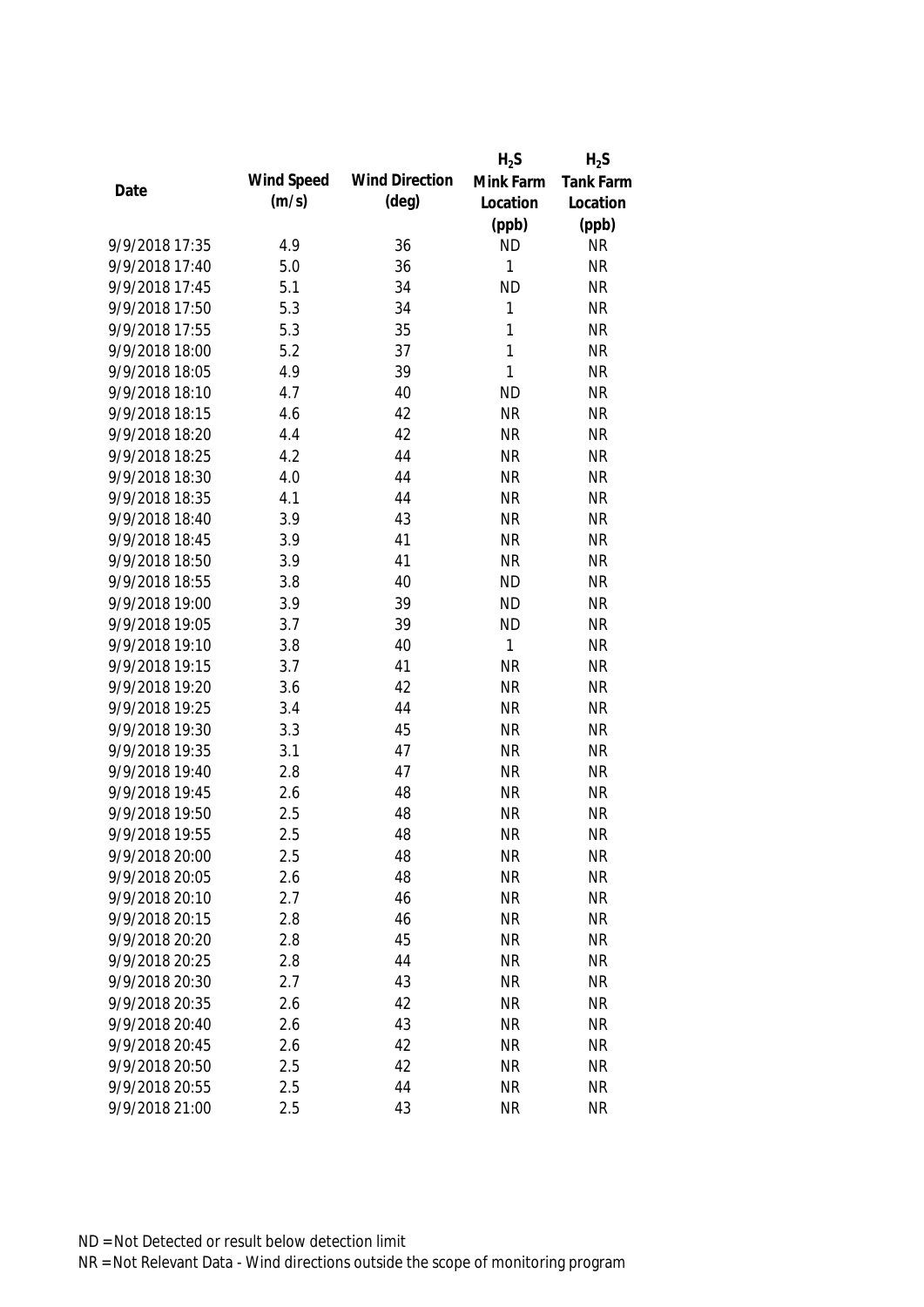|                 |            |                       | $H_2S$       | $H_2S$           |
|-----------------|------------|-----------------------|--------------|------------------|
| Date            | Wind Speed | <b>Wind Direction</b> | Mink Farm    | <b>Tank Farm</b> |
|                 | (m/s)      | $(\text{deg})$        | Location     | Location         |
|                 |            |                       | (ppb)        | (ppb)            |
| 9/9/2018 21:05  | 2.5        | 43                    | <b>NR</b>    | <b>NR</b>        |
| 9/9/2018 21:10  | 2.5        | 42                    | <b>NR</b>    | <b>NR</b>        |
| 9/9/2018 21:15  | 2.4        | 43                    | <b>NR</b>    | <b>NR</b>        |
| 9/9/2018 21:20  | 2.5        | 43                    | <b>NR</b>    | <b>NR</b>        |
| 9/9/2018 21:25  | 2.4        | 43                    | <b>NR</b>    | <b>NR</b>        |
| 9/9/2018 21:30  | 2.3        | 44                    | <b>NR</b>    | <b>NR</b>        |
| 9/9/2018 21:35  | 2.3        | 43                    | <b>NR</b>    | <b>NR</b>        |
| 9/9/2018 21:40  | 2.3        | 43                    | <b>NR</b>    | <b>NR</b>        |
| 9/9/2018 21:45  | 2.2        | 43                    | <b>NR</b>    | <b>NR</b>        |
| 9/9/2018 21:50  | 2.0        | 43                    | <b>NR</b>    | <b>NR</b>        |
| 9/9/2018 21:55  | 1.8        | 41                    | <b>NR</b>    | <b>NR</b>        |
| 9/9/2018 22:00  | 1.7        | 41                    | <b>NR</b>    | <b>NR</b>        |
| 9/9/2018 22:05  | 1.6        | 40                    | <b>ND</b>    | <b>NR</b>        |
| 9/9/2018 22:10  | 1.6        | 38                    | <b>ND</b>    | <b>NR</b>        |
| 9/9/2018 22:15  | 1.6        | 34                    | <b>ND</b>    | <b>NR</b>        |
| 9/9/2018 22:20  | 1.6        | 30                    | <b>ND</b>    | <b>NR</b>        |
| 9/9/2018 22:25  | 1.6        | 27                    | <b>ND</b>    | <b>NR</b>        |
| 9/9/2018 22:30  | 1.7        | 23                    | <b>ND</b>    | <b>NR</b>        |
| 9/9/2018 22:35  | 1.7        | 20                    | <b>ND</b>    | <b>NR</b>        |
| 9/9/2018 22:40  | 1.7        | 18                    | <b>ND</b>    | <b>NR</b>        |
| 9/9/2018 22:45  | 1.7        | 18                    | <b>ND</b>    | <b>NR</b>        |
| 9/9/2018 22:50  | 1.7        | 19                    | 1            | <b>NR</b>        |
| 9/9/2018 22:55  | 1.7        | 20                    | 1            | <b>NR</b>        |
| 9/9/2018 23:00  | 1.7        | 22                    | $\mathbf{1}$ | <b>NR</b>        |
| 9/9/2018 23:05  | 1.7        | 23                    | 1            | <b>NR</b>        |
| 9/9/2018 23:10  | 1.7        | 25                    | 1            | <b>NR</b>        |
| 9/9/2018 23:15  | 1.7        | 26                    | 1            | <b>NR</b>        |
| 9/9/2018 23:20  | 1.8        | 27                    | 1            | <b>NR</b>        |
| 9/9/2018 23:25  | 1.8        | 28                    | 1            | <b>NR</b>        |
| 9/9/2018 23:30  | 1.8        | 29                    | 1            | <b>NR</b>        |
| 9/9/2018 23:35  | 1.8        | 30                    | 1            | <b>NR</b>        |
| 9/9/2018 23:40  | 1.7        | 28                    | 1            | <b>NR</b>        |
| 9/9/2018 23:45  | 1.6        | 23                    | 1            | <b>NR</b>        |
| 9/9/2018 23:50  | 1.6        | 19                    | 1            | <b>NR</b>        |
| 9/9/2018 23:55  | 1.6        | 16                    | 1            | <b>NR</b>        |
| 9/9/2018 24:00  | 1.7        | 14                    | 1            | <b>NR</b>        |
| 9/10/2018 00:05 | 1.7        | 12                    | 1            | <b>NR</b>        |
| 9/10/2018 00:10 | 1.9        | 13                    | 1            | <b>NR</b>        |
| 9/10/2018 00:15 | 2.0        | 15                    | 1            | <b>NR</b>        |
| 9/10/2018 00:20 | 2.1        | 17                    | 1            | <b>NR</b>        |
| 9/10/2018 00:25 | 2.2        | 17                    | 1            | <b>NR</b>        |
| 9/10/2018 00:30 | 2.3        | 18                    | 1            | <b>NR</b>        |
|                 |            |                       |              |                  |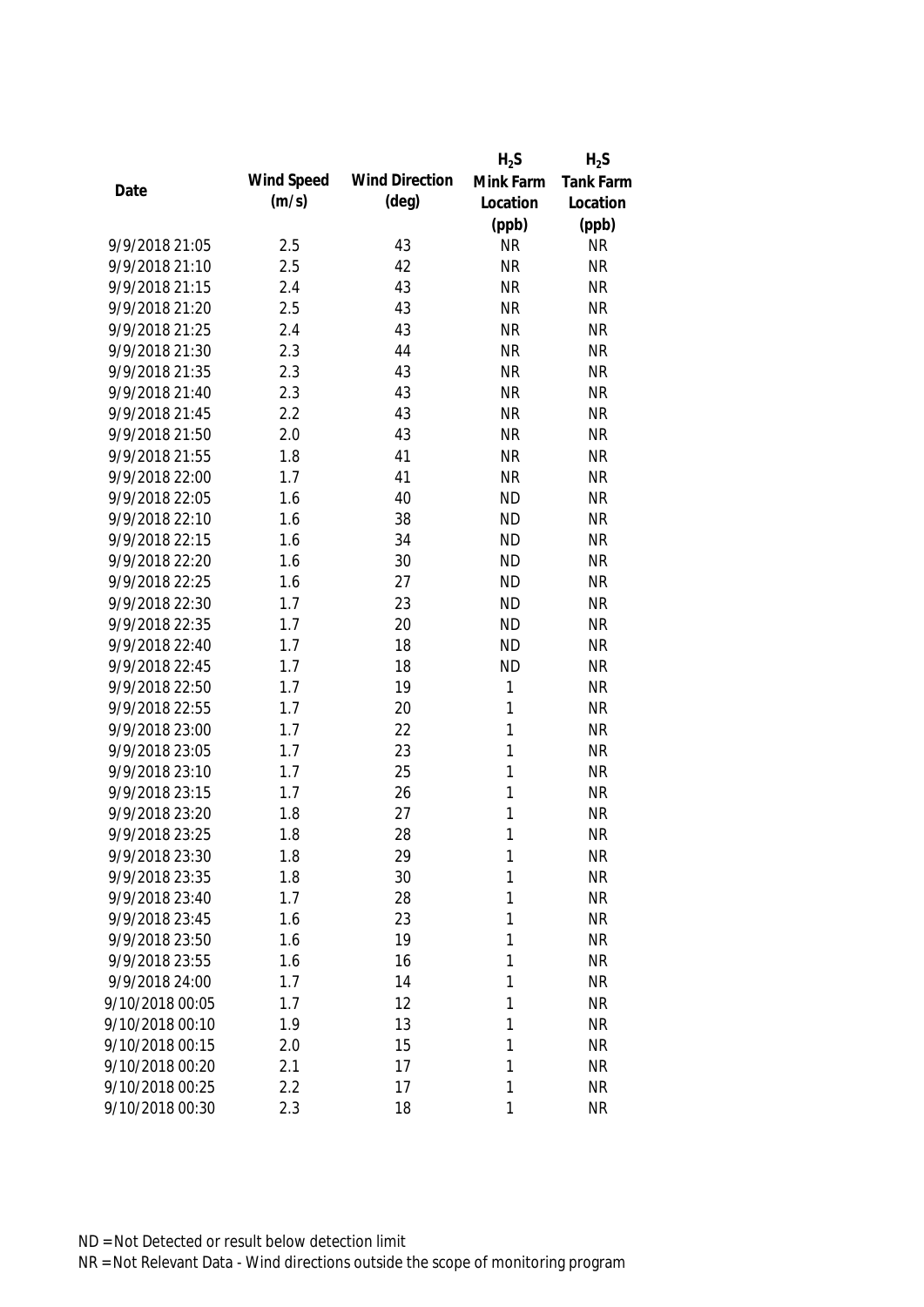|                 |            |                       | $H_2S$       | $H_2S$    |
|-----------------|------------|-----------------------|--------------|-----------|
|                 | Wind Speed | <b>Wind Direction</b> | Mink Farm    | Tank Farm |
| Date            | (m/s)      | $(\text{deg})$        | Location     | Location  |
|                 |            |                       | (ppb)        | (ppb)     |
| 9/10/2018 00:35 | 2.3        | 18                    | 1            | <b>NR</b> |
| 9/10/2018 00:40 | 2.4        | 18                    | <b>ND</b>    | <b>NR</b> |
| 9/10/2018 00:45 | 2.4        | 17                    | <b>ND</b>    | <b>NR</b> |
| 9/10/2018 00:50 | 2.4        | 17                    | <b>ND</b>    | <b>NR</b> |
| 9/10/2018 00:55 | 2.4        | 17                    | <b>ND</b>    | <b>NR</b> |
| 9/10/2018 01:00 | 2.3        | 15                    | <b>ND</b>    | <b>NR</b> |
| 9/10/2018 01:05 | 2.2        | 13                    | <b>ND</b>    | <b>NR</b> |
| 9/10/2018 01:10 | 2.2        | 13                    | <b>ND</b>    | <b>NR</b> |
| 9/10/2018 01:15 | 2.2        | 13                    | <b>ND</b>    | <b>NR</b> |
| 9/10/2018 01:20 | 2.1        | 14                    | <b>ND</b>    | <b>NR</b> |
| 9/10/2018 01:25 | 2.1        | 16                    | <b>ND</b>    | <b>NR</b> |
| 9/10/2018 01:30 | 2.1        | 20                    | 1            | <b>NR</b> |
| 9/10/2018 01:35 | 2.2        | 22                    | $\mathbf{1}$ | <b>NR</b> |
| 9/10/2018 01:40 | 2.2        | 22                    | 1            | <b>NR</b> |
| 9/10/2018 01:45 | 2.0        | 19                    | <b>ND</b>    | <b>NR</b> |
| 9/10/2018 01:50 | 1.9        | 15                    | 1            | <b>NR</b> |
| 9/10/2018 01:55 | 1.8        | 11                    | 1            | <b>NR</b> |
| 9/10/2018 02:00 | 1.7        | 8                     | 1            | <b>NR</b> |
| 9/10/2018 02:05 | 1.6        | 6                     | 1            | <b>NR</b> |
| 9/10/2018 02:10 | 1.6        | 5                     | 1            | <b>NR</b> |
| 9/10/2018 02:15 | 1.6        | 5                     | 1            | <b>NR</b> |
| 9/10/2018 02:20 | 1.7        | 6                     | <b>ND</b>    | <b>NR</b> |
| 9/10/2018 02:25 | 1.7        | 6                     | <b>ND</b>    | <b>NR</b> |
| 9/10/2018 02:30 | 1.7        | 4                     | 1            | <b>NR</b> |
| 9/10/2018 02:35 | 1.7        | $\overline{2}$        | <b>ND</b>    | <b>NR</b> |
| 9/10/2018 02:40 | 1.6        | 360                   | <b>ND</b>    | <b>NR</b> |
| 9/10/2018 02:45 | 1.6        | 359                   | <b>ND</b>    | <b>NR</b> |
| 9/10/2018 02:50 | 1.6        | 359                   | 1            | <b>NR</b> |
| 9/10/2018 02:55 | 1.7        | 359                   | 1            | <b>NR</b> |
| 9/10/2018 03:00 | 1.8        | 1                     | <b>ND</b>    | <b>NR</b> |
| 9/10/2018 03:05 | 2.0        | $\sqrt{2}$            | 1            | <b>NR</b> |
| 9/10/2018 03:10 | 2.1        | 3                     | 1            | <b>NR</b> |
| 9/10/2018 03:15 | 2.2        | 5                     | 1            | <b>NR</b> |
| 9/10/2018 03:20 | 2.3        | 6                     | 1            | <b>NR</b> |
| 9/10/2018 03:25 | 2.3        | 6                     | 1            | <b>NR</b> |
| 9/10/2018 03:30 | 2.4        | 6                     | 1            | <b>NR</b> |
| 9/10/2018 03:35 | 2.4        | 7                     | 1            | <b>NR</b> |
| 9/10/2018 03:40 | 2.4        | 8                     | 1            | <b>NR</b> |
| 9/10/2018 03:45 | 2.3        | 8                     | 1            | <b>NR</b> |
| 9/10/2018 03:50 | 2.2        | 8                     | 1            | <b>NR</b> |
| 9/10/2018 03:55 | 2.1        | 9                     | <b>ND</b>    | <b>NR</b> |
| 9/10/2018 04:00 | 2.1        | 10                    | <b>ND</b>    | <b>NR</b> |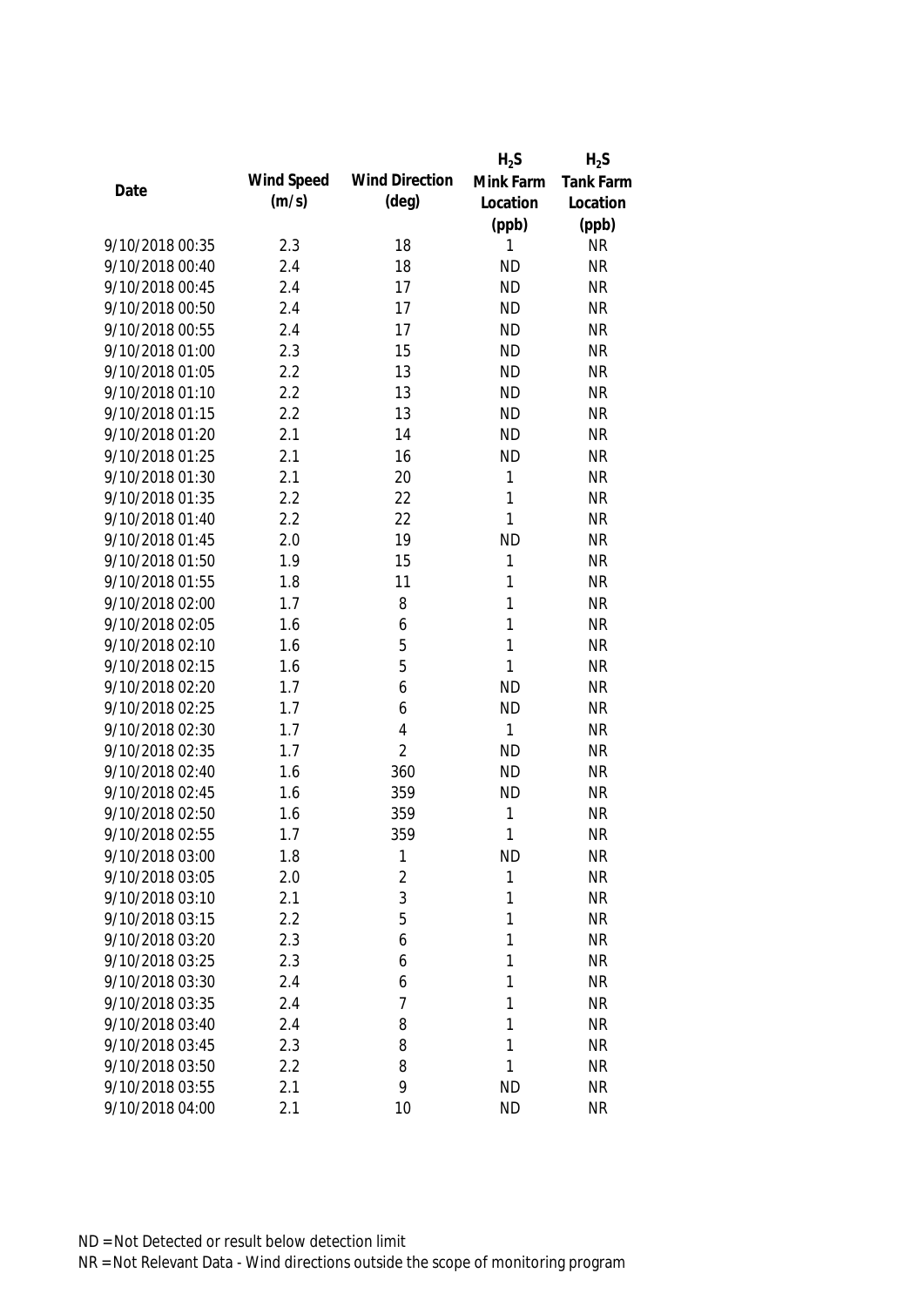|                 |            |                       | $H_2S$         | $H_2S$           |
|-----------------|------------|-----------------------|----------------|------------------|
|                 | Wind Speed | <b>Wind Direction</b> | Mink Farm      | <b>Tank Farm</b> |
| Date            | (m/s)      | $(\text{deg})$        | Location       | Location         |
|                 |            |                       | (ppb)          | (ppb)            |
| 9/10/2018 04:05 | 2.0        | 11                    | <b>ND</b>      | <b>NR</b>        |
| 9/10/2018 04:10 | 2.0        | 12                    | <b>ND</b>      | <b>NR</b>        |
| 9/10/2018 04:15 | 2.0        | 12                    | <b>ND</b>      | <b>NR</b>        |
| 9/10/2018 04:20 | 2.1        | 11                    | <b>ND</b>      | <b>NR</b>        |
| 9/10/2018 04:25 | 2.0        | 10                    | <b>ND</b>      | <b>NR</b>        |
| 9/10/2018 04:30 | 1.9        | 9                     | 1              | <b>NR</b>        |
| 9/10/2018 04:35 | 1.8        | $\overline{7}$        | 1              | <b>NR</b>        |
| 9/10/2018 04:40 | 1.8        | 8                     | 1              | <b>NR</b>        |
| 9/10/2018 04:45 | 1.9        | 9                     | $\mathbf{1}$   | <b>NR</b>        |
| 9/10/2018 04:50 | 2.0        | 12                    | 1              | <b>NR</b>        |
| 9/10/2018 04:55 | 2.2        | 14                    | 1              | <b>NR</b>        |
| 9/10/2018 05:00 | 2.3        | 15                    | 1              | <b>NR</b>        |
| 9/10/2018 05:05 | 2.4        | 17                    | 1              | <b>NR</b>        |
| 9/10/2018 05:10 | 2.5        | 18                    | 1              | <b>NR</b>        |
| 9/10/2018 05:15 | 2.4        | 17                    | 1              | <b>NR</b>        |
| 9/10/2018 05:20 | 2.3        | 15                    | $\mathbf{1}$   | <b>NR</b>        |
| 9/10/2018 05:25 | 2.1        | 14                    | 1              | <b>NR</b>        |
| 9/10/2018 05:30 | 2.0        | 13                    | 1              | <b>NR</b>        |
| 9/10/2018 05:35 | 2.0        | 12                    | 1              | <b>NR</b>        |
| 9/10/2018 05:40 | 2.0        | 12                    | <b>ND</b>      | <b>NR</b>        |
| 9/10/2018 05:45 | 2.0        | 12                    | <b>ND</b>      | <b>NR</b>        |
| 9/10/2018 05:50 | 2.0        | 15                    | <b>ND</b>      | <b>NR</b>        |
| 9/10/2018 05:55 | 2.1        | 18                    | <b>ND</b>      | <b>NR</b>        |
| 9/10/2018 06:00 | 2.2        | 19                    | 1              | <b>NR</b>        |
| 9/10/2018 06:05 | 2.1        | 19                    | <b>ND</b>      | <b>NR</b>        |
| 9/10/2018 06:10 | 2.0        | 16                    | <b>ND</b>      | <b>NR</b>        |
| 9/10/2018 06:15 | 1.8        | 14                    | <b>ND</b>      | <b>NR</b>        |
| 9/10/2018 06:20 | 1.7        | 9                     | 1              | <b>NR</b>        |
| 9/10/2018 06:25 | 1.6        | 3                     | 1              | <b>NR</b>        |
| 9/10/2018 06:30 | 1.5        | 354                   | 1              | <b>NR</b>        |
| 9/10/2018 06:35 | 1.6        | 347                   | 1              | <b>NR</b>        |
| 9/10/2018 06:40 | 1.7        | 342                   | 1              | <b>NR</b>        |
| 9/10/2018 06:45 | 1.8        | 340                   | 1              | <b>NR</b>        |
| 9/10/2018 06:50 | 1.8        | 338                   | 1              | <b>NR</b>        |
| 9/10/2018 06:55 | 1.8        | 338                   | $\mathbf{1}$   | <b>NR</b>        |
| 9/10/2018 07:00 | 1.7        | 341                   | $\overline{2}$ | <b>NR</b>        |
| 9/10/2018 07:05 | 1.5        | 344                   | $\overline{2}$ | <b>NR</b>        |
| 9/10/2018 07:10 | 1.4        | 350                   | $\overline{2}$ | <b>NR</b>        |
| 9/10/2018 07:15 | 1.3        | 350                   | $\overline{2}$ | <b>NR</b>        |
| 9/10/2018 07:20 | 1.3        | 350                   | $\overline{2}$ | <b>NR</b>        |
| 9/10/2018 07:25 | 1.3        | 351                   | $\overline{2}$ | <b>NR</b>        |
| 9/10/2018 07:30 | 1.2        | 349                   | $\mathbf{1}$   | <b>NR</b>        |
|                 |            |                       |                |                  |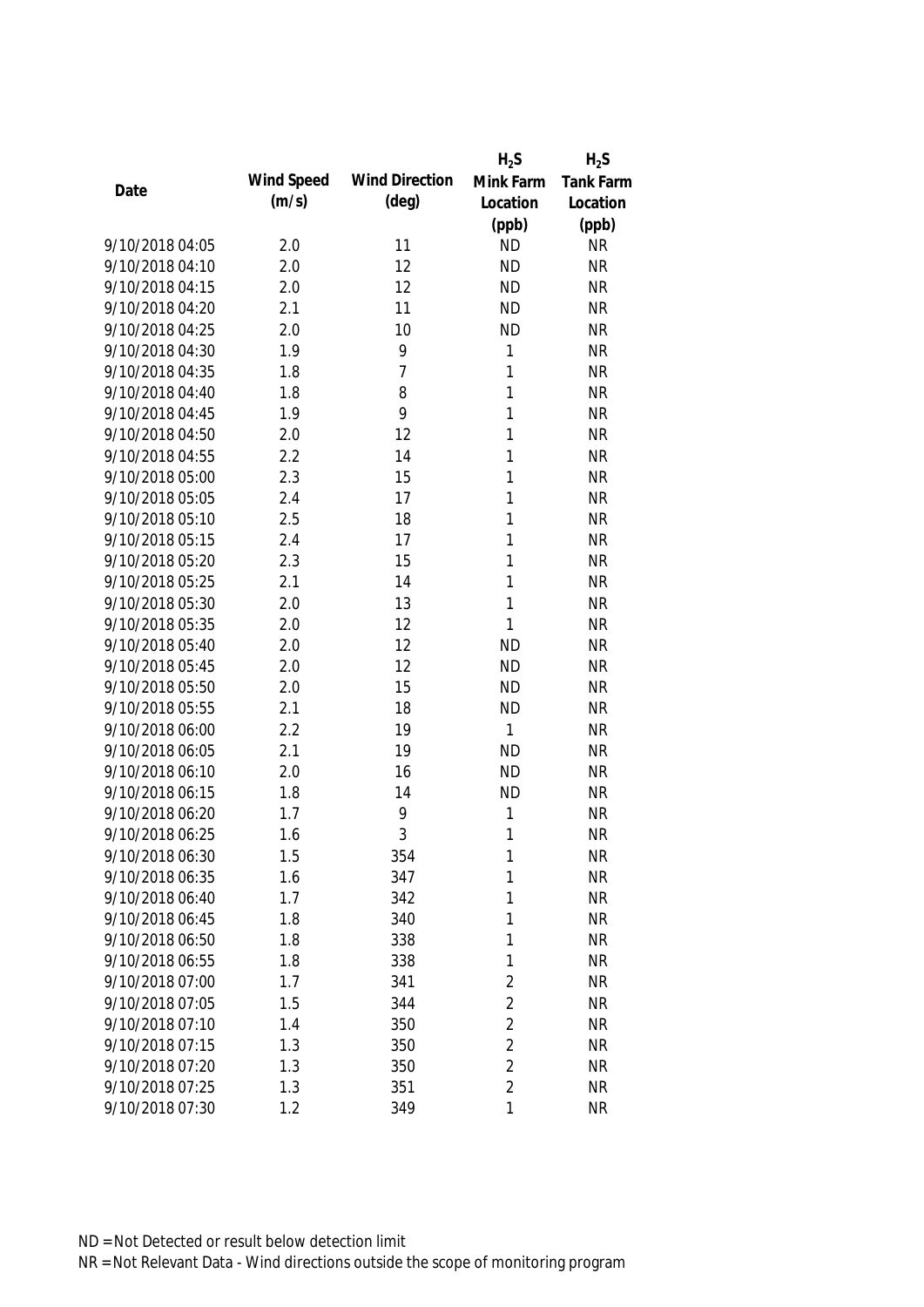|                 |            |                       | $H_2S$       | $H_2S$           |
|-----------------|------------|-----------------------|--------------|------------------|
| Date            | Wind Speed | <b>Wind Direction</b> | Mink Farm    | <b>Tank Farm</b> |
|                 | (m/s)      | $(\text{deg})$        | Location     | Location         |
|                 |            |                       | (ppb)        | (ppb)            |
| 9/10/2018 07:35 | 1.1        | 350                   | 1            | <b>NR</b>        |
| 9/10/2018 07:40 | 1.2        | 350                   | 1            | <b>NR</b>        |
| 9/10/2018 07:45 | 1.3        | 352                   | 1            | <b>NR</b>        |
| 9/10/2018 07:50 | 1.3        | 356                   | 1            | <b>NR</b>        |
| 9/10/2018 07:55 | 1.4        | 357                   | <b>ND</b>    | <b>NR</b>        |
| 9/10/2018 08:00 | 1.6        | $\overline{2}$        | <b>ND</b>    | <b>NR</b>        |
| 9/10/2018 08:05 | 1.9        | 6                     | <b>ND</b>    | <b>NR</b>        |
| 9/10/2018 08:10 | 2.1        | $\overline{7}$        | <b>ND</b>    | <b>NR</b>        |
| 9/10/2018 08:15 | 2.3        | 10                    | <b>ND</b>    | <b>NR</b>        |
| 9/10/2018 08:20 | 2.6        | 12                    | <b>ND</b>    | <b>NR</b>        |
| 9/10/2018 08:25 | 2.7        | 15                    | 1            | <b>NR</b>        |
| 9/10/2018 08:30 | 2.8        | 17                    | 1            | <b>NR</b>        |
| 9/10/2018 08:35 | 2.9        | 17                    | 1            | <b>NR</b>        |
| 9/10/2018 08:40 | 2.9        | 18                    | $\mathbf{1}$ | <b>NR</b>        |
| 9/10/2018 08:45 | 2.9        | 18                    | 1            | <b>NR</b>        |
| 9/10/2018 08:50 | 2.8        | 17                    | <b>ND</b>    | <b>NR</b>        |
| 9/10/2018 08:55 | 2.9        | 14                    | <b>ND</b>    | <b>NR</b>        |
| 9/10/2018 09:00 | 3.0        | 12                    | <b>ND</b>    | <b>NR</b>        |
| 9/10/2018 09:05 | 2.8        | 11                    | <b>ND</b>    | <b>NR</b>        |
| 9/10/2018 09:10 | 2.7        | 10                    | <b>ND</b>    | <b>NR</b>        |
| 9/10/2018 09:15 | 2.6        | 12                    | <b>ND</b>    | <b>NR</b>        |
| 9/10/2018 09:20 | 2.7        | 13                    | <b>ND</b>    | <b>NR</b>        |
| 9/10/2018 09:25 | 2.7        | 15                    | <b>ND</b>    | <b>NR</b>        |
| 9/10/2018 09:30 | 2.6        | 13                    | 1            | <b>NR</b>        |
| 9/10/2018 09:35 | 2.7        | 13                    | 1            | <b>NR</b>        |
| 9/10/2018 09:40 | 2.8        | 14                    | 1            | <b>NR</b>        |
| 9/10/2018 09:45 | 2.8        | 12                    | 1            | <b>NR</b>        |
| 9/10/2018 09:50 | 2.7        | 10                    | 1            | <b>NR</b>        |
| 9/10/2018 09:55 | 2.6        | 12                    | 1            | <b>NR</b>        |
| 9/10/2018 10:00 | 2.7        | 14                    | <b>ND</b>    | NR               |
| 9/10/2018 10:05 | 2.8        | 15                    | <b>ND</b>    | <b>NR</b>        |
| 9/10/2018 10:10 | 2.7        | 17                    | <b>ND</b>    | <b>NR</b>        |
| 9/10/2018 10:15 | 2.7        | 17                    | <b>ND</b>    | <b>NR</b>        |
| 9/10/2018 10:20 | 2.9        | 19                    | <b>ND</b>    | <b>NR</b>        |
| 9/10/2018 10:25 | 3.1        | 18                    | <b>ND</b>    | <b>NR</b>        |
| 9/10/2018 10:30 | 3.0        | 20                    | <b>ND</b>    | <b>NR</b>        |
| 9/10/2018 10:35 | 2.9        | 16                    | 1            | <b>NR</b>        |
| 9/10/2018 10:40 | 2.9        | 10                    | 1            | <b>NR</b>        |
| 9/10/2018 10:45 | 3.0        | 7                     | 1            | <b>NR</b>        |
| 9/10/2018 10:50 | 2.9        | 7                     | 1            | <b>NR</b>        |
| 9/10/2018 10:55 | 2.7        | 6                     | 1            | <b>NR</b>        |
| 9/10/2018 11:00 | 2.7        | 1                     | $\mathbf{1}$ | <b>NR</b>        |
|                 |            |                       |              |                  |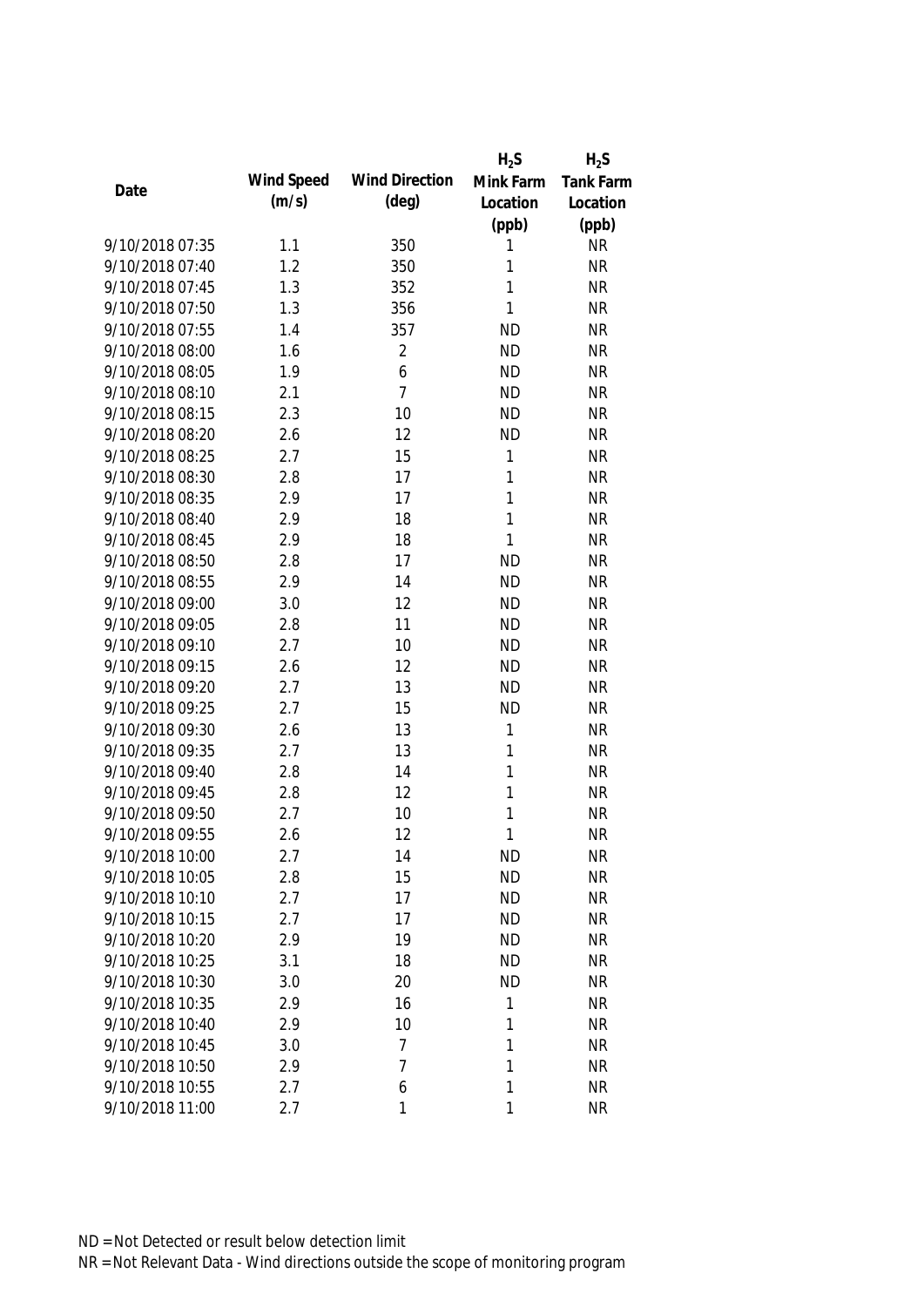|                 |            |                       | $H_2S$    | $H_2S$    |
|-----------------|------------|-----------------------|-----------|-----------|
| Date            | Wind Speed | <b>Wind Direction</b> | Mink Farm | Tank Farm |
|                 | (m/s)      | $(\text{deg})$        | Location  | Location  |
|                 |            |                       | (ppb)     | (ppb)     |
| 9/10/2018 11:05 | 2.7        | 4                     | 1         | <b>NR</b> |
| 9/10/2018 11:10 | 2.8        | 11                    | 1         | <b>NR</b> |
| 9/10/2018 11:15 | 2.7        | 11                    | 1         | <b>NR</b> |
| 9/10/2018 11:20 | 2.8        | 9                     | 1         | <b>NR</b> |
| 9/10/2018 11:25 | 2.8        | $\overline{7}$        | 1         | <b>NR</b> |
| 9/10/2018 11:30 | 2.7        | 10                    | 1         | <b>NR</b> |
| 9/10/2018 11:35 | 2.7        | 9                     | 1         | <b>NR</b> |
| 9/10/2018 11:40 | 2.8        | $\overline{7}$        | 1         | <b>NR</b> |
| 9/10/2018 11:45 | 2.9        | 13                    | 1         | <b>NR</b> |
| 9/10/2018 11:50 | 2.9        | 14                    | 1         | <b>NR</b> |
| 9/10/2018 11:55 | 3.0        | 18                    | 1         | <b>NR</b> |
| 9/10/2018 12:00 | 3.1        | 21                    | 1         | <b>NR</b> |
| 9/10/2018 12:05 | 3.2        | 22                    | 1         | <b>NR</b> |
| 9/10/2018 12:10 | 3.1        | 23                    | 1         | <b>NR</b> |
| 9/10/2018 12:15 | 3.0        | 21                    | 1         | <b>NR</b> |
| 9/10/2018 12:20 | 3.0        | 23                    | 1         | <b>NR</b> |
| 9/10/2018 12:25 | 3.1        | 24                    | 1         | <b>NR</b> |
| 9/10/2018 12:30 | 3.2        | 20                    | 1         | <b>NR</b> |
| 9/10/2018 12:35 | 3.0        | 21                    | 1         | <b>NR</b> |
| 9/10/2018 12:40 | 3.0        | 19                    | 1         | <b>NR</b> |
| 9/10/2018 12:45 | 3.1        | 20                    | <b>ND</b> | <b>NR</b> |
| 9/10/2018 12:50 | 3.0        | 15                    | <b>ND</b> | <b>NR</b> |
| 9/10/2018 12:55 | 2.8        | 12                    | <b>ND</b> | <b>NR</b> |
| 9/10/2018 13:00 | 2.8        | 15                    | <b>ND</b> | <b>NR</b> |
| 9/10/2018 13:05 | 2.9        | 15                    | <b>ND</b> | <b>NR</b> |
| 9/10/2018 13:10 | 2.9        | 15                    | <b>ND</b> | <b>NR</b> |
| 9/10/2018 13:15 | 2.9        | 17                    | <b>ND</b> | <b>NR</b> |
| 9/10/2018 13:20 | 2.8        | 17                    | <b>ND</b> | <b>NR</b> |
| 9/10/2018 13:25 | 2.9        | 20                    | <b>ND</b> | <b>NR</b> |
| 9/10/2018 13:30 | 2.8        | 20                    | <b>ND</b> | <b>NR</b> |
| 9/10/2018 13:35 | 2.6        | 23                    | <b>ND</b> | <b>NR</b> |
| 9/10/2018 13:40 | 2.5        | 21                    | 1         | <b>NR</b> |
| 9/10/2018 13:45 | 2.4        | 17                    | <b>ND</b> | <b>NR</b> |
| 9/10/2018 13:50 | 2.3        | 20                    | <b>ND</b> | <b>NR</b> |
| 9/10/2018 13:55 | 2.5        | 20                    | <b>ND</b> | <b>NR</b> |
| 9/10/2018 14:00 | 2.3        | 20                    | <b>ND</b> | <b>NR</b> |
| 9/10/2018 14:05 | 2.3        | 21                    | <b>ND</b> | <b>NR</b> |
| 9/10/2018 14:10 | 2.4        | 31                    | <b>ND</b> | <b>NR</b> |
| 9/10/2018 14:15 | 2.4        | 37                    | 1         | <b>NR</b> |
| 9/10/2018 14:20 | 2.3        | 36                    | 1         | <b>NR</b> |
| 9/10/2018 14:25 | 2.3        | 36                    | 1         | <b>NR</b> |
| 9/10/2018 14:30 | 2.3        | 35                    | 1         | <b>NR</b> |
|                 |            |                       |           |           |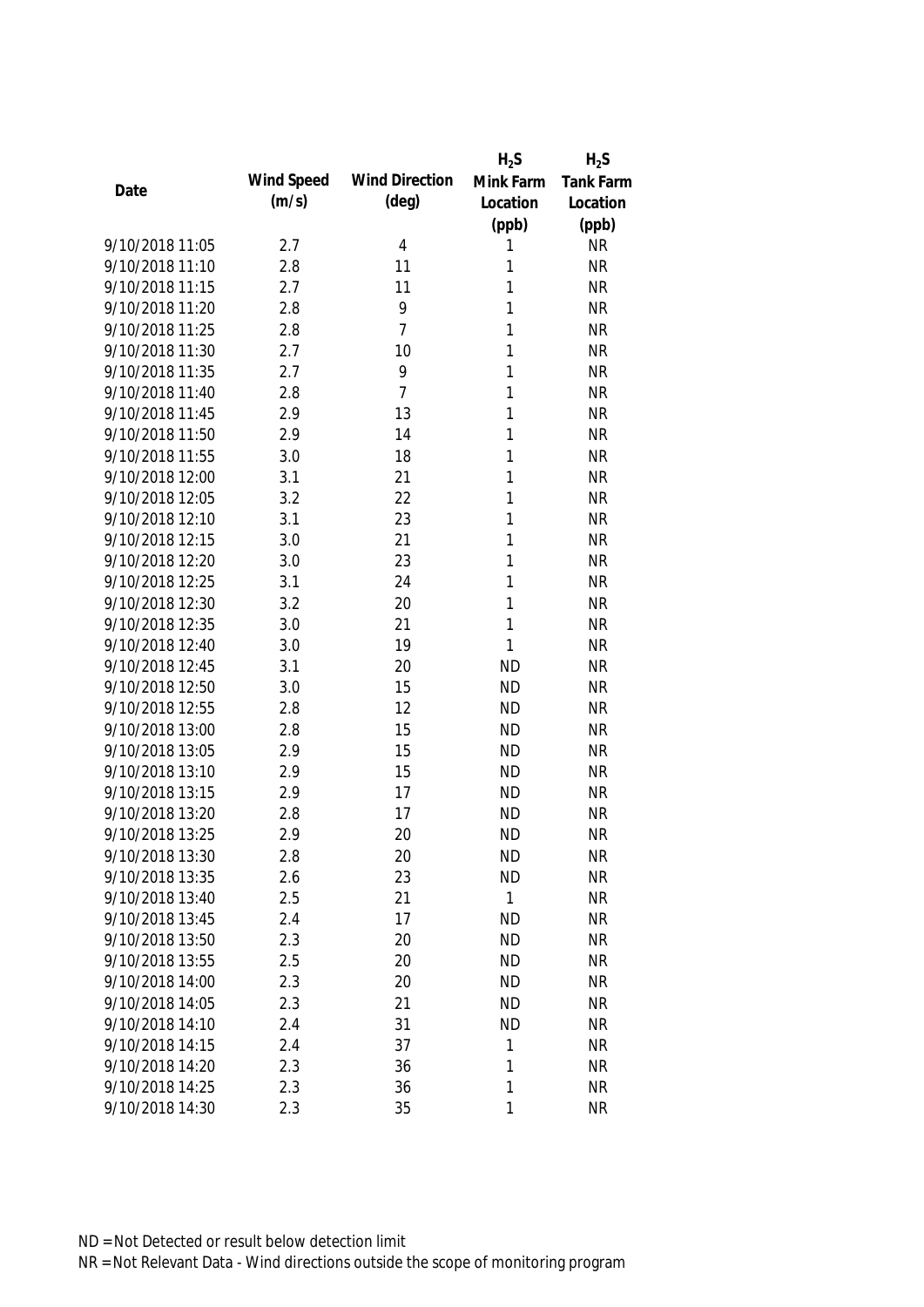|                 |            |                       | $H_2S$       | $H_2S$           |
|-----------------|------------|-----------------------|--------------|------------------|
|                 | Wind Speed | <b>Wind Direction</b> | Mink Farm    | <b>Tank Farm</b> |
| Date            | (m/s)      | $(\text{deg})$        | Location     | Location         |
|                 |            |                       | (ppb)        | (ppb)            |
| 9/10/2018 14:35 | 2.3        | 34                    | 1            | <b>NR</b>        |
| 9/10/2018 14:40 | 2.2        | 30                    | 1            | <b>NR</b>        |
| 9/10/2018 14:45 | 2.2        | 30                    | $\mathbf{1}$ | <b>NR</b>        |
| 9/10/2018 14:50 | 2.3        | 37                    | $\mathbf{1}$ | <b>NR</b>        |
| 9/10/2018 14:55 | 2.0        | 45                    | <b>NR</b>    | <b>NR</b>        |
| 9/10/2018 15:00 | 2.0        | 48                    | <b>NR</b>    | <b>NR</b>        |
| 9/10/2018 15:05 | 2.1        | 50                    | <b>NR</b>    | <b>NR</b>        |
| 9/10/2018 15:10 | 2.2        | 48                    | <b>NR</b>    | <b>NR</b>        |
| 9/10/2018 15:15 | 2.3        | 41                    | <b>NR</b>    | <b>NR</b>        |
| 9/10/2018 15:20 | 2.1        | 35                    | $\mathbf{1}$ | <b>NR</b>        |
| 9/10/2018 15:25 | 2.2        | 33                    | 1            | <b>NR</b>        |
| 9/10/2018 15:30 | 2.1        | 27                    | 1            | <b>NR</b>        |
| 9/10/2018 15:35 | 1.9        | 25                    | $\mathbf{1}$ | <b>NR</b>        |
| 9/10/2018 15:40 | 1.6        | 25                    | $\mathbf{1}$ | <b>NR</b>        |
| 9/10/2018 15:45 | 1.3        | 32                    | $\mathbf{1}$ | <b>NR</b>        |
| 9/10/2018 15:50 | 1.5        | 37                    | <b>ND</b>    | <b>NR</b>        |
| 9/10/2018 15:55 | 1.6        | 32                    | <b>ND</b>    | <b>NR</b>        |
| 9/10/2018 16:00 | 1.7        | 36                    | <b>ND</b>    | <b>NR</b>        |
| 9/10/2018 16:05 | 1.8        | 36                    | <b>ND</b>    | <b>NR</b>        |
| 9/10/2018 16:10 | 1.9        | 38                    | <b>ND</b>    | <b>NR</b>        |
| 9/10/2018 16:15 | 2.1        | 39                    | <b>ND</b>    | <b>NR</b>        |
| 9/10/2018 16:20 | 2.2        | 41                    | <b>NR</b>    | <b>NR</b>        |
| 9/10/2018 16:25 | 2.2        | 44                    | <b>NR</b>    | <b>NR</b>        |
| 9/10/2018 16:30 | 2.2        | 47                    | <b>NR</b>    | <b>NR</b>        |
| 9/10/2018 16:35 | 2.4        | 46                    | <b>NR</b>    | <b>NR</b>        |
| 9/10/2018 16:40 | 2.4        | 47                    | <b>NR</b>    | <b>NR</b>        |
| 9/10/2018 16:45 | 2.3        | 48                    | <b>NR</b>    | <b>NR</b>        |
| 9/10/2018 16:50 | 2.1        | 49                    | <b>NR</b>    | <b>NR</b>        |
| 9/10/2018 16:55 | 1.8        | 51                    | <b>NR</b>    | <b>NR</b>        |
| 9/10/2018 17:00 | 1.6        | 53                    | <b>NR</b>    | <b>NR</b>        |
| 9/10/2018 17:05 | 1.5        | 56                    | <b>NR</b>    | <b>NR</b>        |
| 9/10/2018 17:10 | 1.5        | 59                    | <b>NR</b>    | <b>NR</b>        |
| 9/10/2018 17:15 | 1.6        | 62                    | <b>NR</b>    | <b>NR</b>        |
| 9/10/2018 17:20 | 1.8        | 61                    | <b>NR</b>    | <b>NR</b>        |
| 9/10/2018 17:25 | 1.9        | 63                    | <b>NR</b>    | <b>NR</b>        |
| 9/10/2018 17:30 | 2.1        | 67                    | <b>NR</b>    | <b>NR</b>        |
| 9/10/2018 17:35 | 2.0        | 71                    | <b>NR</b>    | <b>NR</b>        |
| 9/10/2018 17:40 | 2.0        | 74                    | <b>NR</b>    | <b>NR</b>        |
| 9/10/2018 17:45 | 1.9        | 78                    | <b>NR</b>    | <b>NR</b>        |
| 9/10/2018 17:50 | 1.7        | 85                    | <b>NR</b>    | <b>NR</b>        |
| 9/10/2018 17:55 | 1.7        | 86                    | <b>NR</b>    | <b>NR</b>        |
| 9/10/2018 18:00 | 1.6        | 83                    | <b>NR</b>    | <b>NR</b>        |
|                 |            |                       |              |                  |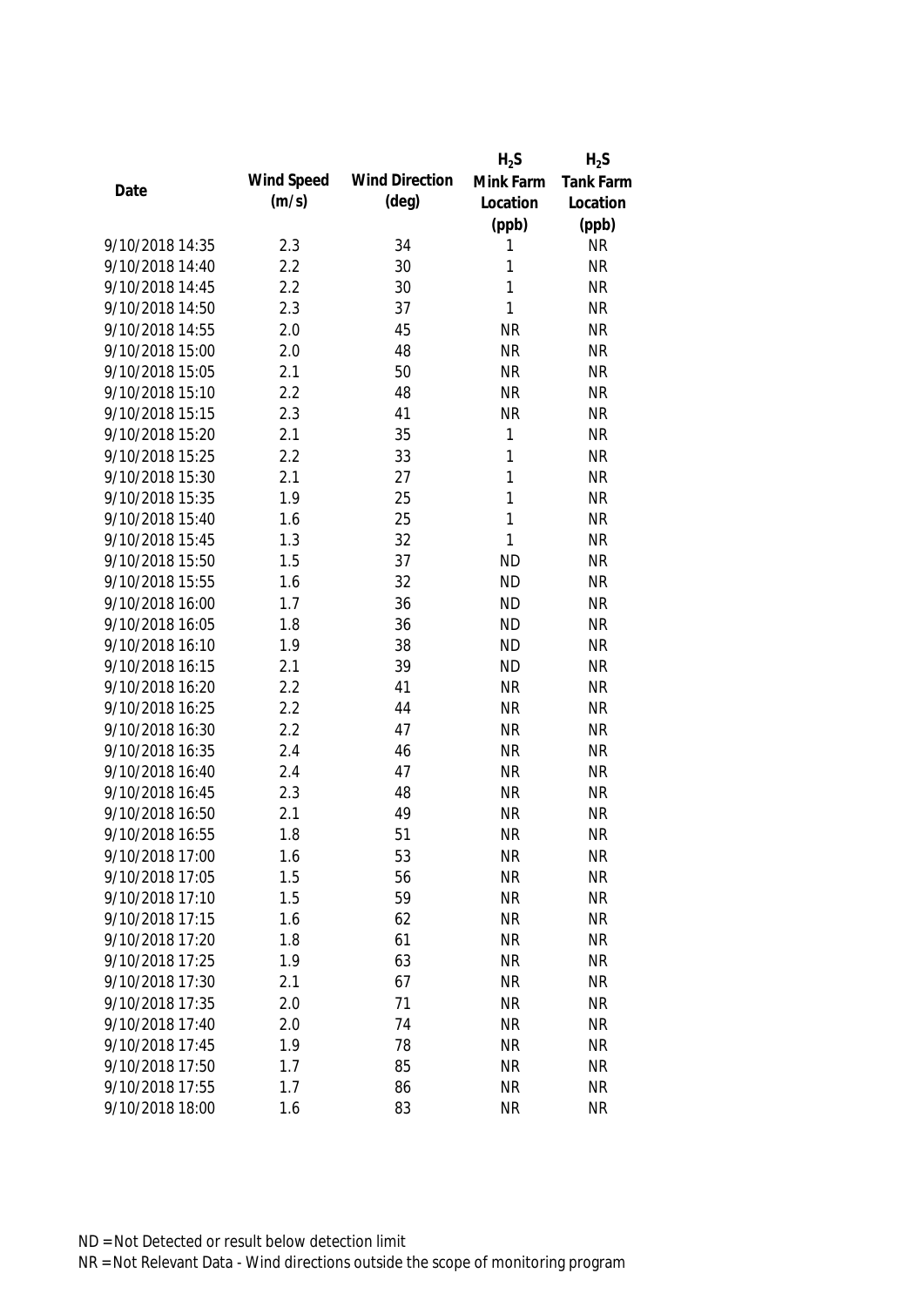|                 |            |                       | $H_2S$    | $H_2S$    |
|-----------------|------------|-----------------------|-----------|-----------|
| Date            | Wind Speed | <b>Wind Direction</b> | Mink Farm | Tank Farm |
|                 | (m/s)      | $(\text{deg})$        | Location  | Location  |
|                 |            |                       | (ppb)     | (ppb)     |
| 9/10/2018 18:05 | 1.8        | 88                    | <b>NR</b> | <b>NR</b> |
| 9/10/2018 18:10 | 1.8        | 90                    | <b>NR</b> | <b>NR</b> |
| 9/10/2018 18:15 | 2.0        | 91                    | <b>NR</b> | <b>NR</b> |
| 9/10/2018 18:20 | 2.1        | 91                    | <b>NR</b> | <b>NR</b> |
| 9/10/2018 18:25 | 2.2        | 92                    | <b>NR</b> | <b>NR</b> |
| 9/10/2018 18:30 | 2.2        | 93                    | <b>NR</b> | <b>NR</b> |
| 9/10/2018 18:35 | 2.1        | 91                    | <b>NR</b> | <b>NR</b> |
| 9/10/2018 18:40 | 2.2        | 92                    | <b>NR</b> | <b>NR</b> |
| 9/10/2018 18:45 | 2.1        | 92                    | <b>NR</b> | <b>NR</b> |
| 9/10/2018 18:50 | 2.2        | 95                    | <b>NR</b> | <b>NR</b> |
| 9/10/2018 18:55 | 2.2        | 98                    | <b>NR</b> | <b>NR</b> |
| 9/10/2018 19:00 | 2.3        | 100                   | <b>NR</b> | <b>NR</b> |
| 9/10/2018 19:05 | 2.3        | 102                   | <b>NR</b> | <b>NR</b> |
| 9/10/2018 19:10 | 2.3        | 101                   | <b>NR</b> | <b>NR</b> |
| 9/10/2018 19:15 | 2.3        | 100                   | <b>NR</b> | <b>NR</b> |
| 9/10/2018 19:20 | 2.3        | 99                    | <b>NR</b> | <b>NR</b> |
| 9/10/2018 19:25 | 2.2        | 97                    | <b>NR</b> | <b>NR</b> |
| 9/10/2018 19:30 | 2.2        | 97                    | <b>NR</b> | <b>NR</b> |
| 9/10/2018 19:35 | 2.2        | 97                    | <b>NR</b> | <b>NR</b> |
| 9/10/2018 19:40 | 2.2        | 97                    | <b>NR</b> | <b>NR</b> |
| 9/10/2018 19:45 | 2.2        | 98                    | <b>NR</b> | <b>NR</b> |
| 9/10/2018 19:50 | 2.2        | 98                    | <b>NR</b> | <b>NR</b> |
| 9/10/2018 19:55 | 2.1        | 99                    | <b>NR</b> | <b>NR</b> |
| 9/10/2018 20:00 | 2.0        | 100                   | <b>NR</b> | <b>NR</b> |
| 9/10/2018 20:05 | 2.0        | 98                    | <b>NR</b> | <b>NR</b> |
| 9/10/2018 20:10 | 2.0        | 97                    | <b>NR</b> | <b>NR</b> |
| 9/10/2018 20:15 | 2.0        | 96                    | <b>NR</b> | <b>NR</b> |
| 9/10/2018 20:20 | 1.9        | 96                    | <b>NR</b> | <b>NR</b> |
| 9/10/2018 20:25 | 1.8        | 95                    | <b>NR</b> | <b>NR</b> |
| 9/10/2018 20:30 | 1.8        | 95                    | <b>NR</b> | <b>NR</b> |
| 9/10/2018 20:35 | 1.8        | 99                    | <b>NR</b> | <b>NR</b> |
| 9/10/2018 20:40 | 1.8        | 103                   | <b>NR</b> | <b>NR</b> |
| 9/10/2018 20:45 | 1.8        | 105                   | <b>NR</b> | <b>NR</b> |
| 9/10/2018 20:50 | 1.8        | 108                   | <b>NR</b> | <b>NR</b> |
| 9/10/2018 20:55 | 2.0        | 109                   | <b>NR</b> | <b>NR</b> |
| 9/10/2018 21:00 | 2.1        | 111                   | <b>NR</b> | <b>NR</b> |
| 9/10/2018 21:05 | 2.2        | 111                   | <b>NR</b> | <b>NR</b> |
| 9/10/2018 21:10 | 2.2        | 111                   | <b>NR</b> | <b>NR</b> |
| 9/10/2018 21:15 | 2.2        | 111                   | <b>NR</b> | <b>NR</b> |
| 9/10/2018 21:20 | 2.2        | 111                   | <b>NR</b> | <b>NR</b> |
| 9/10/2018 21:25 | 2.2        | 112                   | <b>NR</b> | <b>NR</b> |
| 9/10/2018 21:30 | 2.2        | 112                   | <b>NR</b> | <b>NR</b> |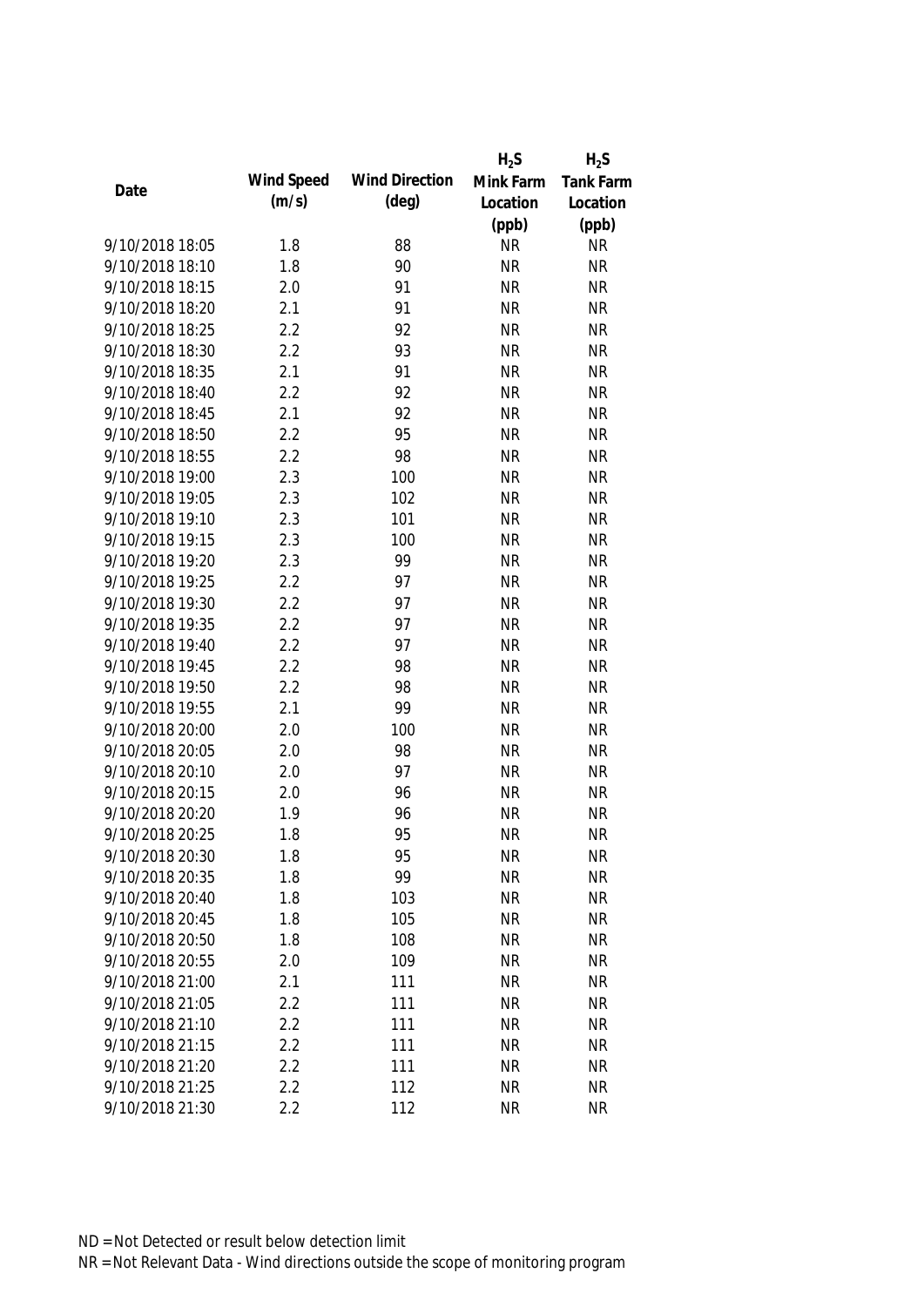|                 |            |                       | $H_2S$    | $H_2S$    |
|-----------------|------------|-----------------------|-----------|-----------|
|                 | Wind Speed | <b>Wind Direction</b> | Mink Farm | Tank Farm |
| Date            | (m/s)      | $(\text{deg})$        | Location  | Location  |
|                 |            |                       | (ppb)     | (ppb)     |
| 9/10/2018 21:35 | 2.2        | 111                   | <b>NR</b> | <b>NR</b> |
| 9/10/2018 21:40 | 2.1        | 110                   | <b>NR</b> | <b>NR</b> |
| 9/10/2018 21:45 | 2.1        | 111                   | <b>NR</b> | <b>NR</b> |
| 9/10/2018 21:50 | 2.1        | 111                   | <b>NR</b> | <b>NR</b> |
| 9/10/2018 21:55 | 1.9        | 109                   | <b>NR</b> | <b>NR</b> |
| 9/10/2018 22:00 | 1.7        | 107                   | <b>NR</b> | <b>NR</b> |
| 9/10/2018 22:05 | 1.6        | 107                   | <b>NR</b> | <b>NR</b> |
| 9/10/2018 22:10 | 1.7        | 108                   | <b>NR</b> | <b>NR</b> |
| 9/10/2018 22:15 | 1.6        | 108                   | <b>NR</b> | <b>NR</b> |
| 9/10/2018 22:20 | 1.7        | 108                   | <b>NR</b> | <b>NR</b> |
| 9/10/2018 22:25 | 1.9        | 110                   | <b>NR</b> | <b>NR</b> |
| 9/10/2018 22:30 | 1.9        | 111                   | <b>NR</b> | <b>NR</b> |
| 9/10/2018 22:35 | 1.9        | 111                   | <b>NR</b> | <b>NR</b> |
| 9/10/2018 22:40 | 1.9        | 111                   | <b>NR</b> | <b>NR</b> |
| 9/10/2018 22:45 | 2.0        | 111                   | <b>NR</b> | <b>NR</b> |
| 9/10/2018 22:50 | 2.0        | 111                   | <b>NR</b> | <b>NR</b> |
| 9/10/2018 22:55 | 1.8        | 110                   | <b>NR</b> | <b>NR</b> |
| 9/10/2018 23:00 | 1.8        | 110                   | <b>NR</b> | <b>NR</b> |
| 9/10/2018 23:05 | 1.7        | 110                   | <b>NR</b> | <b>NR</b> |
| 9/10/2018 23:10 | 1.6        | 108                   | <b>NR</b> | <b>NR</b> |
| 9/10/2018 23:15 | 1.3        | 106                   | <b>NR</b> | <b>NR</b> |
| 9/10/2018 23:20 | 1.2        | 103                   | <b>NR</b> | <b>NR</b> |
| 9/10/2018 23:25 | 1.3        | 106                   | <b>NR</b> | <b>NR</b> |
| 9/10/2018 23:30 | 1.3        | 108                   | <b>NR</b> | <b>NR</b> |
| 9/10/2018 23:35 | 1.2        | 111                   | <b>NR</b> | <b>NR</b> |
| 9/10/2018 23:40 | 1.1        | 122                   | <b>NR</b> | <b>NR</b> |
| 9/10/2018 23:45 | 1.2        | 131                   | <b>NR</b> | <b>NR</b> |
| 9/10/2018 23:50 | 1.3        | 138                   | <b>NR</b> | <b>NR</b> |
| 9/10/2018 23:55 | 1.2        | 139                   | <b>NR</b> | <b>NR</b> |
| 9/10/2018 24:00 | 1.1        | 140                   | <b>NR</b> | <b>NR</b> |
| 9/11/2018 00:05 | 1.1        | 138                   | <b>NR</b> | <b>NR</b> |
| 9/11/2018 00:10 | 1.2        | 134                   | <b>NR</b> | <b>NR</b> |
| 9/11/2018 00:15 | 1.3        | 133                   | <b>NR</b> | <b>NR</b> |
| 9/11/2018 00:20 | 1.2        | 132                   | <b>NR</b> | <b>NR</b> |
| 9/11/2018 00:25 | 1.3        | 133                   | <b>NR</b> | <b>NR</b> |
| 9/11/2018 00:30 | 1.3        | 134                   | <b>NR</b> | <b>NR</b> |
| 9/11/2018 00:35 | 1.3        | 134                   | <b>NR</b> | <b>NR</b> |
| 9/11/2018 00:40 | 1.1        | 131                   | <b>NR</b> | <b>NR</b> |
| 9/11/2018 00:45 | 1.1        | 126                   | <b>NR</b> | <b>NR</b> |
| 9/11/2018 00:50 | 1.1        | 125                   | <b>NR</b> | <b>NR</b> |
| 9/11/2018 00:55 | 1.0        | 125                   | <b>NR</b> | <b>NR</b> |
| 9/11/2018 01:00 | 1.0        | 128                   | <b>NR</b> | <b>NR</b> |
|                 |            |                       |           |           |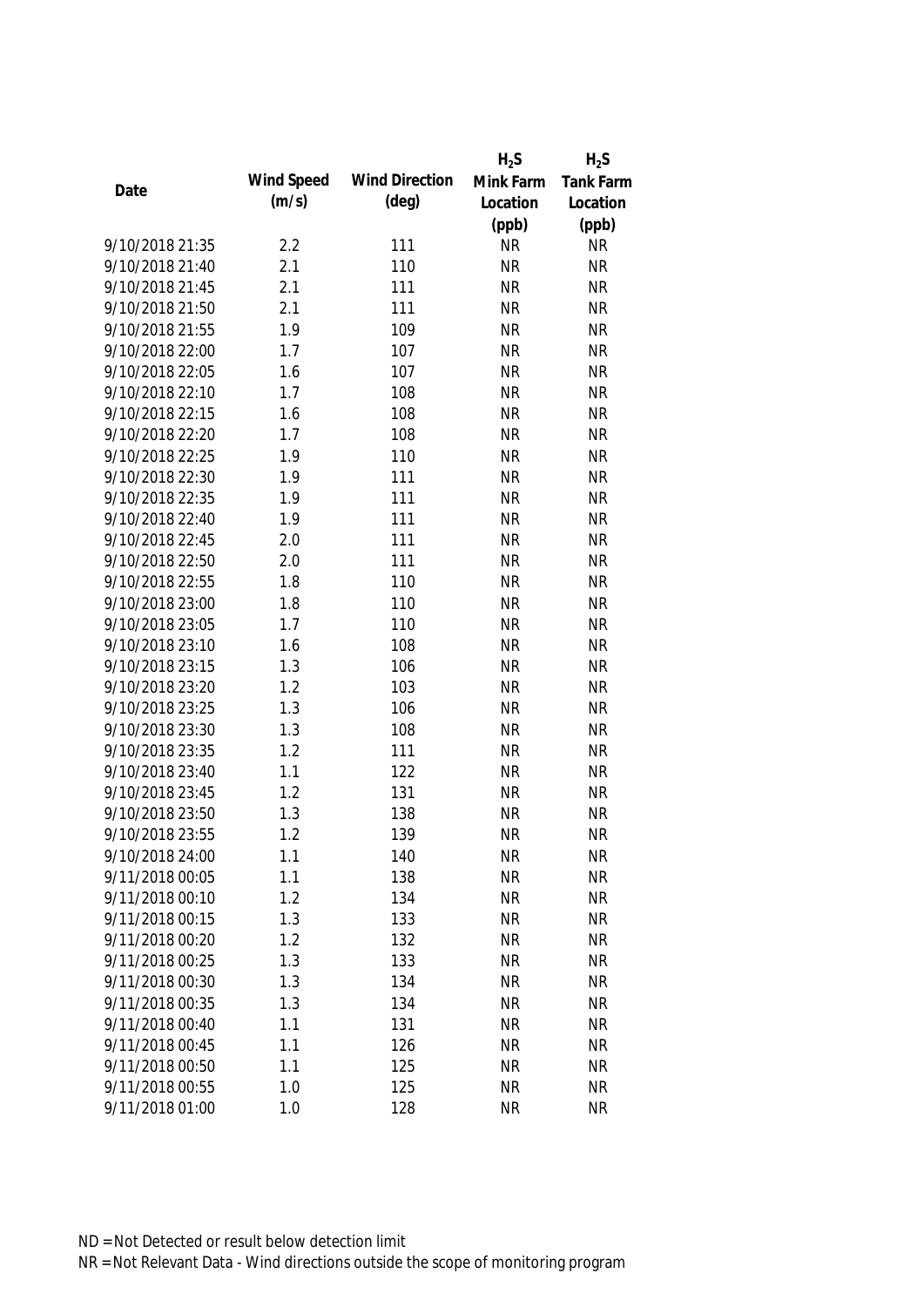|                 |            |                       | $H_2S$    | $H_2S$           |
|-----------------|------------|-----------------------|-----------|------------------|
| Date            | Wind Speed | <b>Wind Direction</b> | Mink Farm | <b>Tank Farm</b> |
|                 | (m/s)      | $(\text{deg})$        | Location  | Location         |
|                 |            |                       | (ppb)     | (ppb)            |
| 9/11/2018 01:05 | 1.0        | 131                   | <b>NR</b> | <b>NR</b>        |
| 9/11/2018 01:10 | 1.0        | 141                   | <b>NR</b> | <b>NR</b>        |
| 9/11/2018 01:15 | 0.8        | 153                   | <b>NR</b> | <b>NR</b>        |
| 9/11/2018 01:20 | 0.7        | 174                   | <b>NR</b> | <b>ND</b>        |
| 9/11/2018 01:25 | 0.6        | 195                   | <b>NR</b> | 1                |
| 9/11/2018 01:30 | 0.5        | 202                   | <b>NR</b> | 1                |
| 9/11/2018 01:35 | 0.7        | 202                   | <b>NR</b> | $\mathbf{1}$     |
| 9/11/2018 01:40 | 0.8        | 204                   | <b>NR</b> | $\mathbf{1}$     |
| 9/11/2018 01:45 | 0.9        | 207                   | <b>NR</b> | $\mathbf{1}$     |
| 9/11/2018 01:50 | 1.0        | 207                   | <b>NR</b> | $\mathbf{1}$     |
| 9/11/2018 01:55 | 1.1        | 207                   | <b>NR</b> | $\mathbf{1}$     |
| 9/11/2018 02:00 | 1.2        | 208                   | <b>NR</b> | $\mathbf{1}$     |
| 9/11/2018 02:05 | 1.3        | 209                   | <b>NR</b> | 1                |
| 9/11/2018 02:10 | 1.3        | 208                   | <b>NR</b> | 1                |
| 9/11/2018 02:15 | 1.3        | 206                   | <b>NR</b> | $\mathbf{1}$     |
| 9/11/2018 02:20 | 1.1        | 206                   | <b>NR</b> | $\mathbf{1}$     |
| 9/11/2018 02:25 | 1.0        | 208                   | <b>NR</b> | 1                |
| 9/11/2018 02:30 | 0.9        | 212                   | <b>NR</b> | 1                |
| 9/11/2018 02:35 | 0.9        | 213                   | <b>NR</b> | $\mathbf{1}$     |
| 9/11/2018 02:40 | 0.8        | 216                   | <b>NR</b> | 1                |
| 9/11/2018 02:45 | 0.7        | 214                   | <b>NR</b> | 1                |
| 9/11/2018 02:50 | 0.9        | 208                   | <b>NR</b> | <b>ND</b>        |
| 9/11/2018 02:55 | 1.0        | 201                   | <b>NR</b> | <b>ND</b>        |
| 9/11/2018 03:00 | 1.2        | 193                   | <b>NR</b> | 1                |
| 9/11/2018 03:05 | 1.3        | 186                   | <b>NR</b> | 1                |
| 9/11/2018 03:10 | 1.4        | 180                   | <b>NR</b> | $\mathbf{1}$     |
| 9/11/2018 03:15 | 1.6        | 178                   | <b>NR</b> | 1                |
| 9/11/2018 03:20 | 1.7        | 175                   | <b>NR</b> | 1                |
| 9/11/2018 03:25 | 1.7        | 174                   | <b>NR</b> | 1                |
| 9/11/2018 03:30 | 1.6        | 173                   | <b>NR</b> | $\mathbf{1}$     |
| 9/11/2018 03:35 | 1.5        | 173                   | <b>NR</b> | $\mathbf{1}$     |
| 9/11/2018 03:40 | 1.5        | 172                   | <b>NR</b> | 1                |
| 9/11/2018 03:45 | 1.5        | 172                   | <b>NR</b> | 1                |
| 9/11/2018 03:50 | 1.4        | 174                   | <b>NR</b> | 1                |
| 9/11/2018 03:55 | 1.3        | 174                   | <b>NR</b> | $\overline{2}$   |
| 9/11/2018 04:00 | 1.3        | 175                   | <b>NR</b> | 1                |
| 9/11/2018 04:05 | 1.4        | 174                   | <b>NR</b> | 1                |
| 9/11/2018 04:10 | 1.4        | 173                   | <b>NR</b> | 1                |
| 9/11/2018 04:15 | 1.4        | 171                   | <b>NR</b> | 1                |
| 9/11/2018 04:20 | 1.4        | 170                   | <b>NR</b> | 1                |
| 9/11/2018 04:25 | 1.6        | 170                   | <b>NR</b> | 1                |
| 9/11/2018 04:30 | 1.6        | 170                   | <b>NR</b> | 1                |
|                 |            |                       |           |                  |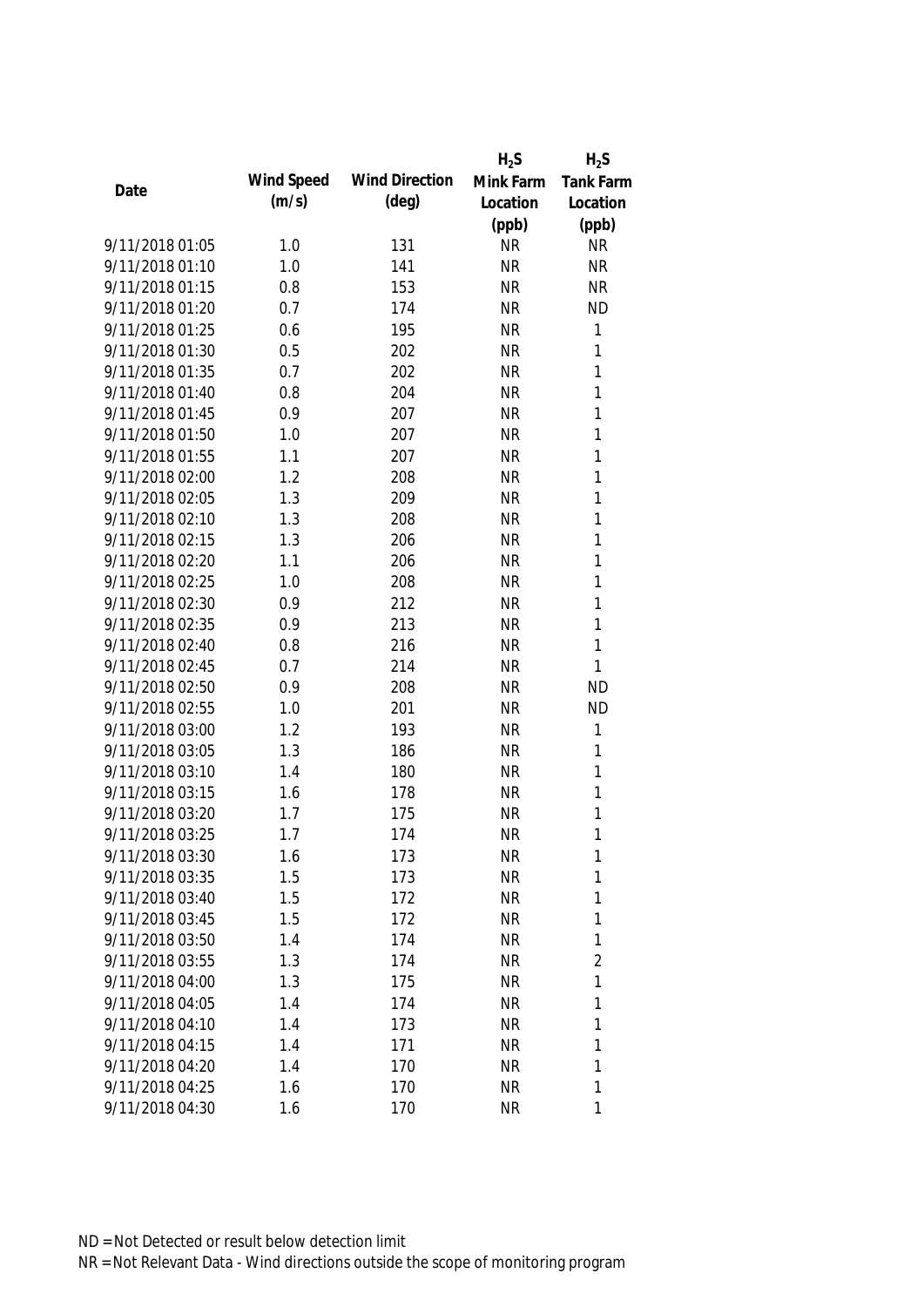|                 |            |                       | $H_2S$    | $H_2S$           |
|-----------------|------------|-----------------------|-----------|------------------|
| Date            | Wind Speed | <b>Wind Direction</b> | Mink Farm | <b>Tank Farm</b> |
|                 | (m/s)      | $(\text{deg})$        | Location  | Location         |
|                 |            |                       | (ppb)     | (ppb)            |
| 9/11/2018 04:35 | 1.6        | 169                   | <b>NR</b> | <b>NR</b>        |
| 9/11/2018 04:40 | 1.6        | 170                   | <b>NR</b> | $\mathbf{1}$     |
| 9/11/2018 04:45 | 1.7        | 171                   | <b>NR</b> | 1                |
| 9/11/2018 04:50 | 1.7        | 171                   | <b>NR</b> | 1                |
| 9/11/2018 04:55 | 1.8        | 172                   | <b>NR</b> | $\mathbf{1}$     |
| 9/11/2018 05:00 | 1.8        | 172                   | <b>NR</b> | $\mathbf{1}$     |
| 9/11/2018 05:05 | 1.8        | 173                   | <b>NR</b> | $\mathbf{1}$     |
| 9/11/2018 05:10 | 1.8        | 172                   | <b>NR</b> | $\mathbf{1}$     |
| 9/11/2018 05:15 | 1.8        | 173                   | <b>NR</b> | $\mathbf{1}$     |
| 9/11/2018 05:20 | 1.7        | 173                   | <b>NR</b> | $\mathbf{1}$     |
| 9/11/2018 05:25 | 1.6        | 173                   | <b>NR</b> | $\mathbf{1}$     |
| 9/11/2018 05:30 | 1.7        | 172                   | <b>NR</b> | $\mathbf{1}$     |
| 9/11/2018 05:35 | 1.5        | 173                   | <b>NR</b> | $\mathbf{1}$     |
| 9/11/2018 05:40 | 1.3        | 174                   | <b>NR</b> | $\mathbf{1}$     |
| 9/11/2018 05:45 | 1.2        | 174                   | <b>NR</b> | $\mathbf{1}$     |
| 9/11/2018 05:50 | 1.1        | 174                   | <b>NR</b> | $\mathbf{1}$     |
| 9/11/2018 05:55 | 1.1        | 174                   | <b>NR</b> | $\mathbf{1}$     |
| 9/11/2018 06:00 | 1.0        | 174                   | <b>NR</b> | $\mathbf{1}$     |
| 9/11/2018 06:05 | 0.9        | 175                   | <b>NR</b> | $\mathbf{1}$     |
| 9/11/2018 06:10 | 1.0        | 175                   | <b>NR</b> | 1                |
| 9/11/2018 06:15 | 0.8        | 177                   | <b>NR</b> | $\mathbf{1}$     |
| 9/11/2018 06:20 | 0.8        | 177                   | <b>NR</b> | $\mathbf{1}$     |
| 9/11/2018 06:25 | 0.6        | 179                   | <b>NR</b> | $\mathbf{1}$     |
| 9/11/2018 06:30 | 0.5        | 174                   | <b>NR</b> | $\mathbf{1}$     |
| 9/11/2018 06:35 | 0.5        | 171                   | <b>NR</b> | 1                |
| 9/11/2018 06:40 | 0.4        | 165                   | <b>NR</b> | <b>NR</b>        |
| 9/11/2018 06:45 | 0.4        | 160                   | <b>NR</b> | <b>NR</b>        |
| 9/11/2018 06:50 | 0.4        | 140                   | <b>NR</b> | <b>NR</b>        |
| 9/11/2018 06:55 | 0.4        | 138                   | <b>NR</b> | <b>NR</b>        |
| 9/11/2018 07:00 | 0.2        | 131                   | <b>NR</b> | NR               |
| 9/11/2018 07:05 | 0.4        | 132                   | <b>NR</b> | <b>NR</b>        |
| 9/11/2018 07:10 | 0.5        | 134                   | <b>NR</b> | <b>NR</b>        |
| 9/11/2018 07:15 | 0.6        | 137                   | <b>NR</b> | <b>NR</b>        |
| 9/11/2018 07:20 | 0.5        | 144                   | <b>NR</b> | <b>NR</b>        |
| 9/11/2018 07:25 | 0.5        | 142                   | <b>NR</b> | <b>NR</b>        |
| 9/11/2018 07:30 | 0.6        | 145                   | <b>NR</b> | <b>NR</b>        |
| 9/11/2018 07:35 | 0.7        | 153                   | <b>NR</b> | <b>NR</b>        |
| 9/11/2018 07:40 | 0.9        | 162                   | <b>NR</b> | <b>NR</b>        |
| 9/11/2018 07:45 | 1.1        | 167                   | <b>NR</b> | <b>NR</b>        |
| 9/11/2018 07:50 | 1.3        | 167                   | <b>NR</b> | <b>NR</b>        |
| 9/11/2018 07:55 | 1.6        | 165                   | <b>NR</b> | <b>NR</b>        |
| 9/11/2018 08:00 | 1.8        | 166                   | <b>NR</b> | <b>NR</b>        |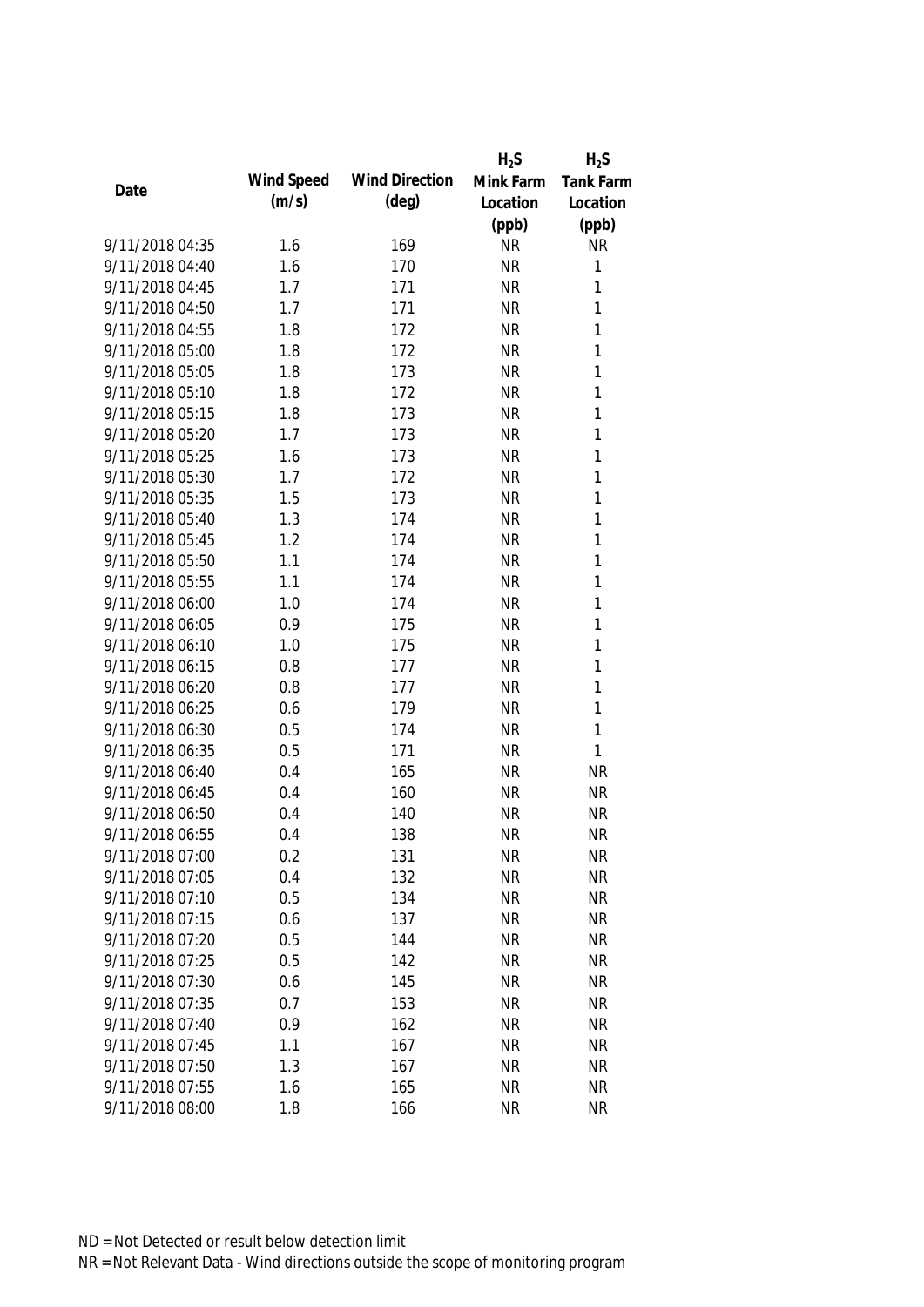|                 |            |                       | $H_2S$    | $H_2S$           |
|-----------------|------------|-----------------------|-----------|------------------|
|                 | Wind Speed | <b>Wind Direction</b> | Mink Farm | <b>Tank Farm</b> |
| Date            | (m/s)      | $(\text{deg})$        | Location  | Location         |
|                 |            |                       | (ppb)     | (ppb)            |
| 9/11/2018 08:05 | 1.8        | 165                   | <b>NR</b> | <b>NR</b>        |
| 9/11/2018 08:10 | 1.9        | 162                   | <b>NR</b> | <b>NR</b>        |
| 9/11/2018 08:15 | 1.9        | 160                   | <b>NR</b> | <b>NR</b>        |
| 9/11/2018 08:20 | 2.0        | 159                   | <b>NR</b> | <b>NR</b>        |
| 9/11/2018 08:25 | 2.1        | 159                   | <b>NR</b> | <b>NR</b>        |
| 9/11/2018 08:30 | 2.3        | 158                   | <b>NR</b> | <b>NR</b>        |
| 9/11/2018 08:35 | 2.4        | 157                   | <b>NR</b> | <b>NR</b>        |
| 9/11/2018 08:40 | 2.3        | 158                   | <b>NR</b> | <b>NR</b>        |
| 9/11/2018 08:45 | 2.1        | 159                   | <b>NR</b> | <b>NR</b>        |
| 9/11/2018 08:50 | 1.9        | 161                   | <b>NR</b> | <b>NR</b>        |
| 9/11/2018 08:55 | 1.6        | 166                   | <b>NR</b> | <b>NR</b>        |
| 9/11/2018 09:00 | 1.4        | 171                   | <b>NR</b> | $\mathbf{1}$     |
| 9/11/2018 09:05 | 1.2        | 177                   | <b>NR</b> | $\mathbf{1}$     |
| 9/11/2018 09:10 | 1.2        | 177                   | <b>NR</b> | $\mathbf{1}$     |
| 9/11/2018 09:15 | 1.2        | 181                   | <b>NR</b> | $\mathbf{1}$     |
| 9/11/2018 09:20 | 1.4        | 182                   | <b>NR</b> | $\overline{2}$   |
| 9/11/2018 09:25 | 1.4        | 182                   | <b>NR</b> | $\mathbf{1}$     |
| 9/11/2018 09:30 | 1.5        | 182                   | <b>NR</b> | $\mathbf{1}$     |
| 9/11/2018 09:35 | 1.5        | 183                   | <b>NR</b> | $\mathbf{1}$     |
| 9/11/2018 09:40 | 1.5        | 186                   | <b>NR</b> | $\mathbf{1}$     |
| 9/11/2018 09:45 | 1.3        | 189                   | <b>NR</b> | $\mathbf{1}$     |
| 9/11/2018 09:50 | 1.2        | 191                   | <b>NR</b> | $\mathbf{1}$     |
| 9/11/2018 09:55 | 1.0        | 193                   | <b>NR</b> | $\mathbf{1}$     |
| 9/11/2018 10:00 | 0.9        | 196                   | <b>NR</b> | $\mathbf{1}$     |
| 9/11/2018 10:05 | 0.8        | 186                   | <b>NR</b> | $\mathbf{1}$     |
| 9/11/2018 10:10 | 0.7        | 184                   | <b>NR</b> | $\mathbf{1}$     |
| 9/11/2018 10:15 | 0.6        | 181                   | <b>NR</b> | $\mathbf{1}$     |
| 9/11/2018 10:20 | 0.6        | 194                   | <b>NR</b> | 1                |
| 9/11/2018 10:25 | 0.8        | 186                   | <b>NR</b> | 1                |
| 9/11/2018 10:30 | 1.1        | 174                   | <b>NR</b> | $\mathbf{1}$     |
| 9/11/2018 10:35 | 1.0        | 179                   | <b>NR</b> | $\mathbf{1}$     |
| 9/11/2018 10:40 | 1.4        | 181                   | <b>NR</b> | 1                |
| 9/11/2018 10:45 | 1.7        | 179                   | <b>NR</b> | 1                |
| 9/11/2018 10:50 | 1.9        | 171                   | <b>NR</b> | $\mathbf{1}$     |
| 9/11/2018 10:55 | 2.0        | 168                   | <b>NR</b> | <b>NR</b>        |
| 9/11/2018 11:00 | 2.1        | 175                   | <b>NR</b> | 1                |
| 9/11/2018 11:05 | 2.2        | 176                   | <b>NR</b> | 1                |
| 9/11/2018 11:10 | 2.2        | 175                   | <b>NR</b> | 1                |
| 9/11/2018 11:15 | 2.3        | 171                   | <b>NR</b> | $\mathbf{1}$     |
| 9/11/2018 11:20 | 2.3        | 164                   | <b>NR</b> | <b>NR</b>        |
| 9/11/2018 11:25 | 2.1        | 162                   | <b>NR</b> | <b>NR</b>        |
| 9/11/2018 11:30 | 2.2        | 167                   | <b>NR</b> | <b>NR</b>        |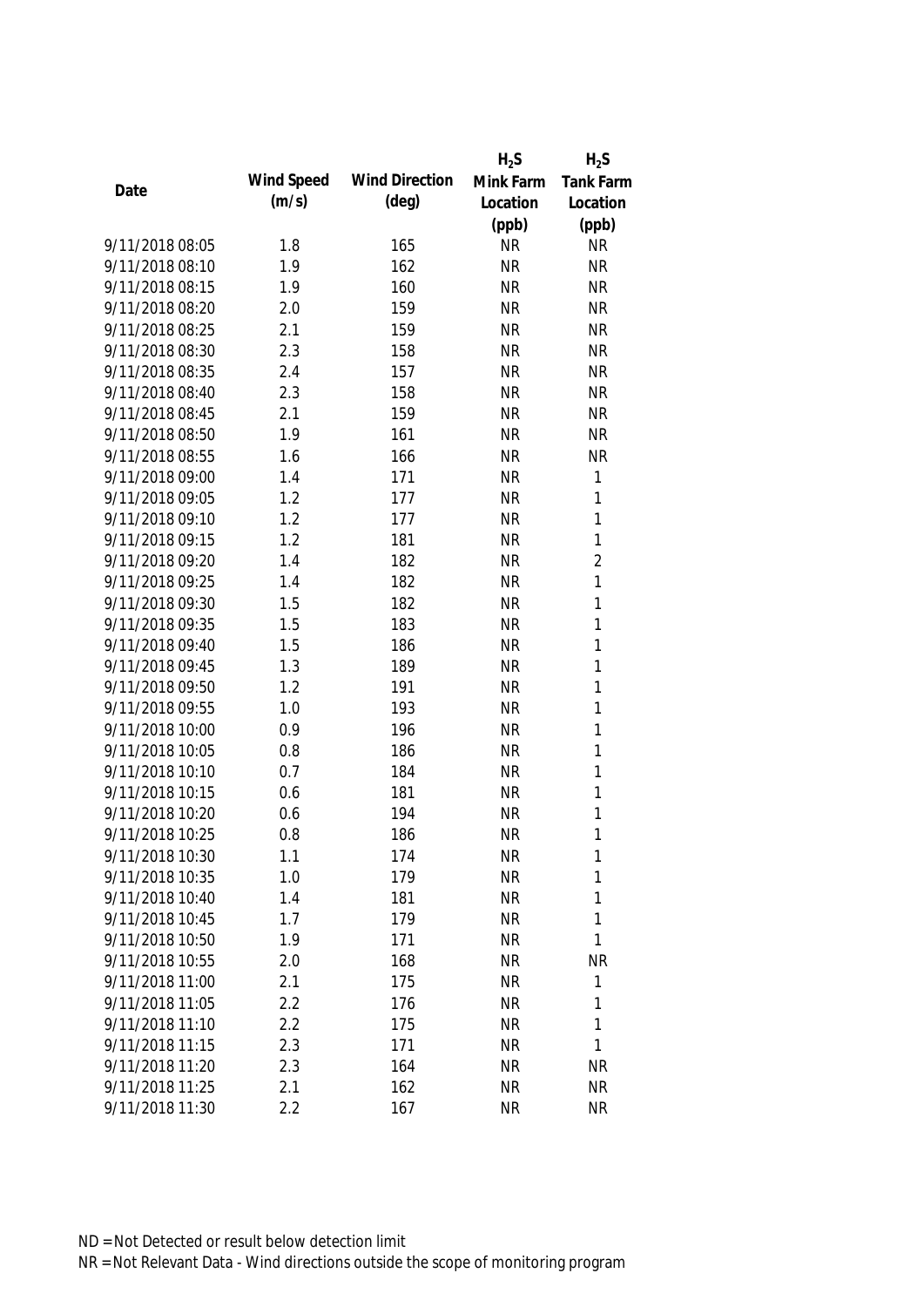|                 |            |                       | $H_2S$    | $H_2S$           |
|-----------------|------------|-----------------------|-----------|------------------|
| Date            | Wind Speed | <b>Wind Direction</b> | Mink Farm | <b>Tank Farm</b> |
|                 | (m/s)      | $(\text{deg})$        | Location  | Location         |
|                 |            |                       | (ppb)     | (ppb)            |
| 9/11/2018 11:35 | 2.3        | 170                   | <b>NR</b> | 1                |
| 9/11/2018 11:40 | 2.2        | 171                   | <b>NR</b> | 1                |
| 9/11/2018 11:45 | 2.3        | 182                   | <b>NR</b> | 1                |
| 9/11/2018 11:50 | 2.4        | 189                   | <b>NR</b> | 1                |
| 9/11/2018 11:55 | 2.4        | 192                   | <b>NR</b> | 1                |
| 9/11/2018 12:00 | 2.3        | 181                   | <b>NR</b> | 1                |
| 9/11/2018 12:05 | 2.3        | 182                   | <b>NR</b> | 1                |
| 9/11/2018 12:10 | 2.2        | 182                   | <b>NR</b> | 1                |
| 9/11/2018 12:15 | 2.0        | 173                   | <b>NR</b> | $\mathbf{1}$     |
| 9/11/2018 12:20 | 1.9        | 173                   | <b>NR</b> | 1                |
| 9/11/2018 12:25 | 1.9        | 164                   | <b>NR</b> | <b>NR</b>        |
| 9/11/2018 12:30 | 2.1        | 170                   | <b>NR</b> | <b>NR</b>        |
| 9/11/2018 12:35 | 2.4        | 166                   | <b>NR</b> | <b>NR</b>        |
| 9/11/2018 12:40 | 2.3        | 164                   | <b>NR</b> | <b>NR</b>        |
| 9/11/2018 12:45 | 2.3        | 172                   | <b>NR</b> | $\mathbf{1}$     |
| 9/11/2018 12:50 | 2.3        | 161                   | <b>NR</b> | <b>NR</b>        |
| 9/11/2018 12:55 | 2.3        | 169                   | <b>NR</b> | <b>NR</b>        |
| 9/11/2018 13:00 | 2.3        | 180                   | <b>NR</b> | <b>NR</b>        |
| 9/11/2018 13:05 | 2.1        | 181                   | <b>NR</b> | <b>NR</b>        |
| 9/11/2018 13:10 | 2.4        | 173                   | <b>NR</b> | <b>NR</b>        |
| 9/11/2018 13:15 | 2.3        | 160                   | <b>NR</b> | <b>NR</b>        |
| 9/11/2018 13:20 | 2.1        | 162                   | <b>NR</b> | <b>NR</b>        |
| 9/11/2018 13:25 | 1.9        | 164                   | <b>NR</b> | <b>NR</b>        |
| 9/11/2018 13:30 | 1.6        | 132                   | <b>NR</b> | <b>NR</b>        |
| 9/11/2018 13:35 | 1.9        | 124                   | <b>NR</b> | <b>NR</b>        |
| 9/11/2018 13:40 | 1.8        | 125                   | <b>NR</b> | <b>NR</b>        |
| 9/11/2018 13:45 | 2.0        | 140                   | <b>NR</b> | <b>NR</b>        |
| 9/11/2018 13:50 | 2.4        | 148                   | <b>NR</b> | <b>NR</b>        |
| 9/11/2018 13:55 | 2.7        | 144                   | <b>NR</b> | <b>NR</b>        |
| 9/11/2018 14:00 | 3.0        | 150                   | <b>NR</b> | NR               |
| 9/11/2018 14:05 | 2.8        | 158                   | <b>NR</b> | <b>NR</b>        |
| 9/11/2018 14:10 | 2.7        | 165                   | <b>NR</b> | <b>NR</b>        |
| 9/11/2018 14:15 | 2.6        | 169                   | <b>NR</b> | <b>NR</b>        |
| 9/11/2018 14:20 | 2.5        | 179                   | <b>NR</b> | 1                |
| 9/11/2018 14:25 | 2.2        | 183                   | <b>NR</b> | 1                |
| 9/11/2018 14:30 | 2.2        | 192                   | <b>NR</b> | 1                |
| 9/11/2018 14:35 | 2.2        | 188                   | <b>NR</b> | 1                |
| 9/11/2018 14:40 | 2.3        | 181                   | <b>NR</b> | 1                |
| 9/11/2018 14:45 | 2.5        | 170                   | <b>NR</b> | <b>NR</b>        |
| 9/11/2018 14:50 | 2.8        | 161                   | <b>NR</b> | <b>NR</b>        |
| 9/11/2018 14:55 | 2.9        | 164                   | <b>NR</b> | <b>NR</b>        |
| 9/11/2018 15:00 | 2.8        | 162                   | <b>NR</b> | <b>NR</b>        |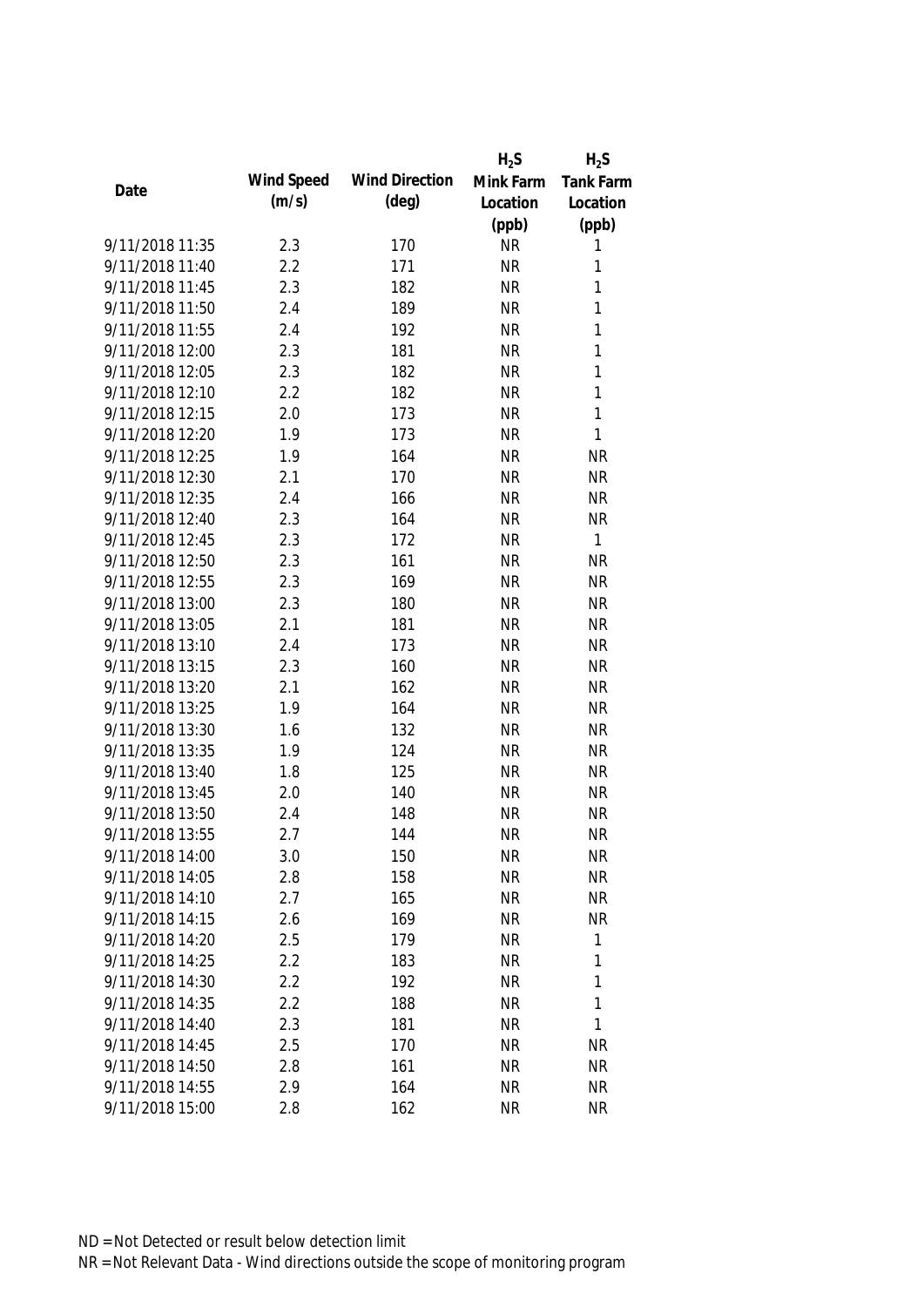|                 |            |                       | $H_2S$    | $H_2S$           |
|-----------------|------------|-----------------------|-----------|------------------|
|                 | Wind Speed | <b>Wind Direction</b> | Mink Farm | <b>Tank Farm</b> |
| Date            | (m/s)      | $(\text{deg})$        | Location  | Location         |
|                 |            |                       | (ppb)     | (ppb)            |
| 9/11/2018 15:05 | 2.8        | 166                   | <b>NR</b> | <b>NR</b>        |
| 9/11/2018 15:10 | 2.8        | 180                   | <b>NR</b> | 1                |
| 9/11/2018 15:15 | 2.7        | 195                   | <b>NR</b> | 1                |
| 9/11/2018 15:20 | 2.5        | 197                   | <b>NR</b> | $\mathbf{1}$     |
| 9/11/2018 15:25 | 2.6        | 195                   | <b>NR</b> | $\mathbf{1}$     |
| 9/11/2018 15:30 | 2.5        | 188                   | <b>NR</b> | <b>NR</b>        |
| 9/11/2018 15:35 | 2.5        | 188                   | <b>NR</b> | <b>NR</b>        |
| 9/11/2018 15:40 | 2.6        | 179                   | <b>NR</b> | <b>NR</b>        |
| 9/11/2018 15:45 | 2.5        | 165                   | <b>NR</b> | <b>NR</b>        |
| 9/11/2018 15:50 | 2.3        | 162                   | <b>NR</b> | <b>NR</b>        |
| 9/11/2018 15:55 | 2.3        | 160                   | <b>NR</b> | <b>NR</b>        |
| 9/11/2018 16:00 | 2.6        | 163                   | <b>NR</b> | <b>NR</b>        |
| 9/11/2018 16:05 | 2.6        | 153                   | <b>NR</b> | <b>NR</b>        |
| 9/11/2018 16:10 | 2.7        | 149                   | <b>NR</b> | <b>NR</b>        |
| 9/11/2018 16:15 | 3.0        | 157                   | <b>NR</b> | <b>NR</b>        |
| 9/11/2018 16:20 | 3.2        | 160                   | <b>NR</b> | <b>NR</b>        |
| 9/11/2018 16:25 | 3.2        | 157                   | <b>NR</b> | <b>NR</b>        |
| 9/11/2018 16:30 | 3.0        | 156                   | <b>NR</b> | <b>NR</b>        |
| 9/11/2018 16:35 | 2.9        | 157                   | <b>NR</b> | <b>NR</b>        |
| 9/11/2018 16:40 | 2.6        | 156                   | <b>NR</b> | <b>NR</b>        |
| 9/11/2018 16:45 | 2.4        | 148                   | <b>NR</b> | <b>NR</b>        |
| 9/11/2018 16:50 | 2.2        | 153                   | <b>NR</b> | <b>NR</b>        |
| 9/11/2018 16:55 | 2.1        | 162                   | <b>NR</b> | <b>NR</b>        |
| 9/11/2018 17:00 | 2.0        | 170                   | <b>NR</b> | 1                |
| 9/11/2018 17:05 | 1.9        | 178                   | <b>NR</b> | 1                |
| 9/11/2018 17:10 | 1.8        | 177                   | <b>NR</b> | $\mathbf{1}$     |
| 9/11/2018 17:15 | 1.9        | 182                   | <b>NR</b> | $\mathbf{1}$     |
| 9/11/2018 17:20 | 2.0        | 173                   | <b>NR</b> | 1                |
| 9/11/2018 17:25 | 2.2        | 164                   | <b>NR</b> | <b>NR</b>        |
| 9/11/2018 17:30 | 2.5        | 156                   | <b>NR</b> | NR               |
| 9/11/2018 17:35 | 2.7        | 147                   | <b>NR</b> | <b>NR</b>        |
| 9/11/2018 17:40 | 2.9        | 143                   | <b>NR</b> | <b>NR</b>        |
| 9/11/2018 17:45 | 2.8        | 136                   | <b>NR</b> | <b>NR</b>        |
| 9/11/2018 17:50 | 2.8        | 132                   | <b>NR</b> | <b>NR</b>        |
| 9/11/2018 17:55 | 2.8        | 129                   | <b>NR</b> | <b>NR</b>        |
| 9/11/2018 18:00 | 2.6        | 127                   | <b>NR</b> | <b>NR</b>        |
| 9/11/2018 18:05 | 2.5        | 128                   | <b>NR</b> | <b>NR</b>        |
| 9/11/2018 18:10 | 2.5        | 127                   | <b>NR</b> | <b>NR</b>        |
| 9/11/2018 18:15 | 2.5        | 128                   | <b>NR</b> | <b>NR</b>        |
| 9/11/2018 18:20 | 2.4        | 128                   | <b>NR</b> | <b>NR</b>        |
| 9/11/2018 18:25 | 2.4        | 129                   | <b>NR</b> | <b>NR</b>        |
| 9/11/2018 18:30 | 2.4        | 130                   | <b>NR</b> | <b>NR</b>        |
|                 |            |                       |           |                  |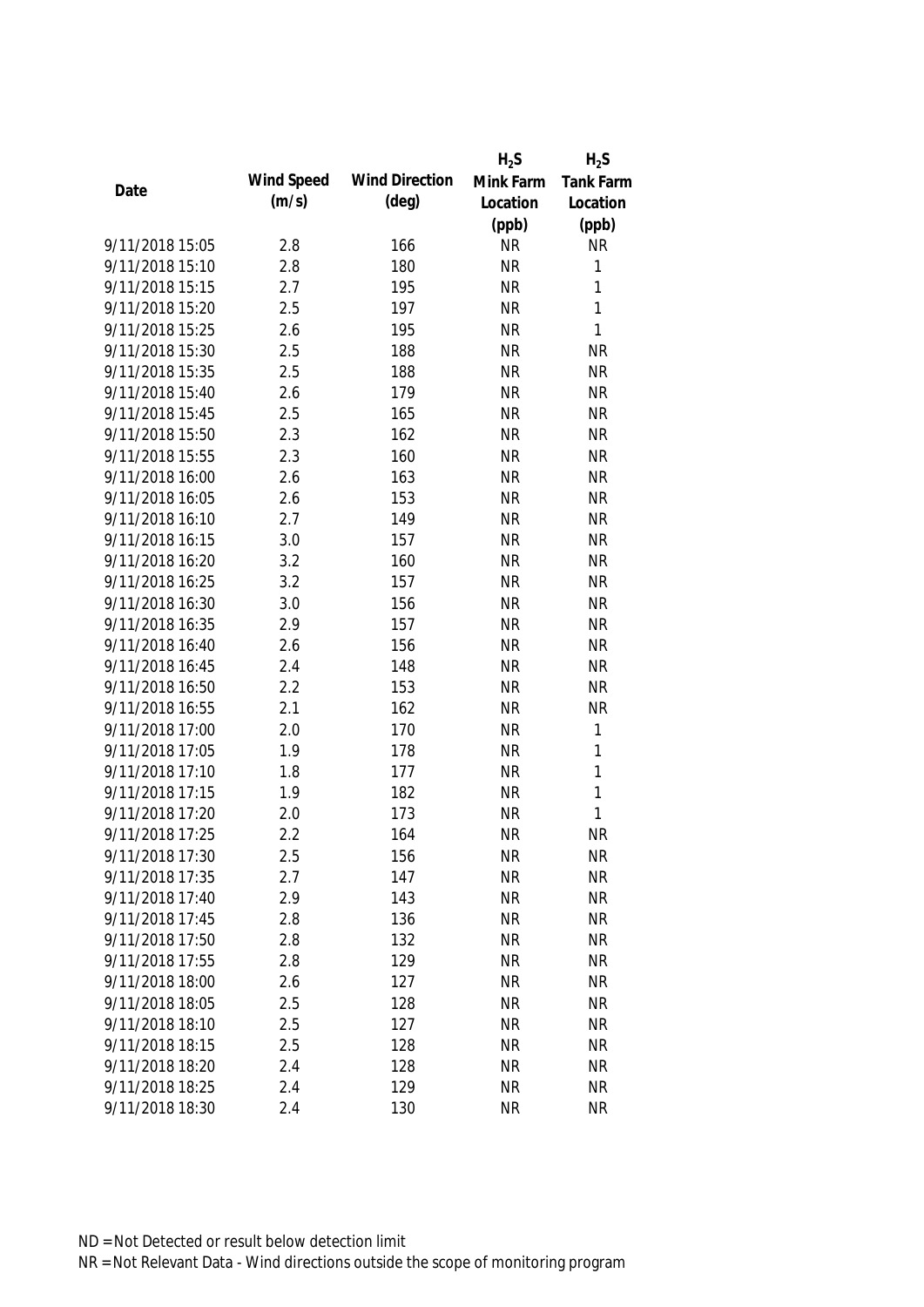|                 |            |                       | $H_2S$    | $H_2S$    |
|-----------------|------------|-----------------------|-----------|-----------|
|                 | Wind Speed | <b>Wind Direction</b> | Mink Farm | Tank Farm |
| Date            | (m/s)      | $(\text{deg})$        | Location  | Location  |
|                 |            |                       | (ppb)     | (ppb)     |
| 9/11/2018 18:35 | 2.4        | 129                   | <b>NR</b> | <b>NR</b> |
| 9/11/2018 18:40 | 2.4        | 129                   | <b>NR</b> | <b>NR</b> |
| 9/11/2018 18:45 | 2.4        | 129                   | <b>NR</b> | <b>NR</b> |
| 9/11/2018 18:50 | 2.4        | 128                   | <b>NR</b> | <b>NR</b> |
| 9/11/2018 18:55 | 2.3        | 127                   | <b>NR</b> | <b>NR</b> |
| 9/11/2018 19:00 | 2.3        | 125                   | <b>NR</b> | <b>NR</b> |
| 9/11/2018 19:05 | 2.3        | 125                   | <b>NR</b> | <b>NR</b> |
| 9/11/2018 19:10 | 2.4        | 124                   | <b>NR</b> | <b>NR</b> |
| 9/11/2018 19:15 | 2.5        | 124                   | <b>NR</b> | <b>NR</b> |
| 9/11/2018 19:20 | 2.6        | 123                   | <b>NR</b> | <b>NR</b> |
| 9/11/2018 19:25 | 2.7        | 123                   | <b>NR</b> | <b>NR</b> |
| 9/11/2018 19:30 | 2.7        | 123                   | <b>NR</b> | <b>NR</b> |
| 9/11/2018 19:35 | 2.7        | 123                   | <b>NR</b> | <b>NR</b> |
| 9/11/2018 19:40 | 2.8        | 123                   | <b>NR</b> | <b>NR</b> |
| 9/11/2018 19:45 | 2.8        | 123                   | <b>NR</b> | <b>NR</b> |
| 9/11/2018 19:50 | 2.9        | 123                   | <b>NR</b> | <b>NR</b> |
| 9/11/2018 19:55 | 3.0        | 123                   | <b>NR</b> | <b>NR</b> |
| 9/11/2018 20:00 | 3.1        | 122                   | <b>NR</b> | <b>NR</b> |
| 9/11/2018 20:05 | 3.2        | 119                   | <b>NR</b> | <b>NR</b> |
| 9/11/2018 20:10 | 3.1        | 116                   | <b>NR</b> | <b>NR</b> |
| 9/11/2018 20:15 | 3.0        | 113                   | <b>NR</b> | <b>NR</b> |
| 9/11/2018 20:20 | 2.9        | 111                   | <b>NR</b> | <b>NR</b> |
| 9/11/2018 20:25 | 2.8        | 109                   | <b>NR</b> | <b>NR</b> |
| 9/11/2018 20:30 | 2.7        | 107                   | <b>NR</b> | <b>NR</b> |
| 9/11/2018 20:35 | 2.7        | 106                   | <b>NR</b> | <b>NR</b> |
| 9/11/2018 20:40 | 2.7        | 106                   | <b>NR</b> | <b>NR</b> |
| 9/11/2018 20:45 | 2.7        | 107                   | <b>NR</b> | <b>NR</b> |
| 9/11/2018 20:50 | 2.8        | 107                   | <b>NR</b> | <b>NR</b> |
| 9/11/2018 20:55 | 2.8        | 108                   | <b>NR</b> | <b>NR</b> |
| 9/11/2018 21:00 | 2.9        | 109                   | <b>NR</b> | <b>NR</b> |
| 9/11/2018 21:05 | 3.0        | 111                   | <b>NR</b> | <b>NR</b> |
| 9/11/2018 21:10 | 3.0        | 112                   | <b>NR</b> | <b>NR</b> |
| 9/11/2018 21:15 | 3.0        | 113                   | <b>NR</b> | <b>NR</b> |
| 9/11/2018 21:20 | 3.1        | 113                   | <b>NR</b> | <b>NR</b> |
| 9/11/2018 21:25 | 3.0        | 114                   | <b>NR</b> | <b>NR</b> |
| 9/11/2018 21:30 | 2.9        | 115                   | <b>NR</b> | <b>NR</b> |
| 9/11/2018 21:35 | 2.9        | 116                   | <b>NR</b> | <b>NR</b> |
| 9/11/2018 21:40 | 2.8        | 118                   | <b>NR</b> | <b>NR</b> |
| 9/11/2018 21:45 | 2.8        | 119                   | <b>NR</b> | <b>NR</b> |
| 9/11/2018 21:50 |            | 120                   | <b>NR</b> | <b>NR</b> |
|                 | 2.8        |                       | <b>NR</b> |           |
| 9/11/2018 21:55 | 2.8        | 120                   |           | <b>NR</b> |
| 9/11/2018 22:00 | 2.8        | 120                   | <b>NR</b> | <b>NR</b> |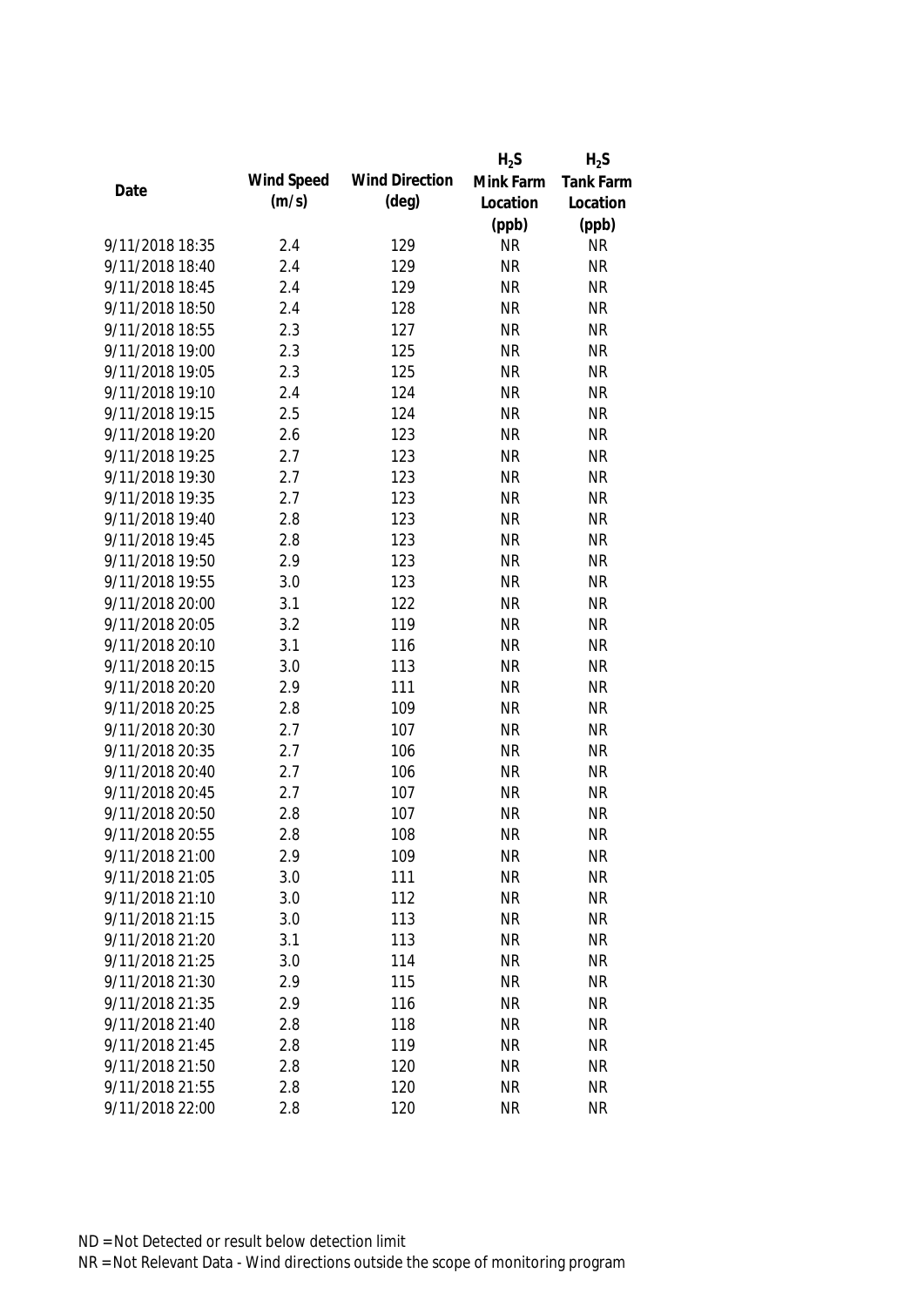|                 |            |                       | $H_2S$    | $H_2S$    |
|-----------------|------------|-----------------------|-----------|-----------|
| Date            | Wind Speed | <b>Wind Direction</b> | Mink Farm | Tank Farm |
|                 | (m/s)      | $(\text{deg})$        | Location  | Location  |
|                 |            |                       | (ppb)     | (ppb)     |
| 9/11/2018 22:05 | 2.7        | 121                   | <b>NR</b> | <b>NR</b> |
| 9/11/2018 22:10 | 2.6        | 121                   | <b>NR</b> | <b>NR</b> |
| 9/11/2018 22:15 | 2.6        | 121                   | <b>NR</b> | <b>NR</b> |
| 9/11/2018 22:20 | 2.4        | 123                   | <b>NR</b> | <b>NR</b> |
| 9/11/2018 22:25 | 2.3        | 124                   | <b>NR</b> | <b>NR</b> |
| 9/11/2018 22:30 | 2.2        | 125                   | <b>NR</b> | <b>NR</b> |
| 9/11/2018 22:35 | 2.2        | 125                   | <b>NR</b> | <b>NR</b> |
| 9/11/2018 22:40 | 2.2        | 127                   | <b>NR</b> | <b>NR</b> |
| 9/11/2018 22:45 | 2.1        | 129                   | <b>NR</b> | <b>NR</b> |
| 9/11/2018 22:50 | 2.1        | 130                   | <b>NR</b> | <b>NR</b> |
| 9/11/2018 22:55 | 2.2        | 132                   | <b>NR</b> | <b>NR</b> |
| 9/11/2018 23:00 | 2.3        | 135                   | <b>NR</b> | <b>NR</b> |
| 9/11/2018 23:05 | 2.4        | 138                   | <b>NR</b> | <b>NR</b> |
| 9/11/2018 23:10 | 2.5        | 140                   | <b>NR</b> | <b>NR</b> |
| 9/11/2018 23:15 | 2.6        | 142                   | <b>NR</b> | <b>NR</b> |
| 9/11/2018 23:20 | 2.7        | 144                   | <b>NR</b> | <b>NR</b> |
| 9/11/2018 23:25 | 2.8        | 146                   | <b>NR</b> | <b>NR</b> |
| 9/11/2018 23:30 | 3.0        | 148                   | <b>NR</b> | <b>NR</b> |
| 9/11/2018 23:35 | 3.2        | 149                   | <b>NR</b> | <b>NR</b> |
| 9/11/2018 23:40 | 3.3        | 150                   | <b>NR</b> | <b>NR</b> |
| 9/11/2018 23:45 | 3.5        | 150                   | <b>NR</b> | <b>NR</b> |
| 9/11/2018 23:50 | 3.5        | 150                   | <b>NR</b> | <b>NR</b> |
| 9/11/2018 23:55 | 3.7        | 151                   | <b>NR</b> | <b>NR</b> |
| 9/11/2018 24:00 | 3.8        | 152                   | <b>NR</b> | <b>NR</b> |
| 9/12/2018 00:05 | 3.8        | 153                   | <b>NR</b> | <b>NR</b> |
| 9/12/2018 00:10 | 3.9        | 154                   | <b>NR</b> | <b>NR</b> |
| 9/12/2018 00:15 | 3.9        | 156                   | <b>NR</b> | <b>NR</b> |
| 9/12/2018 00:20 | 4.1        | 158                   | <b>NR</b> | <b>NR</b> |
| 9/12/2018 00:25 | 4.1        | 160                   | <b>NR</b> | <b>NR</b> |
| 9/12/2018 00:30 | 4.1        | 160                   | <b>NR</b> | <b>NR</b> |
| 9/12/2018 00:35 | 4.2        | 161                   | <b>NR</b> | <b>NR</b> |
| 9/12/2018 00:40 | 4.2        | 162                   | <b>NR</b> | <b>NR</b> |
| 9/12/2018 00:45 | 4.2        | 162                   | <b>NR</b> | <b>NR</b> |
| 9/12/2018 00:50 | 4.1        | 163                   | <b>NR</b> | <b>NR</b> |
| 9/12/2018 00:55 | 4.0        | 163                   | <b>NR</b> | <b>NR</b> |
| 9/12/2018 01:00 | 3.9        | 164                   | <b>NR</b> | <b>NR</b> |
| 9/12/2018 01:05 | 3.9        | 164                   | <b>NR</b> | <b>NR</b> |
| 9/12/2018 01:10 | 3.8        | 165                   | <b>NR</b> | <b>NR</b> |
| 9/12/2018 01:15 | 3.8        | 166                   | <b>NR</b> | <b>NR</b> |
| 9/12/2018 01:20 | 3.7        | 167                   | <b>NR</b> | <b>NR</b> |
| 9/12/2018 01:25 | 3.8        | 167                   | <b>NR</b> | <b>NR</b> |
| 9/12/2018 01:30 | 3.9        | 168                   | <b>NR</b> | <b>NR</b> |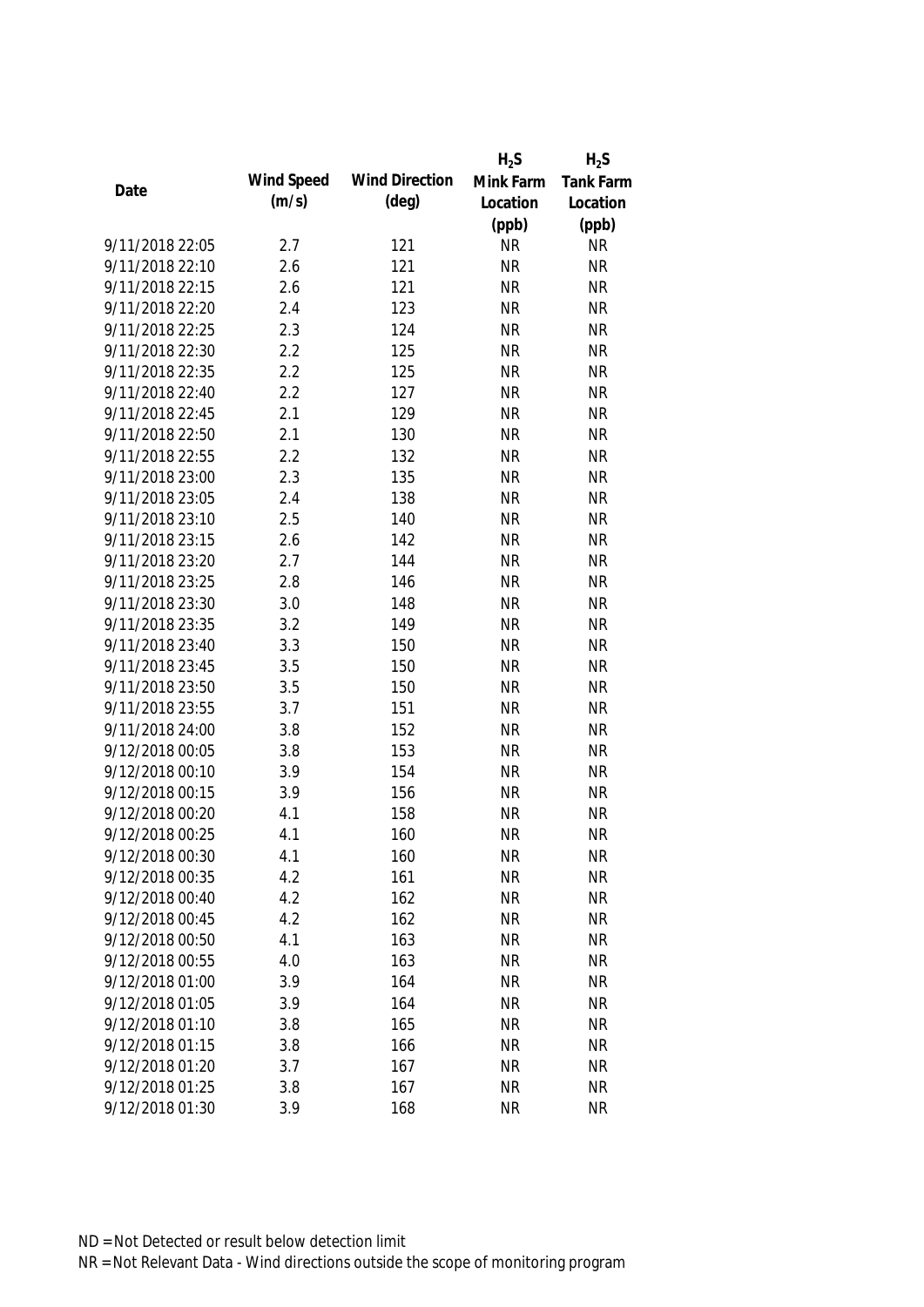|                 |            |                       | $H_2S$    | $H_2S$           |
|-----------------|------------|-----------------------|-----------|------------------|
| Date            | Wind Speed | <b>Wind Direction</b> | Mink Farm | <b>Tank Farm</b> |
|                 | (m/s)      | $(\text{deg})$        | Location  | Location         |
|                 |            |                       | (ppb)     | (ppb)            |
| 9/12/2018 01:35 | 4.0        | 170                   | <b>NR</b> | 1                |
| 9/12/2018 01:40 | 4.0        | 171                   | <b>NR</b> | 1                |
| 9/12/2018 01:45 | 4.0        | 171                   | <b>NR</b> | 1                |
| 9/12/2018 01:50 | 4.0        | 171                   | <b>NR</b> | 1                |
| 9/12/2018 01:55 | 4.0        | 172                   | <b>NR</b> | 1                |
| 9/12/2018 02:00 | 4.0        | 172                   | <b>NR</b> | 1                |
| 9/12/2018 02:05 | 3.8        | 172                   | <b>NR</b> | 1                |
| 9/12/2018 02:10 | 3.8        | 172                   | <b>NR</b> | 1                |
| 9/12/2018 02:15 | 3.9        | 172                   | <b>NR</b> | 1                |
| 9/12/2018 02:20 | 4.0        | 172                   | <b>NR</b> | 1                |
| 9/12/2018 02:25 | 3.9        | 171                   | <b>NR</b> | 1                |
| 9/12/2018 02:30 | 3.9        | 171                   | <b>NR</b> | 1                |
| 9/12/2018 02:35 | 3.9        | 171                   | <b>NR</b> | 1                |
| 9/12/2018 02:40 | 3.8        | 170                   | <b>NR</b> | 1                |
| 9/12/2018 02:45 | 3.6        | 170                   | <b>NR</b> | $\mathbf{1}$     |
| 9/12/2018 02:50 | 3.5        | 169                   | <b>NR</b> | <b>NR</b>        |
| 9/12/2018 02:55 | 3.4        | 169                   | <b>NR</b> | <b>NR</b>        |
| 9/12/2018 03:00 | 3.4        | 168                   | <b>NR</b> | <b>NR</b>        |
| 9/12/2018 03:05 | 3.3        | 167                   | <b>NR</b> | <b>NR</b>        |
| 9/12/2018 03:10 | 3.2        | 165                   | <b>NR</b> | <b>NR</b>        |
| 9/12/2018 03:15 | 3.2        | 164                   | <b>NR</b> | <b>NR</b>        |
| 9/12/2018 03:20 | 3.1        | 163                   | <b>NR</b> | <b>NR</b>        |
| 9/12/2018 03:25 | 3.0        | 161                   | <b>NR</b> | <b>NR</b>        |
| 9/12/2018 03:30 | 2.9        | 158                   | <b>NR</b> | <b>NR</b>        |
| 9/12/2018 03:35 | 2.9        | 157                   | <b>NR</b> | <b>NR</b>        |
| 9/12/2018 03:40 | 3.0        | 157                   | <b>NR</b> | <b>NR</b>        |
| 9/12/2018 03:45 | 3.0        | 157                   | <b>NR</b> | <b>NR</b>        |
| 9/12/2018 03:50 | 3.1        | 156                   | <b>NR</b> | <b>NR</b>        |
| 9/12/2018 03:55 | 3.3        | 156                   | <b>NR</b> | <b>NR</b>        |
| 9/12/2018 04:00 | 3.5        | 157                   | <b>NR</b> | <b>NR</b>        |
| 9/12/2018 04:05 | 3.7        | 158                   | <b>NR</b> | <b>NR</b>        |
| 9/12/2018 04:10 | 3.7        | 159                   | <b>NR</b> | <b>NR</b>        |
| 9/12/2018 04:15 | 3.7        | 160                   | <b>NR</b> | <b>NR</b>        |
| 9/12/2018 04:20 | 3.8        | 160                   | <b>NR</b> | <b>NR</b>        |
| 9/12/2018 04:25 | 3.8        | 160                   | <b>NR</b> | <b>NR</b>        |
| 9/12/2018 04:30 | 3.8        | 161                   | <b>NR</b> | <b>NR</b>        |
| 9/12/2018 04:35 | 3.7        | 161                   | <b>NR</b> | <b>NR</b>        |
| 9/12/2018 04:40 | 3.7        | 160                   | <b>NR</b> | <b>NR</b>        |
| 9/12/2018 04:45 | 3.7        | 159                   | <b>NR</b> | <b>NR</b>        |
| 9/12/2018 04:50 | 3.6        | 159                   | <b>NR</b> | <b>NR</b>        |
| 9/12/2018 04:55 | 3.5        | 159                   | <b>NR</b> | <b>NR</b>        |
| 9/12/2018 05:00 | 3.2        | 160                   | <b>NR</b> | <b>NR</b>        |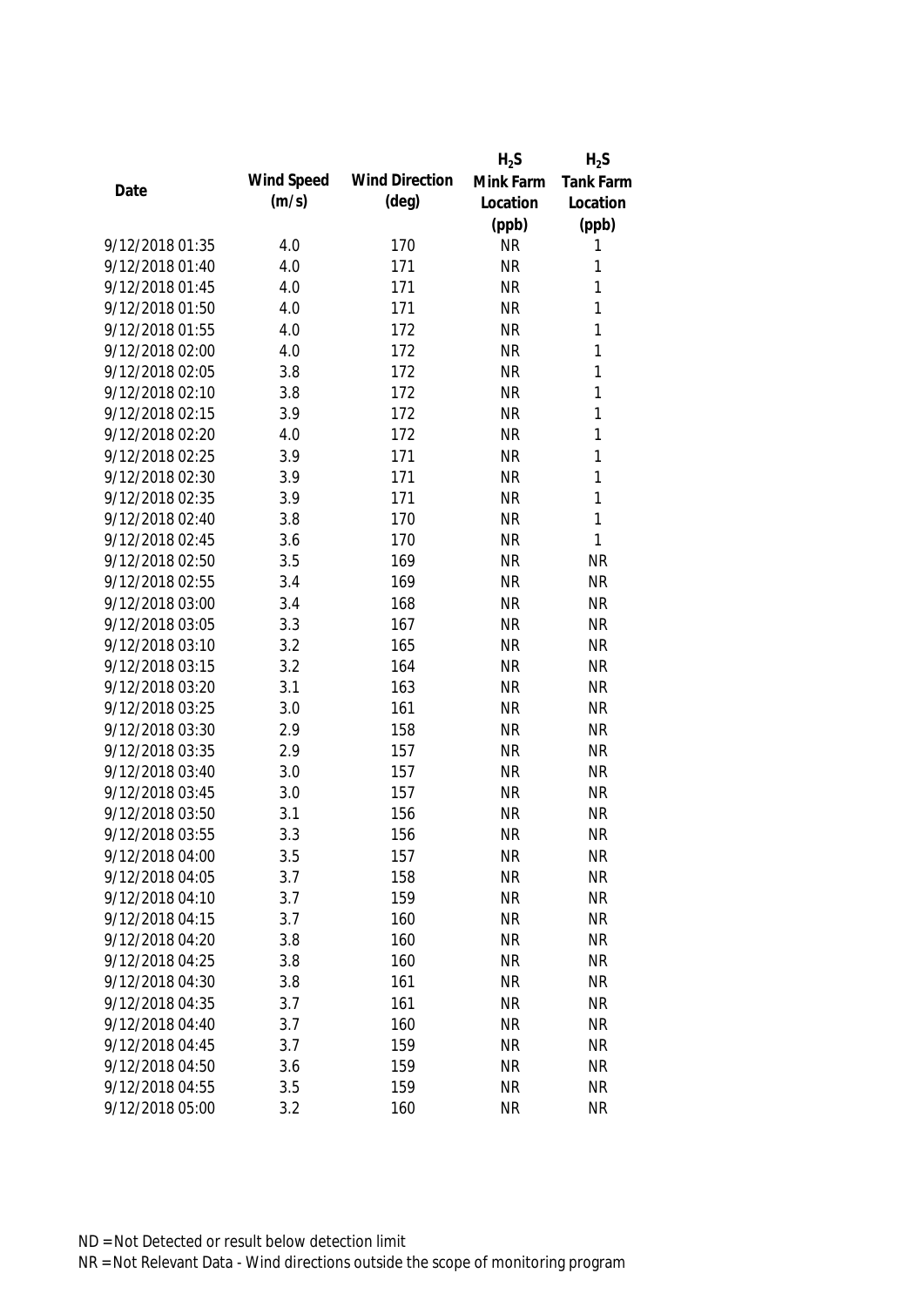|                 |            |                       | $H_2S$    | $H_2S$    |
|-----------------|------------|-----------------------|-----------|-----------|
|                 | Wind Speed | <b>Wind Direction</b> | Mink Farm | Tank Farm |
| Date            | (m/s)      | $(\text{deg})$        | Location  | Location  |
|                 |            |                       | (ppb)     | (ppb)     |
| 9/12/2018 05:05 | 3.0        | 160                   | <b>NR</b> | <b>NR</b> |
| 9/12/2018 05:10 | 2.8        | 161                   | <b>NR</b> | <b>NR</b> |
| 9/12/2018 05:15 | 2.5        | 161                   | <b>NR</b> | <b>NR</b> |
| 9/12/2018 05:20 | 2.2        | 162                   | <b>NR</b> | <b>NR</b> |
| 9/12/2018 05:25 | 2.1        | 160                   | <b>NR</b> | <b>NR</b> |
| 9/12/2018 05:30 | 2.0        | 160                   | <b>NR</b> | <b>NR</b> |
| 9/12/2018 05:35 | 1.9        | 159                   | <b>NR</b> | <b>NR</b> |
| 9/12/2018 05:40 | 1.9        | 159                   | <b>NR</b> | <b>NR</b> |
| 9/12/2018 05:45 | 1.9        | 159                   | <b>NR</b> | <b>NR</b> |
| 9/12/2018 05:50 | 2.1        | 158                   | <b>NR</b> | <b>NR</b> |
| 9/12/2018 05:55 | 2.1        | 158                   | <b>NR</b> | <b>NR</b> |
| 9/12/2018 06:00 | 2.2        | 158                   | <b>NR</b> | <b>NR</b> |
| 9/12/2018 06:05 | 2.3        | 158                   | <b>NR</b> | <b>NR</b> |
| 9/12/2018 06:10 | 2.4        | 158                   | <b>NR</b> | <b>NR</b> |
| 9/12/2018 06:15 | 2.4        | 159                   | <b>NR</b> | <b>NR</b> |
| 9/12/2018 06:20 | 2.5        | 159                   | <b>NR</b> | <b>NR</b> |
| 9/12/2018 06:25 | 2.6        | 159                   | <b>NR</b> | <b>NR</b> |
| 9/12/2018 06:30 | 2.8        | 159                   | <b>NR</b> | <b>NR</b> |
| 9/12/2018 06:35 | 2.9        | 159                   | <b>NR</b> | <b>NR</b> |
| 9/12/2018 06:40 | 2.9        | 159                   | <b>NR</b> | <b>NR</b> |
| 9/12/2018 06:45 | 2.9        | 158                   | <b>NR</b> | <b>NR</b> |
| 9/12/2018 06:50 | 2.8        | 156                   | <b>NR</b> | <b>NR</b> |
| 9/12/2018 06:55 | 2.6        | 154                   | <b>NR</b> | <b>NR</b> |
| 9/12/2018 07:00 | 2.5        | 152                   | <b>NR</b> | <b>NR</b> |
| 9/12/2018 07:05 | 2.3        | 151                   | <b>NR</b> | <b>NR</b> |
| 9/12/2018 07:10 | 2.1        | 149                   | <b>NR</b> | <b>NR</b> |
| 9/12/2018 07:15 | 2.1        | 147                   | <b>NR</b> | <b>NR</b> |
| 9/12/2018 07:20 | 2.1        | 148                   | <b>NR</b> | <b>NR</b> |
| 9/12/2018 07:25 | 2.0        | 149                   | <b>NR</b> | <b>NR</b> |
| 9/12/2018 07:30 | 2.0        | 150                   | <b>NR</b> | <b>NR</b> |
| 9/12/2018 07:35 | 2.0        | 151                   | <b>NR</b> | <b>NR</b> |
| 9/12/2018 07:40 | 2.1        | 152                   | <b>NR</b> | <b>NR</b> |
| 9/12/2018 07:45 | 2.0        | 152                   | <b>NR</b> | <b>NR</b> |
| 9/12/2018 07:50 | 1.9        | 152                   | <b>NR</b> | <b>NR</b> |
| 9/12/2018 07:55 | 2.0        | 152                   | <b>NR</b> | <b>NR</b> |
| 9/12/2018 08:00 | 2.2        | 152                   | <b>NR</b> | <b>NR</b> |
| 9/12/2018 08:05 | 2.3        | 152                   | <b>NR</b> | <b>NR</b> |
| 9/12/2018 08:10 | 2.4        | 153                   | <b>NR</b> | <b>NR</b> |
| 9/12/2018 08:15 | 2.6        | 154                   | <b>NR</b> | <b>NR</b> |
| 9/12/2018 08:20 | 2.8        | 155                   | <b>NR</b> | <b>NR</b> |
| 9/12/2018 08:25 | 2.7        | 155                   | <b>NR</b> | <b>NR</b> |
| 9/12/2018 08:30 | 2.7        | 156                   | <b>NR</b> | <b>NR</b> |
|                 |            |                       |           |           |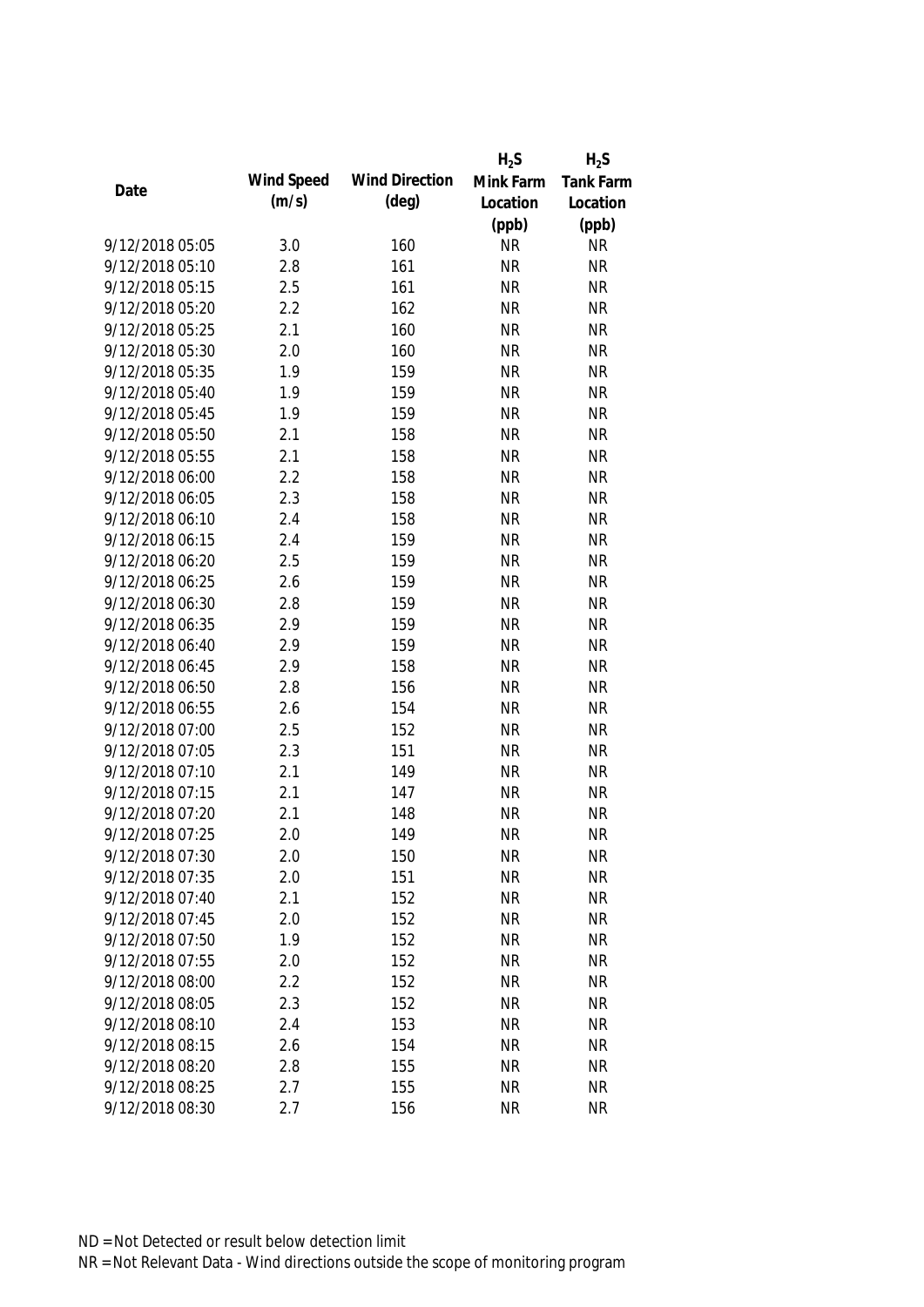|                 |            |                       | $H_2S$    | $H_2S$       |
|-----------------|------------|-----------------------|-----------|--------------|
| Date            | Wind Speed | <b>Wind Direction</b> | Mink Farm | Tank Farm    |
|                 | (m/s)      | $(\text{deg})$        | Location  | Location     |
|                 |            |                       | (ppb)     | (ppb)        |
| 9/12/2018 08:35 | 2.5        | 157                   | <b>NR</b> | <b>NR</b>    |
| 9/12/2018 08:40 | 2.5        | 157                   | <b>NR</b> | <b>NR</b>    |
| 9/12/2018 08:45 | 2.3        | 159                   | <b>NR</b> | <b>NR</b>    |
| 9/12/2018 08:50 | 2.0        | 162                   | <b>NR</b> | <b>NR</b>    |
| 9/12/2018 08:55 | 1.9        | 166                   | <b>NR</b> | <b>NR</b>    |
| 9/12/2018 09:00 | 1.7        | 171                   | <b>NR</b> | $\mathbf 1$  |
| 9/12/2018 09:05 | 1.5        | 174                   | <b>NR</b> | $\mathbf{1}$ |
| 9/12/2018 09:10 | 1.3        | 174                   | <b>NR</b> | $\mathbf{1}$ |
| 9/12/2018 09:15 | 1.3        | 173                   | <b>NR</b> | $\mathbf{1}$ |
| 9/12/2018 09:20 | 1.3        | 173                   | <b>NR</b> | $\mathbf{1}$ |
| 9/12/2018 09:25 | 1.3        | 172                   | <b>NR</b> | $\mathbf{1}$ |
| 9/12/2018 09:30 | 1.3        | 165                   | <b>NR</b> | <b>NR</b>    |
| 9/12/2018 09:35 | 1.3        | 162                   | <b>NR</b> | <b>NR</b>    |
| 9/12/2018 09:40 | 1.4        | 168                   | <b>NR</b> | <b>NR</b>    |
| 9/12/2018 09:45 | 1.4        | 177                   | <b>NR</b> | $\mathbf{1}$ |
| 9/12/2018 09:50 | 1.6        | 178                   | <b>NR</b> | $\mathbf{1}$ |
| 9/12/2018 09:55 | 1.8        | 179                   | <b>NR</b> | $\mathbf{1}$ |
| 9/12/2018 10:00 | 2.0        | 187                   | <b>NR</b> | $\mathbf{1}$ |
| 9/12/2018 10:05 | 2.2        | 196                   | <b>NR</b> | $\mathbf{1}$ |
| 9/12/2018 10:10 | 2.3        | 198                   | <b>NR</b> | $\mathbf{1}$ |
| 9/12/2018 10:15 | 2.6        | 197                   | <b>NR</b> | $\mathbf{1}$ |
| 9/12/2018 10:20 | 2.6        | 198                   | <b>NR</b> | $\mathbf{1}$ |
| 9/12/2018 10:25 | 2.4        | 202                   | <b>NR</b> | $\mathbf{1}$ |
| 9/12/2018 10:30 | 2.4        | 199                   | <b>NR</b> | $\mathbf{1}$ |
| 9/12/2018 10:35 | 2.3        | 197                   | <b>NR</b> | $\mathbf{1}$ |
| 9/12/2018 10:40 | 2.2        | 195                   | <b>NR</b> | 1            |
| 9/12/2018 10:45 | 1.9        | 194                   | <b>NR</b> | 1            |
| 9/12/2018 10:50 | 1.7        | 194                   | <b>NR</b> | 1            |
| 9/12/2018 10:55 | 1.8        | 190                   | <b>NR</b> | 1            |
| 9/12/2018 11:00 | 1.7        | 184                   | <b>NR</b> | 1            |
| 9/12/2018 11:05 | 1.8        | 182                   | <b>NR</b> | $\mathbf{1}$ |
| 9/12/2018 11:10 | 1.6        | 174                   | <b>NR</b> | <b>NR</b>    |
| 9/12/2018 11:15 | 1.7        | 174                   | <b>NR</b> | <b>NR</b>    |
| 9/12/2018 11:20 | 2.0        | 165                   | <b>NR</b> | <b>NR</b>    |
| 9/12/2018 11:25 | 1.9        | 157                   | <b>NR</b> | <b>NR</b>    |
| 9/12/2018 11:30 | 2.0        | 160                   | <b>NR</b> | <b>NR</b>    |
| 9/12/2018 11:35 | 1.8        | 152                   | <b>NR</b> | <b>NR</b>    |
| 9/12/2018 11:40 | 1.8        | 158                   | <b>NR</b> | <b>NR</b>    |
| 9/12/2018 11:45 | 1.9        | 160                   | <b>NR</b> | <b>NR</b>    |
| 9/12/2018 11:50 | 1.9        | 155                   | <b>NR</b> | <b>NR</b>    |
| 9/12/2018 11:55 | 1.7        | 159                   | <b>NR</b> | <b>NR</b>    |
| 9/12/2018 12:00 | 1.7        | 168                   | <b>NR</b> | <b>NR</b>    |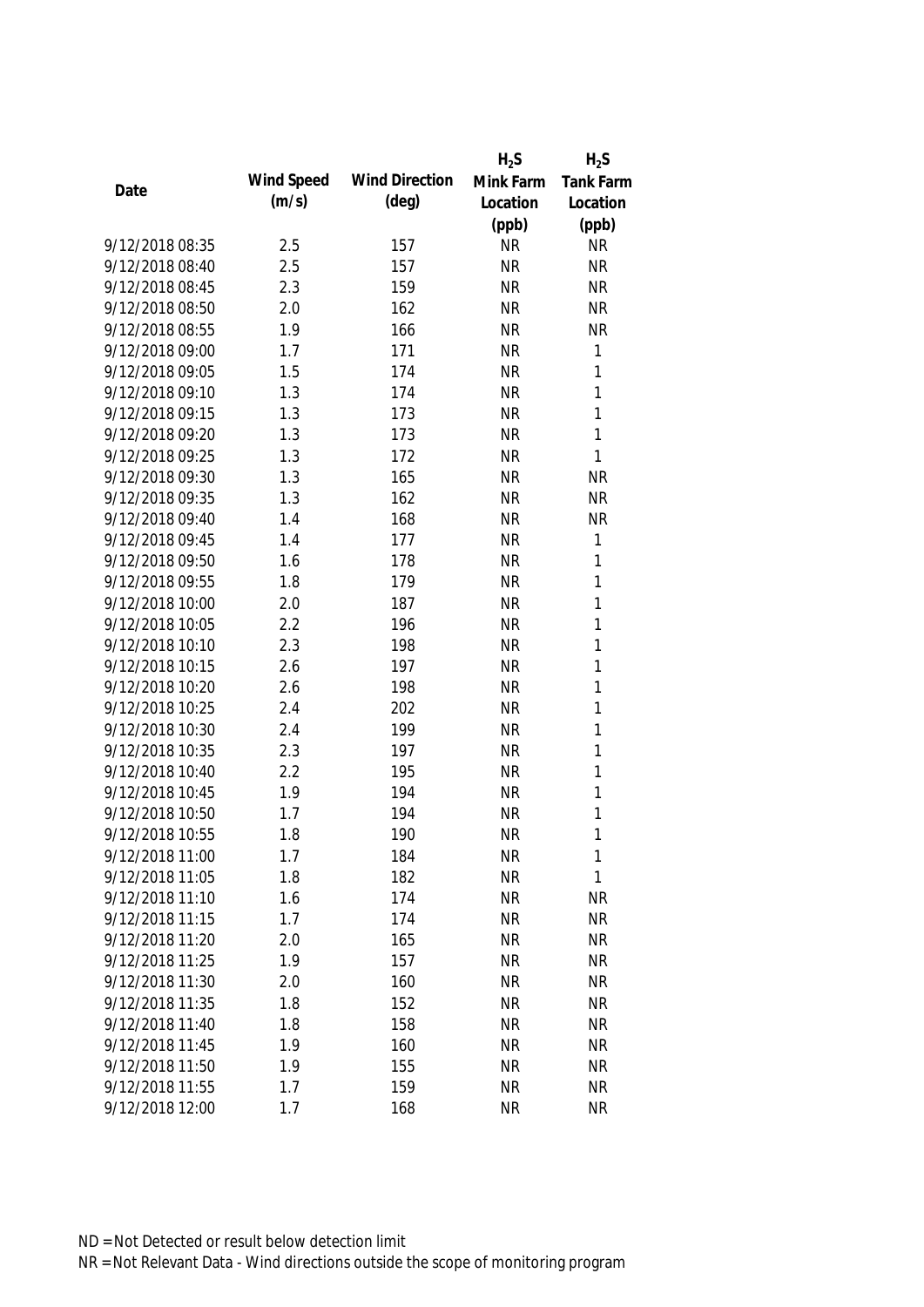|                 |            |                       | $H_2S$    | $H_2S$    |
|-----------------|------------|-----------------------|-----------|-----------|
| Date            | Wind Speed | <b>Wind Direction</b> | Mink Farm | Tank Farm |
|                 | (m/s)      | $(\text{deg})$        | Location  | Location  |
|                 |            |                       | (ppb)     | (ppb)     |
| 9/12/2018 12:05 | 1.7        | 179                   | <b>NR</b> | <b>NR</b> |
| 9/12/2018 12:10 | 1.7        | 172                   | <b>NR</b> | <b>NR</b> |
| 9/12/2018 12:15 | 1.6        | 167                   | <b>NR</b> | <b>NR</b> |
| 9/12/2018 12:20 | 1.5        | 192                   | <b>NR</b> | <b>NR</b> |
| 9/12/2018 12:25 | 1.5        | 198                   | <b>NR</b> | <b>NR</b> |
| 9/12/2018 12:30 | 1.4        | 182                   | <b>NR</b> | <b>NR</b> |
| 9/12/2018 12:35 | 1.6        | 163                   | <b>NR</b> | <b>NR</b> |
| 9/12/2018 12:40 | 1.7        | 160                   | <b>NR</b> | <b>NR</b> |
| 9/12/2018 12:45 | 2.0        | 151                   | <b>NR</b> | <b>NR</b> |
| 9/12/2018 12:50 | 2.0        | 143                   | <b>NR</b> | <b>NR</b> |
| 9/12/2018 12:55 | 2.0        | 140                   | <b>NR</b> | <b>NR</b> |
| 9/12/2018 13:00 | 2.1        | 145                   | <b>NR</b> | <b>NR</b> |
| 9/12/2018 13:05 | 2.2        | 150                   | <b>NR</b> | <b>NR</b> |
| 9/12/2018 13:10 | 2.2        | 151                   | <b>NR</b> | <b>NR</b> |
| 9/12/2018 13:15 | 2.2        | 150                   | <b>NR</b> | <b>NR</b> |
| 9/12/2018 13:20 | 2.4        | 145                   | <b>NR</b> | <b>NR</b> |
| 9/12/2018 13:25 | 2.6        | 139                   | <b>NR</b> | <b>NR</b> |
| 9/12/2018 13:30 | 2.6        | 128                   | <b>NR</b> | <b>NR</b> |
| 9/12/2018 13:35 | 2.5        | 116                   | <b>NR</b> | <b>NR</b> |
| 9/12/2018 13:40 | 2.6        | 108                   | <b>NR</b> | <b>NR</b> |
| 9/12/2018 13:45 | 2.4        | 100                   | <b>NR</b> | <b>NR</b> |
| 9/12/2018 13:50 | 2.1        | 91                    | <b>NR</b> | <b>NR</b> |
| 9/12/2018 13:55 | 2.1        | 86                    | <b>NR</b> | <b>NR</b> |
| 9/12/2018 14:00 | 2.0        | 88                    | <b>NR</b> | <b>NR</b> |
| 9/12/2018 14:05 | 1.9        | 90                    | <b>NR</b> | <b>NR</b> |
| 9/12/2018 14:10 | 1.6        | 83                    | <b>NR</b> | <b>NR</b> |
| 9/12/2018 14:15 | 1.7        | 86                    | <b>NR</b> | <b>NR</b> |
| 9/12/2018 14:20 | 1.9        | 87                    | <b>NR</b> | <b>NR</b> |
| 9/12/2018 14:25 | 2.0        | 81                    | <b>NR</b> | <b>NR</b> |
| 9/12/2018 14:30 | 2.1        | 81                    | <b>NR</b> | <b>NR</b> |
| 9/12/2018 14:35 | 2.2        | 82                    | <b>NR</b> | <b>NR</b> |
| 9/12/2018 14:40 | 2.3        | 90                    | <b>NR</b> | <b>NR</b> |
| 9/12/2018 14:45 | 2.2        | 96                    | <b>NR</b> | <b>NR</b> |
| 9/12/2018 14:50 | 2.2        | 94                    | <b>NR</b> | <b>NR</b> |
| 9/12/2018 14:55 | 2.1        | 107                   | <b>NR</b> | <b>NR</b> |
| 9/12/2018 15:00 | 2.1        | 125                   | <b>NR</b> | <b>NR</b> |
| 9/12/2018 15:05 | 2.2        | 128                   | <b>NR</b> | <b>NR</b> |
| 9/12/2018 15:10 | 2.3        | 124                   | <b>NR</b> | <b>NR</b> |
| 9/12/2018 15:15 | 2.2        | 116                   | <b>NR</b> | <b>NR</b> |
| 9/12/2018 15:20 | 2.0        | 122                   | <b>NR</b> | <b>NR</b> |
| 9/12/2018 15:25 | 2.1        |                       |           | <b>NR</b> |
|                 |            | 125                   | <b>NR</b> |           |
| 9/12/2018 15:30 | 2.1        | 119                   | <b>NR</b> | <b>NR</b> |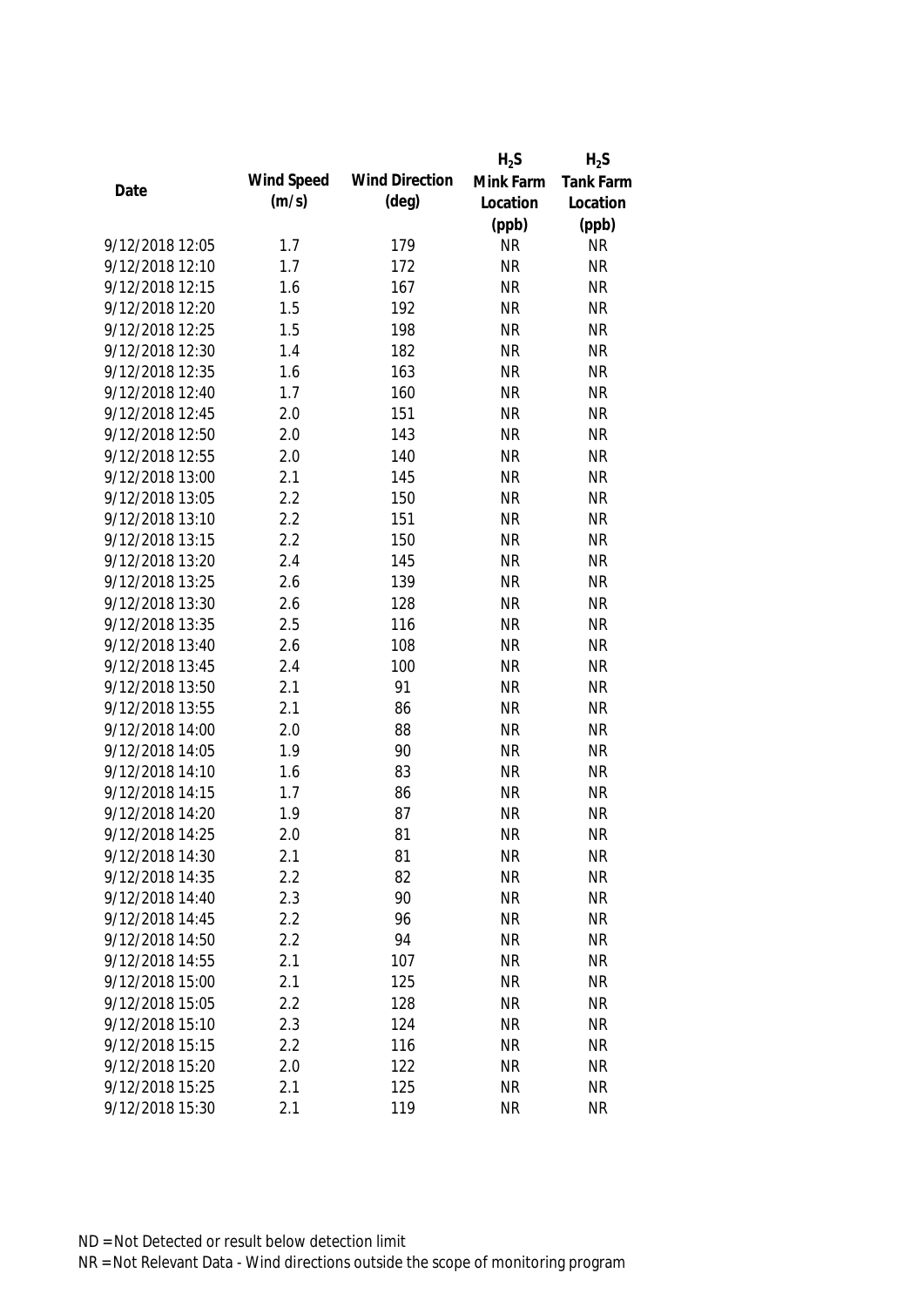|                 |            |                       | $H_2S$    | $H_2S$           |
|-----------------|------------|-----------------------|-----------|------------------|
| Date            | Wind Speed | <b>Wind Direction</b> | Mink Farm | <b>Tank Farm</b> |
|                 | (m/s)      | $(\text{deg})$        | Location  | Location         |
|                 |            |                       | (ppb)     | (ppb)            |
| 9/12/2018 15:35 | 2.1        | 125                   | <b>NR</b> | <b>NR</b>        |
| 9/12/2018 15:40 | 1.9        | 129                   | <b>NR</b> | <b>NR</b>        |
| 9/12/2018 15:45 | 1.9        | 121                   | <b>NR</b> | <b>NR</b>        |
| 9/12/2018 15:50 | 2.0        | 121                   | <b>NR</b> | <b>NR</b>        |
| 9/12/2018 15:55 | 1.9        | 115                   | <b>NR</b> | <b>NR</b>        |
| 9/12/2018 16:00 | 1.9        | 109                   | <b>NR</b> | <b>NR</b>        |
| 9/12/2018 16:05 | 1.8        | 104                   | <b>NR</b> | <b>NR</b>        |
| 9/12/2018 16:10 | 1.8        | 97                    | <b>NR</b> | <b>NR</b>        |
| 9/12/2018 16:15 | 1.9        | 105                   | <b>NR</b> | <b>NR</b>        |
| 9/12/2018 16:20 | 2.0        | 104                   | <b>NR</b> | <b>NR</b>        |
| 9/12/2018 16:25 | 1.9        | 107                   | <b>NR</b> | <b>NR</b>        |
| 9/12/2018 16:30 | 1.8        | 114                   | <b>NR</b> | <b>NR</b>        |
| 9/12/2018 16:35 | 1.7        | 112                   | <b>NR</b> | <b>NR</b>        |
| 9/12/2018 16:40 | 1.7        | 115                   | <b>NR</b> | <b>NR</b>        |
| 9/12/2018 16:45 | 1.8        | 115                   | <b>NR</b> | <b>NR</b>        |
| 9/12/2018 16:50 | 1.9        | 118                   | <b>NR</b> | <b>NR</b>        |
| 9/12/2018 16:55 | 2.1        | 112                   | <b>NR</b> | <b>NR</b>        |
| 9/12/2018 17:00 | 2.2        | 106                   | <b>NR</b> | <b>NR</b>        |
| 9/12/2018 17:05 | 2.4        | 108                   | <b>NR</b> | <b>NR</b>        |
| 9/12/2018 17:10 | 2.3        | 102                   | <b>NR</b> | <b>NR</b>        |
| 9/12/2018 17:15 | 2.3        | 98                    | <b>NR</b> | <b>NR</b>        |
| 9/12/2018 17:20 | 2.1        | 91                    | <b>NR</b> | <b>NR</b>        |
| 9/12/2018 17:25 | 2.0        | 84                    | <b>NR</b> | <b>NR</b>        |
| 9/12/2018 17:30 | 2.0        | 81                    | <b>NR</b> | <b>NR</b>        |
| 9/12/2018 17:35 | 2.0        | 82                    | <b>NR</b> | <b>NR</b>        |
| 9/12/2018 17:40 | 2.0        | 88                    | <b>NR</b> | <b>NR</b>        |
| 9/12/2018 17:45 | 2.0        | 89                    | <b>NR</b> | <b>NR</b>        |
| 9/12/2018 17:50 | 1.9        | 89                    | <b>NR</b> | <b>NR</b>        |
| 9/12/2018 17:55 | 1.9        | 90                    | <b>NR</b> | <b>NR</b>        |
| 9/12/2018 18:00 | 1.8        | 89                    | <b>NR</b> | <b>NR</b>        |
| 9/12/2018 18:05 | 1.6        | 81                    | <b>NR</b> | <b>NR</b>        |
| 9/12/2018 18:10 | 1.6        | 77                    | <b>NR</b> | <b>NR</b>        |
| 9/12/2018 18:15 | 1.7        | 75                    | <b>NR</b> | <b>NR</b>        |
| 9/12/2018 18:20 | 1.7        | 75                    | <b>NR</b> | <b>NR</b>        |
| 9/12/2018 18:25 | 1.9        | 79                    | <b>NR</b> | <b>NR</b>        |
| 9/12/2018 18:30 | 2.0        | 83                    | <b>NR</b> | <b>NR</b>        |
| 9/12/2018 18:35 | 2.1        | 89                    | <b>NR</b> | <b>NR</b>        |
| 9/12/2018 18:40 | 2.2        | 93                    | <b>NR</b> | <b>NR</b>        |
| 9/12/2018 18:45 | 2.2        | 97                    | <b>NR</b> | <b>NR</b>        |
| 9/12/2018 18:50 | 2.2        | 100                   | <b>NR</b> | <b>NR</b>        |
| 9/12/2018 18:55 | 2.1        | 103                   | <b>NR</b> | <b>NR</b>        |
| 9/12/2018 19:00 | 2.1        | 103                   | <b>NR</b> | <b>NR</b>        |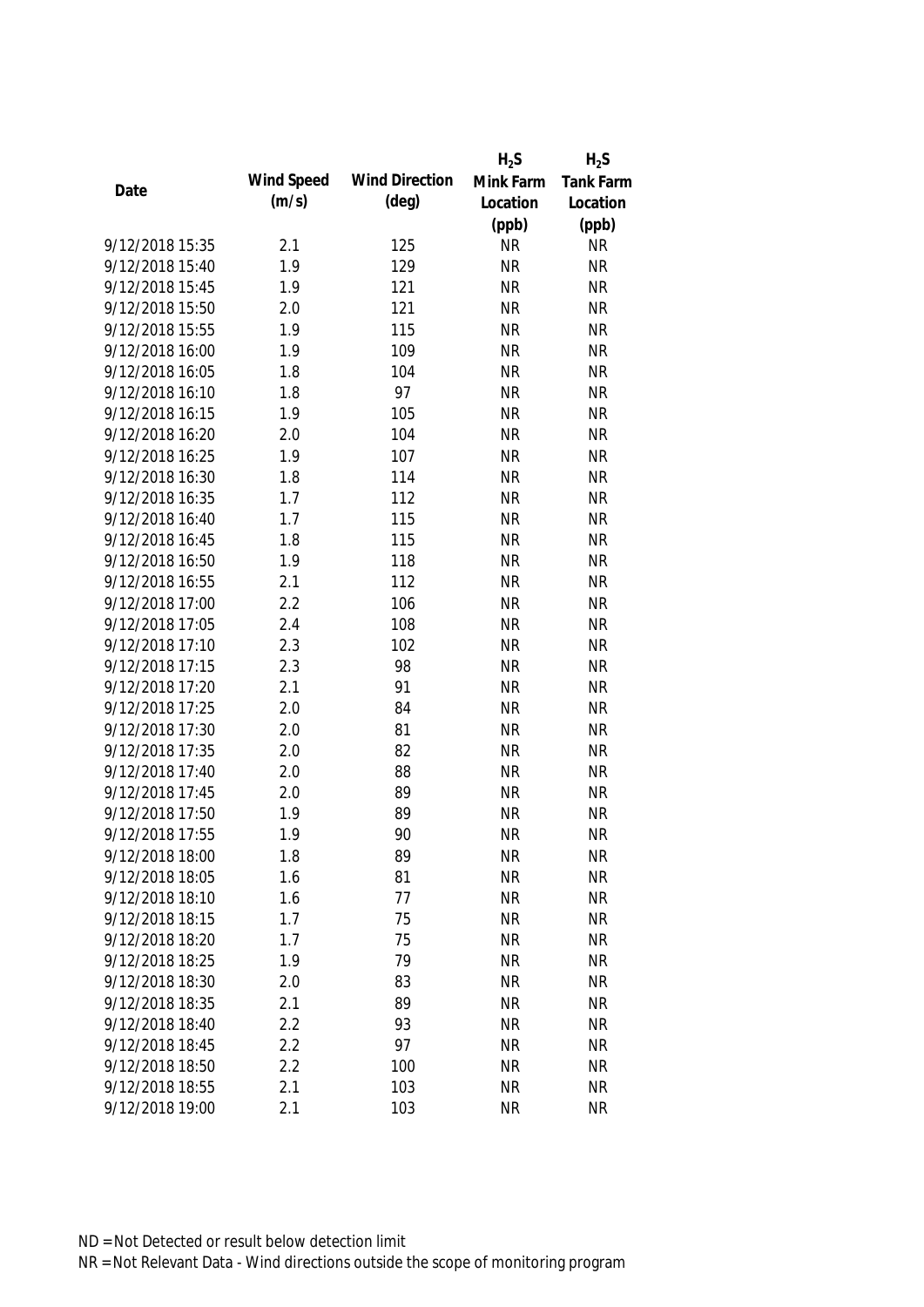|                 |            |                       | $H_2S$    | $H_2S$    |
|-----------------|------------|-----------------------|-----------|-----------|
|                 | Wind Speed | <b>Wind Direction</b> | Mink Farm | Tank Farm |
| Date            | (m/s)      | $(\text{deg})$        | Location  | Location  |
|                 |            |                       | (ppb)     | (ppb)     |
| 9/12/2018 19:05 | 2.1        | 103                   | <b>NR</b> | <b>NR</b> |
| 9/12/2018 19:10 | 2.1        | 103                   | <b>NR</b> | <b>NR</b> |
| 9/12/2018 19:15 | 2.1        | 103                   | <b>NR</b> | <b>NR</b> |
| 9/12/2018 19:20 | 2.2        | 104                   | <b>NR</b> | <b>NR</b> |
| 9/12/2018 19:25 | 2.2        | 105                   | <b>NR</b> | <b>NR</b> |
| 9/12/2018 19:30 | 2.2        | 105                   | <b>NR</b> | <b>NR</b> |
| 9/12/2018 19:35 | 2.2        | 105                   | <b>NR</b> | <b>NR</b> |
| 9/12/2018 19:40 | 2.2        | 105                   | <b>NR</b> | <b>NR</b> |
| 9/12/2018 19:45 | 2.1        | 105                   | <b>NR</b> | <b>NR</b> |
| 9/12/2018 19:50 | 2.0        | 103                   | <b>NR</b> | <b>NR</b> |
| 9/12/2018 19:55 | 1.9        | 102                   | <b>NR</b> | <b>NR</b> |
| 9/12/2018 20:00 | 1.9        | 99                    | <b>NR</b> | <b>NR</b> |
| 9/12/2018 20:05 | 1.9        | 97                    | <b>NR</b> | <b>NR</b> |
| 9/12/2018 20:10 | 2.0        | 95                    | <b>NR</b> | <b>NR</b> |
| 9/12/2018 20:15 | 2.0        | 94                    | <b>NR</b> | <b>NR</b> |
| 9/12/2018 20:20 | 2.1        | 92                    | <b>NR</b> | <b>NR</b> |
| 9/12/2018 20:25 | 2.2        | 90                    | <b>NR</b> | <b>NR</b> |
| 9/12/2018 20:30 | 2.3        | 91                    | <b>NR</b> | <b>NR</b> |
| 9/12/2018 20:35 | 2.3        | 91                    | <b>NR</b> | <b>NR</b> |
| 9/12/2018 20:40 | 2.3        | 91                    | <b>NR</b> | <b>NR</b> |
| 9/12/2018 20:45 | 2.4        | 90                    | <b>NR</b> | <b>NR</b> |
| 9/12/2018 20:50 | 2.4        | 91                    | <b>NR</b> | <b>NR</b> |
| 9/12/2018 20:55 | 2.3        | 93                    | <b>NR</b> | <b>NR</b> |
| 9/12/2018 21:00 | 2.3        | 96                    | <b>NR</b> | <b>NR</b> |
| 9/12/2018 21:05 | 2.4        | 98                    | <b>NR</b> | <b>NR</b> |
| 9/12/2018 21:10 | 2.5        | 101                   | <b>NR</b> | <b>NR</b> |
| 9/12/2018 21:15 | 2.7        | 104                   | <b>NR</b> | <b>NR</b> |
| 9/12/2018 21:20 | 2.8        | 105                   | <b>NR</b> | <b>NR</b> |
| 9/12/2018 21:25 | 2.9        | 106                   | <b>NR</b> | <b>NR</b> |
| 9/12/2018 21:30 | 2.9        | 105                   | <b>NR</b> | <b>NR</b> |
| 9/12/2018 21:35 | 2.9        | 105                   | <b>NR</b> | <b>NR</b> |
| 9/12/2018 21:40 | 2.8        | 103                   | <b>NR</b> | <b>NR</b> |
| 9/12/2018 21:45 | 2.6        | 103                   | <b>NR</b> | <b>NR</b> |
| 9/12/2018 21:50 | 2.7        | 104                   | <b>NR</b> | <b>NR</b> |
| 9/12/2018 21:55 | 2.8        | 105                   | <b>NR</b> | <b>NR</b> |
| 9/12/2018 22:00 | 3.0        | 108                   | <b>NR</b> | <b>NR</b> |
| 9/12/2018 22:05 | 3.2        | 110                   | <b>NR</b> | <b>NR</b> |
| 9/12/2018 22:10 | 3.5        | 114                   | <b>NR</b> | <b>NR</b> |
| 9/12/2018 22:15 | 3.6        | 117                   | <b>NR</b> | <b>NR</b> |
| 9/12/2018 22:20 | 3.8        | 119                   | <b>NR</b> | <b>NR</b> |
| 9/12/2018 22:25 | 3.9        | 120                   | <b>NR</b> | <b>NR</b> |
| 9/12/2018 22:30 | 4.0        | 121                   | <b>NR</b> | <b>NR</b> |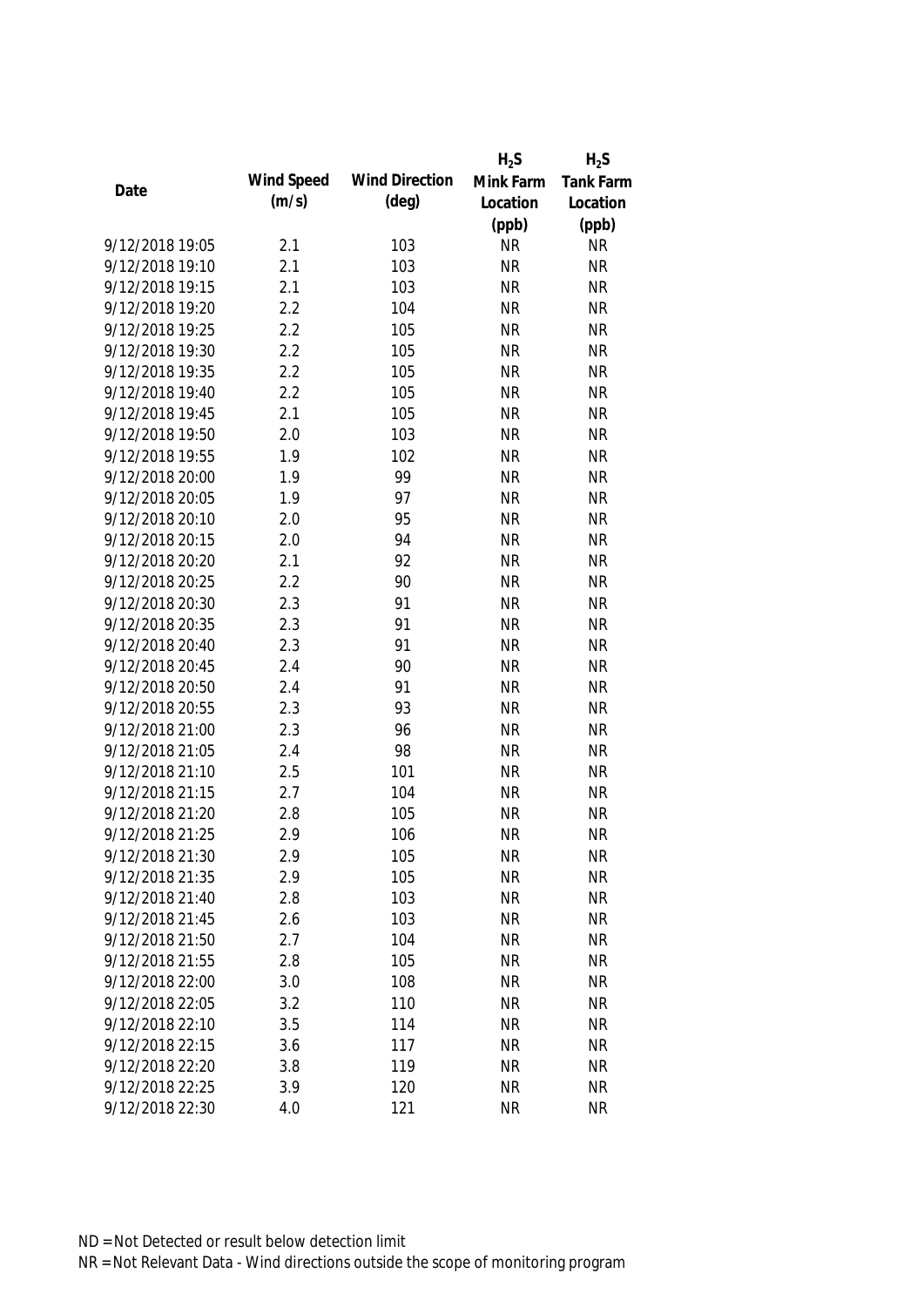|                 |            |                       | $H_2S$    | $H_2S$           |
|-----------------|------------|-----------------------|-----------|------------------|
| Date            | Wind Speed | <b>Wind Direction</b> | Mink Farm | <b>Tank Farm</b> |
|                 | (m/s)      | $(\text{deg})$        | Location  | Location         |
|                 |            |                       | (ppb)     | (ppb)            |
| 9/12/2018 22:35 | 4.0        | 121                   | <b>NR</b> | <b>NR</b>        |
| 9/12/2018 22:40 | 3.9        | 121                   | <b>NR</b> | <b>NR</b>        |
| 9/12/2018 22:45 | 3.9        | 120                   | <b>NR</b> | <b>NR</b>        |
| 9/12/2018 22:50 | 3.9        | 120                   | <b>NR</b> | <b>NR</b>        |
| 9/12/2018 22:55 | 3.8        | 121                   | <b>NR</b> | <b>NR</b>        |
| 9/12/2018 23:00 | 3.6        | 122                   | <b>NR</b> | <b>NR</b>        |
| 9/12/2018 23:05 | 3.6        | 122                   | <b>NR</b> | <b>NR</b>        |
| 9/12/2018 23:10 | 3.7        | 123                   | <b>NR</b> | <b>NR</b>        |
| 9/12/2018 23:15 | 3.5        | 123                   | <b>NR</b> | <b>NR</b>        |
| 9/12/2018 23:20 | 3.5        | 124                   | <b>NR</b> | <b>NR</b>        |
| 9/12/2018 23:25 | 3.4        | 124                   | <b>NR</b> | <b>NR</b>        |
| 9/12/2018 23:30 | 3.4        | 123                   | <b>NR</b> | <b>NR</b>        |
| 9/12/2018 23:35 | 3.2        | 123                   | <b>NR</b> | <b>NR</b>        |
| 9/12/2018 23:40 | 3.2        | 123                   | <b>NR</b> | <b>NR</b>        |
| 9/12/2018 23:45 | 3.1        | 124                   | <b>NR</b> | <b>NR</b>        |
| 9/12/2018 23:50 | 3.0        | 124                   | <b>NR</b> | <b>NR</b>        |
| 9/12/2018 23:55 | 2.9        | 125                   | <b>NR</b> | <b>NR</b>        |
| 9/12/2018 24:00 | 2.8        | 125                   | <b>NR</b> | <b>NR</b>        |
| 9/13/2018 00:05 | 2.7        | 124                   | <b>NR</b> | <b>NR</b>        |
| 9/13/2018 00:10 | 2.7        | 123                   | <b>NR</b> | <b>NR</b>        |
| 9/13/2018 00:15 | 2.7        | 121                   | <b>NR</b> | <b>NR</b>        |
| 9/13/2018 00:20 | 2.7        | 120                   | <b>NR</b> | <b>NR</b>        |
| 9/13/2018 00:25 | 2.7        | 118                   | <b>NR</b> | <b>NR</b>        |
| 9/13/2018 00:30 | 2.7        | 116                   | <b>NR</b> | <b>NR</b>        |
| 9/13/2018 00:35 | 2.5        | 114                   | <b>NR</b> | <b>NR</b>        |
| 9/13/2018 00:40 | 2.3        | 112                   | <b>NR</b> | <b>NR</b>        |
| 9/13/2018 00:45 | 2.1        | 110                   | <b>NR</b> | <b>NR</b>        |
| 9/13/2018 00:50 | 1.9        | 107                   | <b>NR</b> | <b>NR</b>        |
| 9/13/2018 00:55 | 1.7        | 104                   | <b>NR</b> | <b>NR</b>        |
| 9/13/2018 01:00 | 1.6        | 99                    | <b>NR</b> | <b>NR</b>        |
| 9/13/2018 01:05 | 1.4        | 97                    | <b>NR</b> | <b>NR</b>        |
| 9/13/2018 01:10 | 1.3        | 93                    | <b>NR</b> | <b>NR</b>        |
| 9/13/2018 01:15 | 1.2        | 91                    | <b>NR</b> | <b>NR</b>        |
| 9/13/2018 01:20 | 1.1        | 90                    | <b>NR</b> | <b>NR</b>        |
| 9/13/2018 01:25 | 1.0        | 94                    | <b>NR</b> | <b>NR</b>        |
| 9/13/2018 01:30 | 1.0        | 101                   | <b>NR</b> | <b>NR</b>        |
| 9/13/2018 01:35 | 1.1        | 109                   | <b>NR</b> | <b>NR</b>        |
| 9/13/2018 01:40 | 1.1        | 116                   | <b>NR</b> | <b>NR</b>        |
| 9/13/2018 01:45 | 1.2        | 121                   | <b>NR</b> | <b>NR</b>        |
| 9/13/2018 01:50 | 1.3        | 124                   | <b>NR</b> | <b>NR</b>        |
| 9/13/2018 01:55 | 1.3        | 125                   | <b>NR</b> | <b>NR</b>        |
| 9/13/2018 02:00 | 1.3        | 124                   | <b>NR</b> | <b>NR</b>        |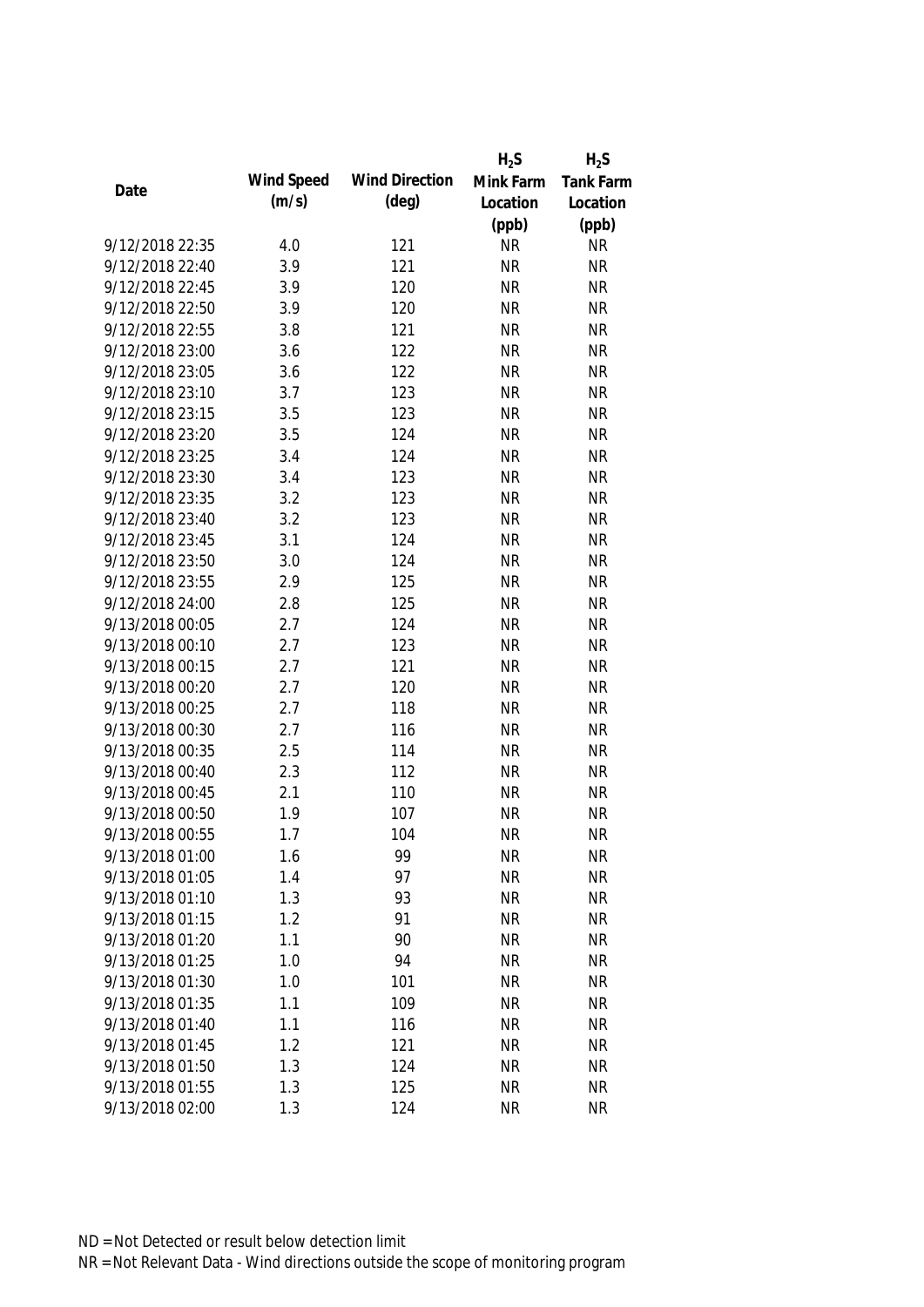|                 |            |                       | $H_2S$    | $H_2S$    |
|-----------------|------------|-----------------------|-----------|-----------|
|                 | Wind Speed | <b>Wind Direction</b> | Mink Farm | Tank Farm |
| Date            | (m/s)      | $(\text{deg})$        | Location  | Location  |
|                 |            |                       | (ppb)     | (ppb)     |
| 9/13/2018 02:05 | 1.3        | 124                   | <b>NR</b> | <b>NR</b> |
| 9/13/2018 02:10 | 1.3        | 124                   | <b>NR</b> | <b>NR</b> |
| 9/13/2018 02:15 | 1.3        | 125                   | <b>NR</b> | <b>NR</b> |
| 9/13/2018 02:20 | 1.3        | 126                   | <b>NR</b> | <b>NR</b> |
| 9/13/2018 02:25 | 1.4        | 128                   | <b>NR</b> | <b>NR</b> |
| 9/13/2018 02:30 | 1.6        | 132                   | <b>NR</b> | <b>NR</b> |
| 9/13/2018 02:35 | 1.8        | 134                   | <b>NR</b> | <b>NR</b> |
| 9/13/2018 02:40 | 2.0        | 137                   | <b>NR</b> | <b>NR</b> |
| 9/13/2018 02:45 | 2.3        | 139                   | <b>NR</b> | <b>NR</b> |
| 9/13/2018 02:50 | 2.5        | 141                   | <b>NR</b> | <b>NR</b> |
| 9/13/2018 02:55 | 2.6        | 141                   | <b>NR</b> | <b>NR</b> |
| 9/13/2018 03:00 | 2.6        | 140                   | <b>NR</b> | <b>NR</b> |
| 9/13/2018 03:05 | 2.5        | 140                   | <b>NR</b> | <b>NR</b> |
| 9/13/2018 03:10 | 2.4        | 139                   | <b>NR</b> | <b>NR</b> |
| 9/13/2018 03:15 | 2.3        | 139                   | <b>NR</b> | <b>NR</b> |
| 9/13/2018 03:20 | 2.2        | 137                   | <b>NR</b> | <b>NR</b> |
| 9/13/2018 03:25 | 2.1        | 136                   | <b>NR</b> | <b>NR</b> |
| 9/13/2018 03:30 | 1.9        | 134                   | <b>NR</b> | <b>NR</b> |
| 9/13/2018 03:35 | 1.7        | 132                   | <b>NR</b> | <b>NR</b> |
| 9/13/2018 03:40 | 1.6        | 132                   | <b>NR</b> | <b>NR</b> |
| 9/13/2018 03:45 | 1.6        | 132                   | <b>NR</b> | <b>NR</b> |
| 9/13/2018 03:50 | 1.6        | 133                   | <b>NR</b> | <b>NR</b> |
| 9/13/2018 03:55 | 1.7        | 134                   | <b>NR</b> | <b>NR</b> |
| 9/13/2018 04:00 | 1.8        | 137                   | <b>NR</b> | <b>NR</b> |
| 9/13/2018 04:05 | 2.0        | 139                   | <b>NR</b> | <b>NR</b> |
| 9/13/2018 04:10 | 2.1        | 140                   | <b>NR</b> | <b>NR</b> |
| 9/13/2018 04:15 | 2.0        | 142                   | <b>NR</b> | <b>NR</b> |
| 9/13/2018 04:20 | 2.1        | 141                   | <b>NR</b> | <b>NR</b> |
| 9/13/2018 04:25 | 2.1        | 140                   | <b>NR</b> | <b>NR</b> |
| 9/13/2018 04:30 | 2.1        | 140                   | <b>NR</b> | <b>NR</b> |
| 9/13/2018 04:35 | 2.1        | 138                   | <b>NR</b> | <b>NR</b> |
| 9/13/2018 04:40 | 2.1        | 135                   | <b>NR</b> | <b>NR</b> |
| 9/13/2018 04:45 | 2.2        | 132                   | <b>NR</b> | <b>NR</b> |
| 9/13/2018 04:50 | 2.3        | 130                   | <b>NR</b> | <b>NR</b> |
| 9/13/2018 04:55 | 2.2        | 130                   | <b>NR</b> | <b>NR</b> |
| 9/13/2018 05:00 | 2.2        | 129                   | <b>NR</b> | <b>NR</b> |
| 9/13/2018 05:05 | 2.2        | 129                   | <b>NR</b> | <b>NR</b> |
| 9/13/2018 05:10 | 2.2        | 130                   | <b>NR</b> | <b>NR</b> |
| 9/13/2018 05:15 | 2.2        | 131                   | <b>NR</b> | <b>NR</b> |
| 9/13/2018 05:20 | 2.2        | 132                   | <b>NR</b> | <b>NR</b> |
| 9/13/2018 05:25 | 2.2        | 131                   | <b>NR</b> | <b>NR</b> |
| 9/13/2018 05:30 | 2.2        | 131                   | <b>NR</b> | <b>NR</b> |
|                 |            |                       |           |           |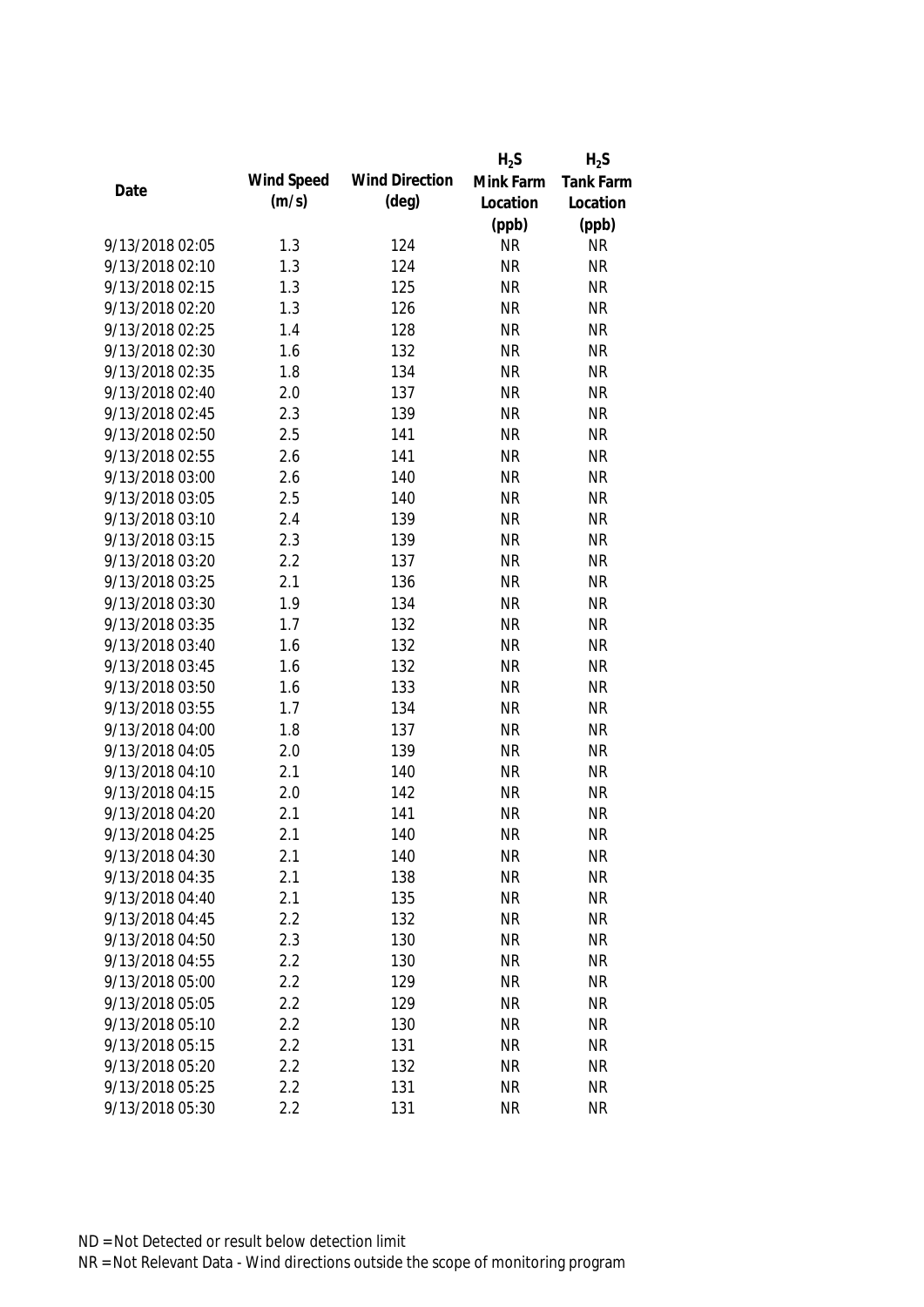|                 |            |                       | $H_2S$    | $H_2S$    |
|-----------------|------------|-----------------------|-----------|-----------|
|                 | Wind Speed | <b>Wind Direction</b> | Mink Farm | Tank Farm |
| Date            | (m/s)      | $(\text{deg})$        | Location  | Location  |
|                 |            |                       | (ppb)     | (ppb)     |
| 9/13/2018 05:35 | 2.2        | 129                   | <b>NR</b> | <b>NR</b> |
| 9/13/2018 05:40 | 2.2        | 128                   | <b>NR</b> | <b>NR</b> |
| 9/13/2018 05:45 | 2.1        | 128                   | <b>NR</b> | <b>NR</b> |
| 9/13/2018 05:50 | 2.0        | 129                   | <b>NR</b> | <b>NR</b> |
| 9/13/2018 05:55 | 1.9        | 130                   | <b>NR</b> | <b>NR</b> |
| 9/13/2018 06:00 | 1.9        | 130                   | <b>NR</b> | <b>NR</b> |
| 9/13/2018 06:05 | 1.9        | 132                   | <b>NR</b> | <b>NR</b> |
| 9/13/2018 06:10 | 1.9        | 133                   | <b>NR</b> | <b>NR</b> |
| 9/13/2018 06:15 | 1.8        | 133                   | <b>NR</b> | <b>NR</b> |
| 9/13/2018 06:20 | 1.8        | 133                   | <b>NR</b> | <b>NR</b> |
| 9/13/2018 06:25 | 1.8        | 134                   | <b>NR</b> | <b>NR</b> |
| 9/13/2018 06:30 | 1.7        | 134                   | <b>NR</b> | <b>NR</b> |
| 9/13/2018 06:35 | 1.7        | 133                   | <b>NR</b> | <b>NR</b> |
| 9/13/2018 06:40 | 1.6        | 132                   | <b>NR</b> | <b>NR</b> |
| 9/13/2018 06:45 | 1.6        | 130                   | <b>NR</b> | <b>NR</b> |
| 9/13/2018 06:50 | 1.6        | 130                   | <b>NR</b> | <b>NR</b> |
| 9/13/2018 06:55 | 1.6        | 130                   | <b>NR</b> | <b>NR</b> |
| 9/13/2018 07:00 | 1.7        | 130                   | <b>NR</b> | <b>NR</b> |
| 9/13/2018 07:05 | 1.7        | 131                   | <b>NR</b> | <b>NR</b> |
| 9/13/2018 07:10 | 1.8        | 132                   | <b>NR</b> | <b>NR</b> |
| 9/13/2018 07:15 | 1.8        | 135                   | <b>NR</b> | <b>NR</b> |
| 9/13/2018 07:20 | 1.7        | 135                   | <b>NR</b> | <b>NR</b> |
| 9/13/2018 07:25 | 1.3        | 134                   | <b>NR</b> | <b>NR</b> |
| 9/13/2018 07:30 | 1.1        | 136                   | <b>NR</b> | <b>NR</b> |
| 9/13/2018 07:35 | 1.0        | 135                   | <b>NR</b> | <b>NR</b> |
| 9/13/2018 07:40 | 1.0        | 135                   | <b>NR</b> | <b>NR</b> |
| 9/13/2018 07:45 | 1.0        | 133                   | <b>NR</b> | <b>NR</b> |
| 9/13/2018 07:50 | 1.1        | 131                   | <b>NR</b> | <b>NR</b> |
| 9/13/2018 07:55 | 1.4        | 131                   | <b>NR</b> | <b>NR</b> |
| 9/13/2018 08:00 | 1.5        | 130                   | <b>NR</b> | <b>NR</b> |
| 9/13/2018 08:05 | 1.5        | 130                   | <b>NR</b> | <b>NR</b> |
| 9/13/2018 08:10 | 1.5        | 129                   | <b>NR</b> | <b>NR</b> |
| 9/13/2018 08:15 | 1.5        | 130                   | <b>NR</b> | <b>NR</b> |
| 9/13/2018 08:20 | 1.6        | 131                   | <b>NR</b> | <b>NR</b> |
| 9/13/2018 08:25 | 1.6        | 132                   | <b>NR</b> | <b>NR</b> |
| 9/13/2018 08:30 | 1.8        | 131                   | <b>NR</b> | <b>NR</b> |
| 9/13/2018 08:35 | 1.9        | 129                   | <b>NR</b> | <b>NR</b> |
| 9/13/2018 08:40 | 2.0        | 128                   | <b>NR</b> | <b>NR</b> |
| 9/13/2018 08:45 | 2.0        | 126                   | <b>NR</b> | <b>NR</b> |
|                 |            |                       |           | <b>NR</b> |
| 9/13/2018 08:50 | 2.0        | 125                   | <b>NR</b> |           |
| 9/13/2018 08:55 | 2.0        | 124                   | <b>NR</b> | <b>NR</b> |
| 9/13/2018 09:00 | 2.0        | 124                   | <b>NR</b> | <b>NR</b> |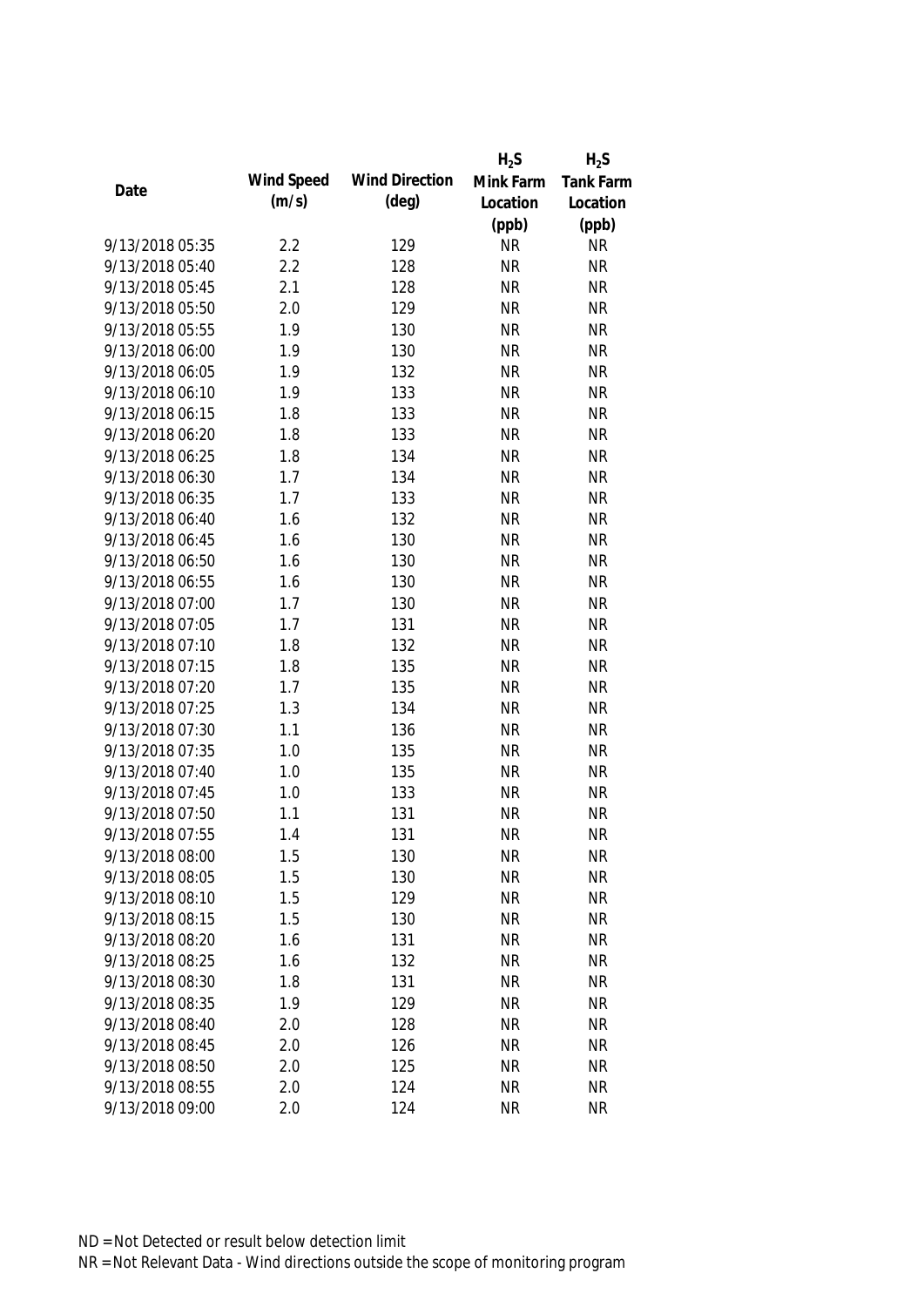|                 |            |                       | $H_2S$    | $H_2S$    |
|-----------------|------------|-----------------------|-----------|-----------|
|                 | Wind Speed | <b>Wind Direction</b> | Mink Farm | Tank Farm |
| Date            | (m/s)      | $(\text{deg})$        | Location  | Location  |
|                 |            |                       | (ppb)     | (ppb)     |
| 9/13/2018 09:05 | 2.0        | 124                   | <b>NR</b> | <b>NR</b> |
| 9/13/2018 09:10 | 1.9        | 123                   | <b>NR</b> | <b>NR</b> |
| 9/13/2018 09:15 | 1.9        | 122                   | <b>NR</b> | <b>NR</b> |
| 9/13/2018 09:20 | 2.0        | 121                   | <b>NR</b> | <b>NR</b> |
| 9/13/2018 09:25 | 2.0        | 120                   | <b>NR</b> | <b>NR</b> |
| 9/13/2018 09:30 | 2.0        | 122                   | <b>NR</b> | <b>NR</b> |
| 9/13/2018 09:35 | 2.1        | 123                   | <b>NR</b> | <b>NR</b> |
| 9/13/2018 09:40 | 2.3        | 127                   | <b>NR</b> | <b>NR</b> |
| 9/13/2018 09:45 | 2.4        | 129                   | <b>NR</b> | <b>NR</b> |
| 9/13/2018 09:50 | 2.4        | 128                   | <b>NR</b> | <b>NR</b> |
| 9/13/2018 09:55 | 2.5        | 125                   | <b>NR</b> | <b>NR</b> |
| 9/13/2018 10:00 | 2.5        | 120                   | <b>NR</b> | <b>NR</b> |
| 9/13/2018 10:05 | 2.3        | 117                   | <b>NR</b> | <b>NR</b> |
| 9/13/2018 10:10 | 2.0        | 112                   | <b>NR</b> | <b>NR</b> |
| 9/13/2018 10:15 | 1.9        | 102                   | <b>NR</b> | <b>NR</b> |
| 9/13/2018 10:20 | 1.7        | 95                    | <b>NR</b> | <b>NR</b> |
| 9/13/2018 10:25 | 1.7        | 98                    | <b>NR</b> | <b>NR</b> |
| 9/13/2018 10:30 | 1.8        | 106                   | <b>NR</b> | <b>NR</b> |
| 9/13/2018 10:35 | 1.9        | 100                   | <b>NR</b> | <b>NR</b> |
| 9/13/2018 10:40 | 1.9        | 89                    | <b>NR</b> | <b>NR</b> |
| 9/13/2018 10:45 | 1.8        | 93                    | <b>NR</b> | <b>NR</b> |
| 9/13/2018 10:50 | 1.9        | 110                   | <b>NR</b> | <b>NR</b> |
| 9/13/2018 10:55 | 1.7        | 108                   | <b>NR</b> | <b>NR</b> |
| 9/13/2018 11:00 | 1.8        | 110                   | <b>NR</b> | <b>NR</b> |
| 9/13/2018 11:05 | 1.9        | 128                   | <b>NR</b> | <b>NR</b> |
| 9/13/2018 11:10 | 1.9        | 137                   | <b>NR</b> | <b>NR</b> |
| 9/13/2018 11:15 | 2.0        | 133                   | <b>NR</b> | <b>NR</b> |
| 9/13/2018 11:20 | 2.0        | 123                   | <b>NR</b> | <b>NR</b> |
| 9/13/2018 11:25 | 2.1        | 134                   | <b>NR</b> | <b>NR</b> |
| 9/13/2018 11:30 | 1.9        | 129                   | <b>NR</b> | <b>NR</b> |
| 9/13/2018 11:35 | 1.9        | 122                   | <b>NR</b> | <b>NR</b> |
| 9/13/2018 11:40 | 1.9        | 122                   | <b>NR</b> | <b>NR</b> |
| 9/13/2018 11:45 | 2.1        | 140                   | <b>NR</b> | <b>NR</b> |
| 9/13/2018 11:50 | 2.2        | 143                   | <b>NR</b> | <b>NR</b> |
| 9/13/2018 11:55 | 2.1        | 143                   | <b>NR</b> | <b>NR</b> |
| 9/13/2018 12:00 | 2.3        | 151                   | <b>NR</b> | <b>NR</b> |
| 9/13/2018 12:05 | 2.2        | 158                   | <b>NR</b> | <b>NR</b> |
| 9/13/2018 12:10 | 2.4        | 161                   | <b>NR</b> | <b>NR</b> |
| 9/13/2018 12:15 | 2.4        | 160                   | <b>NR</b> | <b>NR</b> |
| 9/13/2018 12:20 | 2.3        | 157                   | <b>NR</b> | <b>NR</b> |
| 9/13/2018 12:25 | 2.3        | 153                   | <b>NR</b> | <b>NR</b> |
| 9/13/2018 12:30 | 2.3        | 153                   | <b>NR</b> | <b>NR</b> |
|                 |            |                       |           |           |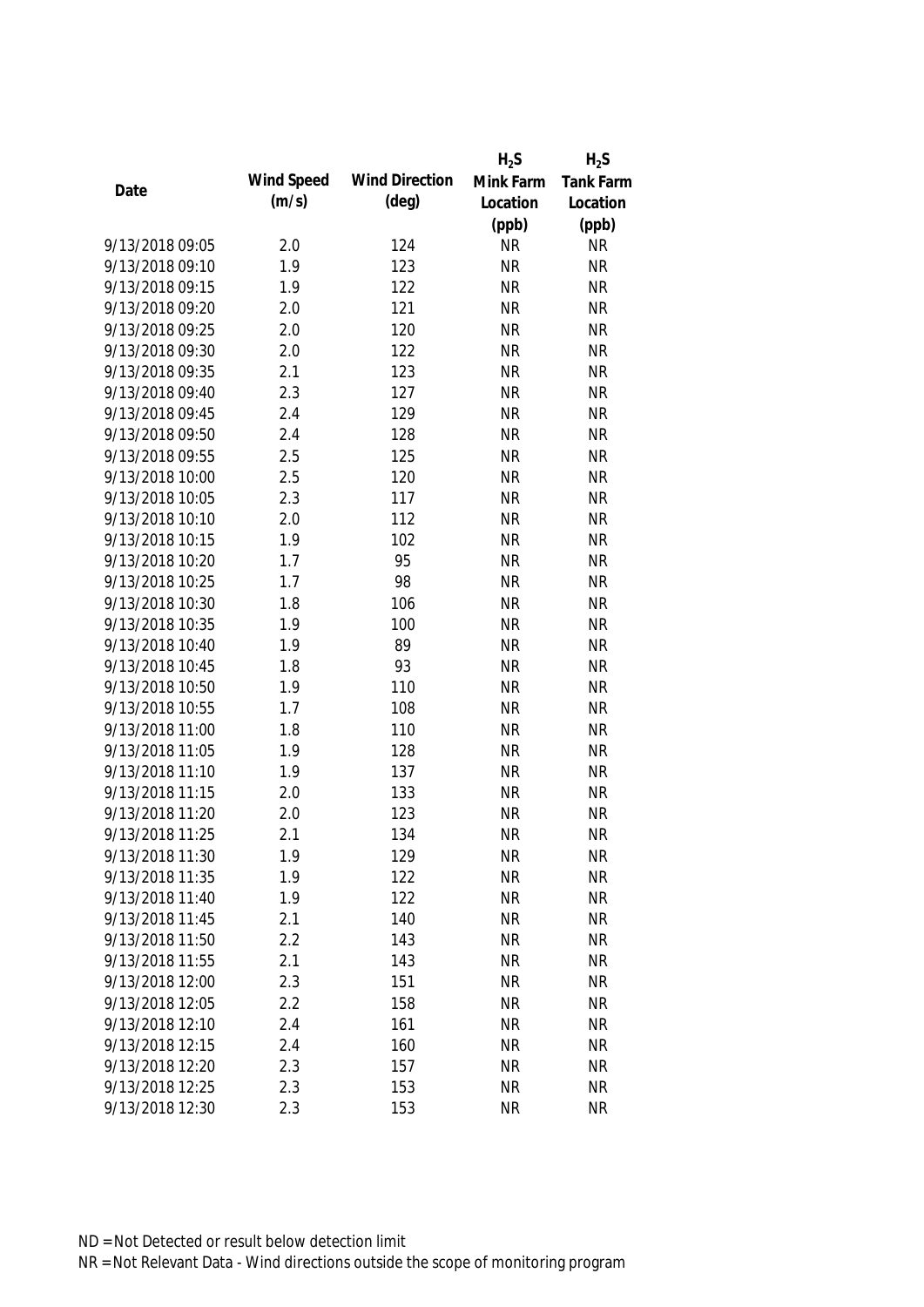|                 |            |                       | $H_2S$    | $H_2S$       |
|-----------------|------------|-----------------------|-----------|--------------|
|                 | Wind Speed | <b>Wind Direction</b> | Mink Farm | Tank Farm    |
| Date            | (m/s)      | $(\text{deg})$        | Location  | Location     |
|                 |            |                       | (ppb)     | (ppb)        |
| 9/13/2018 12:35 | 2.5        | 149                   | <b>NR</b> | <b>NR</b>    |
| 9/13/2018 12:40 | 2.4        | 152                   | <b>NR</b> | <b>NR</b>    |
| 9/13/2018 12:45 | 2.3        | 164                   | <b>NR</b> | <b>NR</b>    |
| 9/13/2018 12:50 | 2.3        | 176                   | <b>NR</b> | <b>NR</b>    |
| 9/13/2018 12:55 | 2.5        | 180                   | <b>NR</b> | 1            |
| 9/13/2018 13:00 | 2.5        | 186                   | <b>NR</b> | $\mathbf{1}$ |
| 9/13/2018 13:05 | 2.4        | 189                   | <b>NR</b> | $\mathbf{1}$ |
| 9/13/2018 13:10 | 2.2        | 198                   | <b>NR</b> | $\mathbf{1}$ |
| 9/13/2018 13:15 | 2.2        | 187                   | <b>NR</b> | 1            |
| 9/13/2018 13:20 | 2.3        | 181                   | <b>NR</b> | $\mathbf{1}$ |
| 9/13/2018 13:25 | 2.2        | 178                   | <b>NR</b> | $\mathbf{1}$ |
| 9/13/2018 13:30 | 2.1        | 168                   | <b>NR</b> | <b>NR</b>    |
| 9/13/2018 13:35 | 1.9        | 172                   | <b>NR</b> | <b>NR</b>    |
| 9/13/2018 13:40 | 2.0        | 158                   | <b>NR</b> | <b>NR</b>    |
| 9/13/2018 13:45 | 2.3        | 157                   | <b>NR</b> | <b>NR</b>    |
| 9/13/2018 13:50 | 2.3        | 151                   | <b>NR</b> | <b>NR</b>    |
| 9/13/2018 13:55 | 2.3        | 155                   | <b>NR</b> | <b>NR</b>    |
| 9/13/2018 14:00 | 2.4        | 152                   | <b>NR</b> | <b>NR</b>    |
| 9/13/2018 14:05 | 2.6        | 150                   | <b>NR</b> | <b>NR</b>    |
| 9/13/2018 14:10 | 2.5        | 143                   | <b>NR</b> | <b>NR</b>    |
| 9/13/2018 14:15 | 2.2        | 135                   | <b>NR</b> | <b>NR</b>    |
| 9/13/2018 14:20 | 2.1        | 132                   | <b>NR</b> | <b>NR</b>    |
| 9/13/2018 14:25 | 2.2        | 127                   | <b>NR</b> | <b>NR</b>    |
| 9/13/2018 14:30 | 2.1        | 130                   | <b>NR</b> | <b>NR</b>    |
| 9/13/2018 14:35 | 2.0        | 128                   | <b>NR</b> | <b>NR</b>    |
| 9/13/2018 14:40 | 2.0        | 144                   | <b>NR</b> | <b>NR</b>    |
| 9/13/2018 14:45 | 2.4        | 154                   | <b>NR</b> | <b>NR</b>    |
| 9/13/2018 14:50 | 2.4        | 155                   | <b>NR</b> | <b>NR</b>    |
| 9/13/2018 14:55 | 2.4        | 153                   | <b>NR</b> | <b>NR</b>    |
| 9/13/2018 15:00 | 2.6        | 145                   | <b>NR</b> | <b>NR</b>    |
| 9/13/2018 15:05 | 2.5        | 139                   | <b>NR</b> | <b>NR</b>    |
| 9/13/2018 15:10 | 2.4        | 142                   | <b>NR</b> | <b>NR</b>    |
| 9/13/2018 15:15 | 2.2        | 147                   | <b>NR</b> | <b>NR</b>    |
| 9/13/2018 15:20 | 2.2        | 155                   | <b>NR</b> | <b>NR</b>    |
| 9/13/2018 15:25 | 2.0        | 158                   | <b>NR</b> | <b>NR</b>    |
| 9/13/2018 15:30 | 1.9        | 171                   | <b>NR</b> | <b>NR</b>    |
| 9/13/2018 15:35 | 2.1        | 177                   | <b>NR</b> | 1            |
| 9/13/2018 15:40 | 2.2        | 167                   | <b>NR</b> | <b>NR</b>    |
| 9/13/2018 15:45 | 2.2        | 156                   | <b>NR</b> | <b>NR</b>    |
| 9/13/2018 15:50 | 2.2        | 151                   | <b>NR</b> | <b>NR</b>    |
| 9/13/2018 15:55 | 2.2        | 145                   | <b>NR</b> | <b>NR</b>    |
| 9/13/2018 16:00 | 2.2        | 142                   | <b>NR</b> | <b>NR</b>    |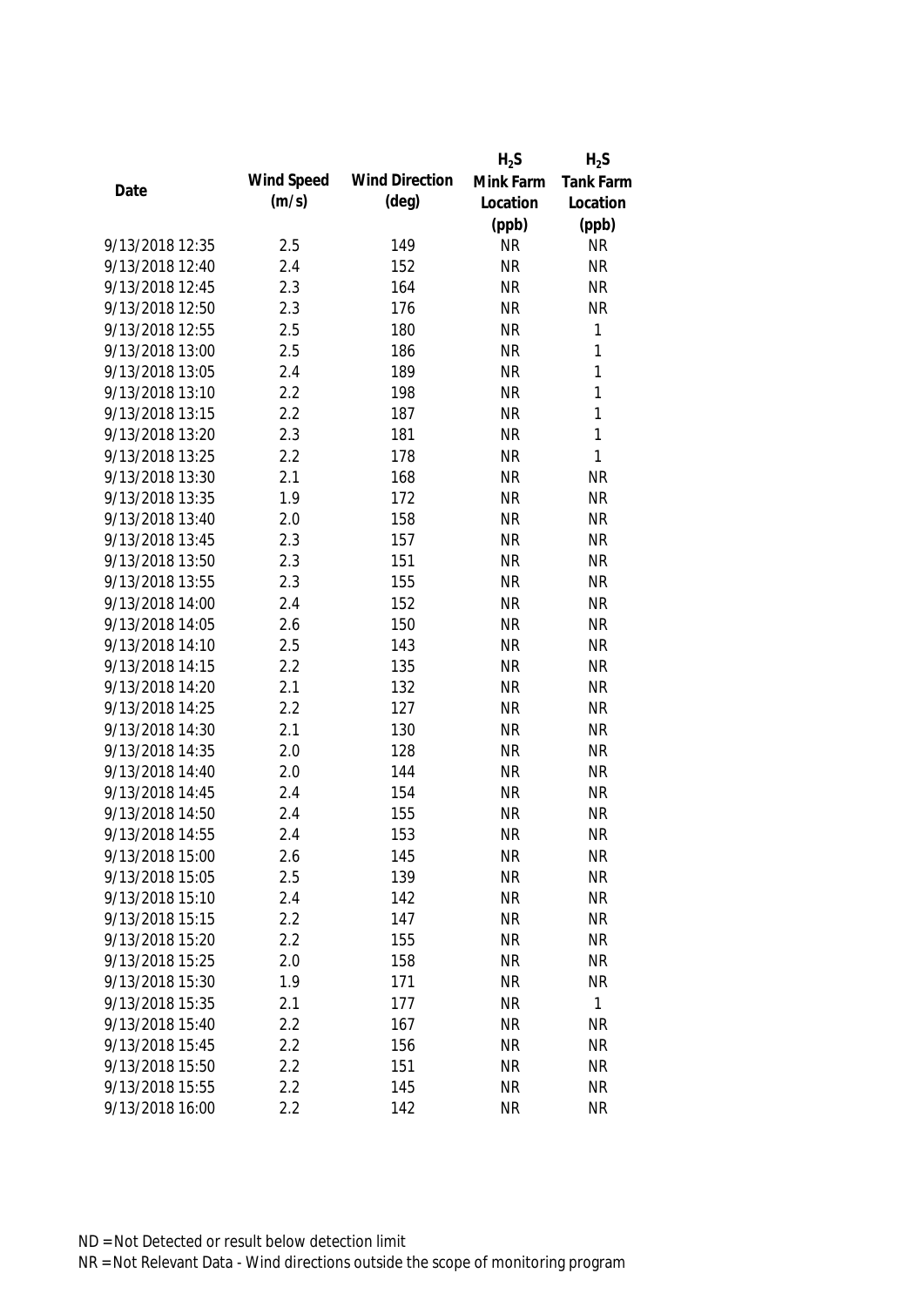|                 |            |                       | $H_2S$    | $H_2S$    |
|-----------------|------------|-----------------------|-----------|-----------|
|                 | Wind Speed | <b>Wind Direction</b> | Mink Farm | Tank Farm |
| Date            | (m/s)      | $(\text{deg})$        | Location  | Location  |
|                 |            |                       | (ppb)     | (ppb)     |
| 9/13/2018 16:05 | 2.2        | 136                   | <b>NR</b> | <b>NR</b> |
| 9/13/2018 16:10 | 2.1        | 137                   | <b>NR</b> | <b>NR</b> |
| 9/13/2018 16:15 | 2.0        | 137                   | <b>NR</b> | <b>NR</b> |
| 9/13/2018 16:20 | 2.0        | 136                   | <b>NR</b> | <b>NR</b> |
| 9/13/2018 16:25 | 1.8        | 140                   | <b>NR</b> | <b>NR</b> |
| 9/13/2018 16:30 | 1.9        | 132                   | <b>NR</b> | <b>NR</b> |
| 9/13/2018 16:35 | 1.9        | 135                   | <b>NR</b> | <b>NR</b> |
| 9/13/2018 16:40 | 2.0        | 139                   | <b>NR</b> | <b>NR</b> |
| 9/13/2018 16:45 | 2.1        | 148                   | <b>NR</b> | <b>NR</b> |
| 9/13/2018 16:50 | 2.1        | 150                   | <b>NR</b> | <b>NR</b> |
| 9/13/2018 16:55 | 2.1        | 160                   | <b>NR</b> | <b>NR</b> |
| 9/13/2018 17:00 | 2.0        | 162                   | <b>NR</b> | <b>NR</b> |
| 9/13/2018 17:05 | 2.0        | 158                   | <b>NR</b> | <b>NR</b> |
| 9/13/2018 17:10 | 1.8        | 156                   | <b>NR</b> | <b>NR</b> |
| 9/13/2018 17:15 | 1.7        | 147                   | <b>NR</b> | <b>NR</b> |
| 9/13/2018 17:20 | 1.5        | 142                   | <b>NR</b> | <b>NR</b> |
| 9/13/2018 17:25 | 1.5        | 130                   | <b>NR</b> | <b>NR</b> |
| 9/13/2018 17:30 | 1.5        | 130                   | <b>NR</b> | <b>NR</b> |
| 9/13/2018 17:35 | 1.4        | 138                   | <b>NR</b> | <b>NR</b> |
| 9/13/2018 17:40 | 1.5        | 136                   | <b>NR</b> | <b>NR</b> |
| 9/13/2018 17:45 | 1.7        | 136                   | <b>NR</b> | <b>NR</b> |
| 9/13/2018 17:50 | 1.8        | 133                   | <b>NR</b> | <b>NR</b> |
| 9/13/2018 17:55 | 1.8        | 124                   | <b>NR</b> | <b>NR</b> |
| 9/13/2018 18:00 | 1.8        | 115                   | <b>NR</b> | <b>NR</b> |
| 9/13/2018 18:05 | 1.8        | 99                    | <b>NR</b> | <b>NR</b> |
| 9/13/2018 18:10 | 1.6        | 87                    | <b>NR</b> | <b>NR</b> |
| 9/13/2018 18:15 | 1.5        | 75                    | <b>NR</b> | <b>NR</b> |
| 9/13/2018 18:20 | 1.5        | 70                    | <b>NR</b> | <b>NR</b> |
| 9/13/2018 18:25 | 1.6        | 74                    | <b>NR</b> | <b>NR</b> |
| 9/13/2018 18:30 | 1.7        | 76                    | <b>NR</b> | <b>NR</b> |
| 9/13/2018 18:35 | 1.9        | 80                    | <b>NR</b> | <b>NR</b> |
| 9/13/2018 18:40 | 2.1        | 84                    | <b>NR</b> | <b>NR</b> |
| 9/13/2018 18:45 | 2.3        | 91                    | <b>NR</b> | <b>NR</b> |
| 9/13/2018 18:50 | 2.4        | 93                    | <b>NR</b> | <b>NR</b> |
| 9/13/2018 18:55 | 2.4        | 97                    | <b>NR</b> | <b>NR</b> |
| 9/13/2018 19:00 | 2.4        | 98                    | <b>NR</b> | <b>NR</b> |
| 9/13/2018 19:05 | 2.4        | 98                    | <b>NR</b> | <b>NR</b> |
| 9/13/2018 19:10 | 2.3        | 94                    | <b>NR</b> | <b>NR</b> |
| 9/13/2018 19:15 | 2.1        | 87                    | <b>NR</b> | <b>NR</b> |
| 9/13/2018 19:20 | 1.9        | 86                    | <b>NR</b> | <b>NR</b> |
| 9/13/2018 19:25 | 1.9        | 83                    | <b>NR</b> | <b>NR</b> |
|                 |            |                       |           |           |
| 9/13/2018 19:30 | 1.8        | 80                    | <b>NR</b> | <b>NR</b> |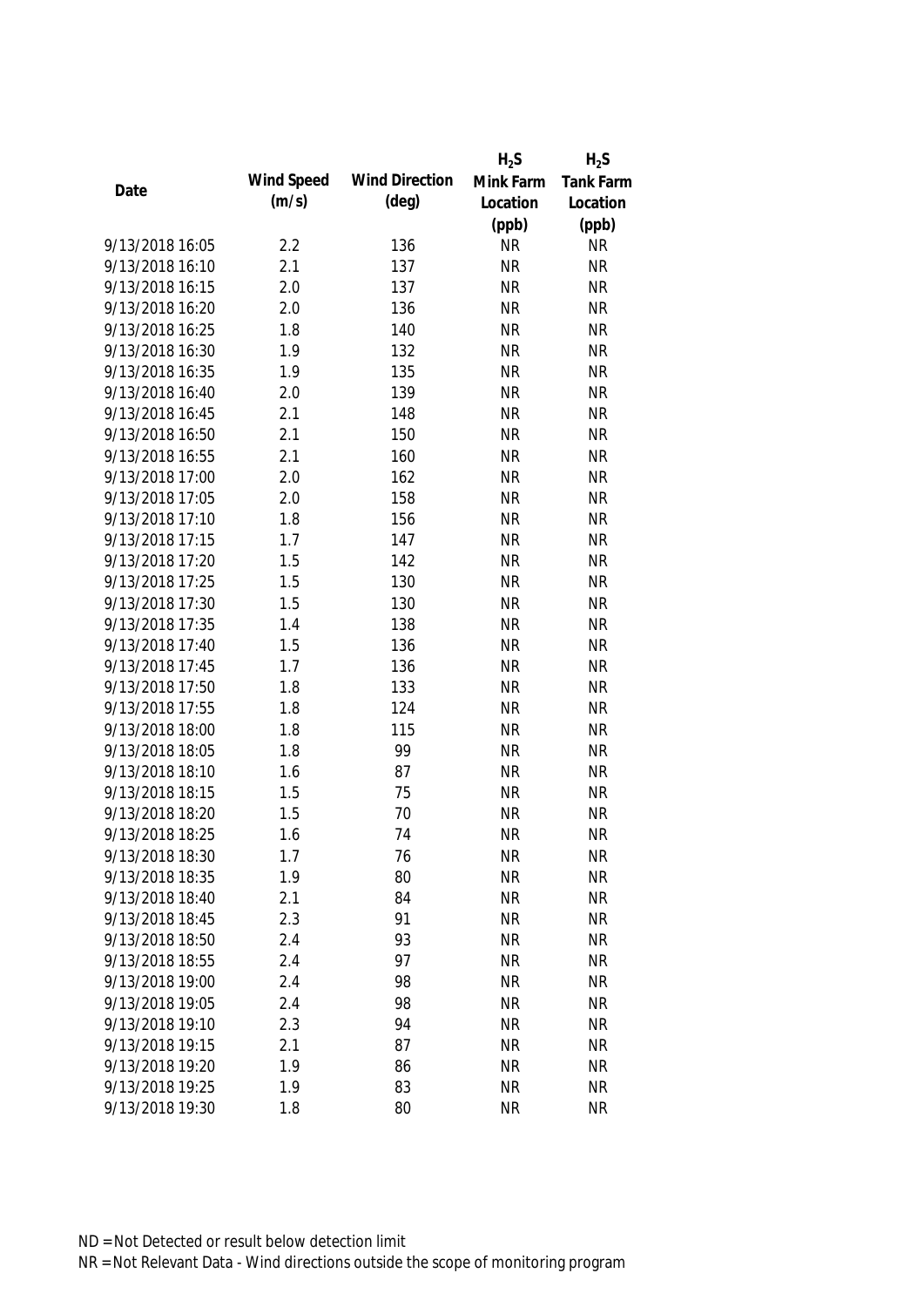|                 |            |                       | $H_2S$    | $H_2S$    |
|-----------------|------------|-----------------------|-----------|-----------|
| Date            | Wind Speed | <b>Wind Direction</b> | Mink Farm | Tank Farm |
|                 | (m/s)      | $(\text{deg})$        | Location  | Location  |
|                 |            |                       | (ppb)     | (ppb)     |
| 9/13/2018 19:35 | 1.6        | 77                    | <b>NR</b> | <b>NR</b> |
| 9/13/2018 19:40 | 1.6        | 77                    | <b>NR</b> | <b>NR</b> |
| 9/13/2018 19:45 | 1.6        | 77                    | <b>NR</b> | <b>NR</b> |
| 9/13/2018 19:50 | 1.6        | 75                    | <b>NR</b> | <b>NR</b> |
| 9/13/2018 19:55 | 1.6        | 76                    | <b>NR</b> | <b>NR</b> |
| 9/13/2018 20:00 | 1.7        | 77                    | <b>NR</b> | <b>NR</b> |
| 9/13/2018 20:05 | 1.8        | 76                    | <b>NR</b> | <b>NR</b> |
| 9/13/2018 20:10 | 1.7        | 74                    | <b>NR</b> | <b>NR</b> |
| 9/13/2018 20:15 | 1.8        | 77                    | <b>NR</b> | <b>NR</b> |
| 9/13/2018 20:20 | 2.0        | 80                    | <b>NR</b> | <b>NR</b> |
| 9/13/2018 20:25 | 2.0        | 79                    | <b>NR</b> | <b>NR</b> |
| 9/13/2018 20:30 | 2.0        | 79                    | <b>NR</b> | <b>NR</b> |
| 9/13/2018 20:35 | 2.0        | 82                    | <b>NR</b> | <b>NR</b> |
| 9/13/2018 20:40 | 2.2        | 84                    | <b>NR</b> | <b>NR</b> |
| 9/13/2018 20:45 | 2.2        | 86                    | <b>NR</b> | <b>NR</b> |
| 9/13/2018 20:50 | 2.3        | 86                    | <b>NR</b> | <b>NR</b> |
| 9/13/2018 20:55 | 2.3        | 88                    | <b>NR</b> | <b>NR</b> |
| 9/13/2018 21:00 | 2.4        | 90                    | <b>NR</b> | <b>NR</b> |
| 9/13/2018 21:05 | 2.4        | 89                    | <b>NR</b> | <b>NR</b> |
| 9/13/2018 21:10 | 2.4        | 89                    | <b>NR</b> | <b>NR</b> |
| 9/13/2018 21:15 | 2.5        | 90                    | <b>NR</b> | <b>NR</b> |
| 9/13/2018 21:20 | 2.5        | 91                    | <b>NR</b> | <b>NR</b> |
| 9/13/2018 21:25 | 2.6        | 93                    | <b>NR</b> | <b>NR</b> |
| 9/13/2018 21:30 | 2.6        | 96                    | <b>NR</b> | <b>NR</b> |
| 9/13/2018 21:35 | 2.7        | 99                    | <b>NR</b> | <b>NR</b> |
| 9/13/2018 21:40 | 2.9        | 103                   | <b>NR</b> | <b>NR</b> |
| 9/13/2018 21:45 | 3.1        | 106                   | <b>NR</b> | <b>NR</b> |
| 9/13/2018 21:50 | 3.3        | 109                   | <b>NR</b> | <b>NR</b> |
| 9/13/2018 21:55 | 3.6        | 111                   | <b>NR</b> | <b>NR</b> |
| 9/13/2018 22:00 | 3.8        | 112                   | <b>NR</b> | <b>NR</b> |
| 9/13/2018 22:05 | 3.8        | 112                   | <b>NR</b> | <b>NR</b> |
| 9/13/2018 22:10 | 3.7        | 112                   | <b>NR</b> | <b>NR</b> |
| 9/13/2018 22:15 | 3.5        | 111                   | <b>NR</b> | <b>NR</b> |
| 9/13/2018 22:20 | 3.3        | 110                   | <b>NR</b> | <b>NR</b> |
| 9/13/2018 22:25 | 3.1        | 109                   | <b>NR</b> | <b>NR</b> |
| 9/13/2018 22:30 | 3.0        | 108                   | <b>NR</b> | <b>NR</b> |
| 9/13/2018 22:35 | 2.9        | 108                   | <b>NR</b> | <b>NR</b> |
| 9/13/2018 22:40 | 2.8        | 107                   | <b>NR</b> | <b>NR</b> |
| 9/13/2018 22:45 | 2.7        | 106                   | <b>NR</b> | <b>NR</b> |
| 9/13/2018 22:50 | 2.6        | 105                   | <b>NR</b> | <b>NR</b> |
| 9/13/2018 22:55 | 2.5        | 104                   | <b>NR</b> | <b>NR</b> |
| 9/13/2018 23:00 | 2.4        | 102                   | <b>NR</b> | <b>NR</b> |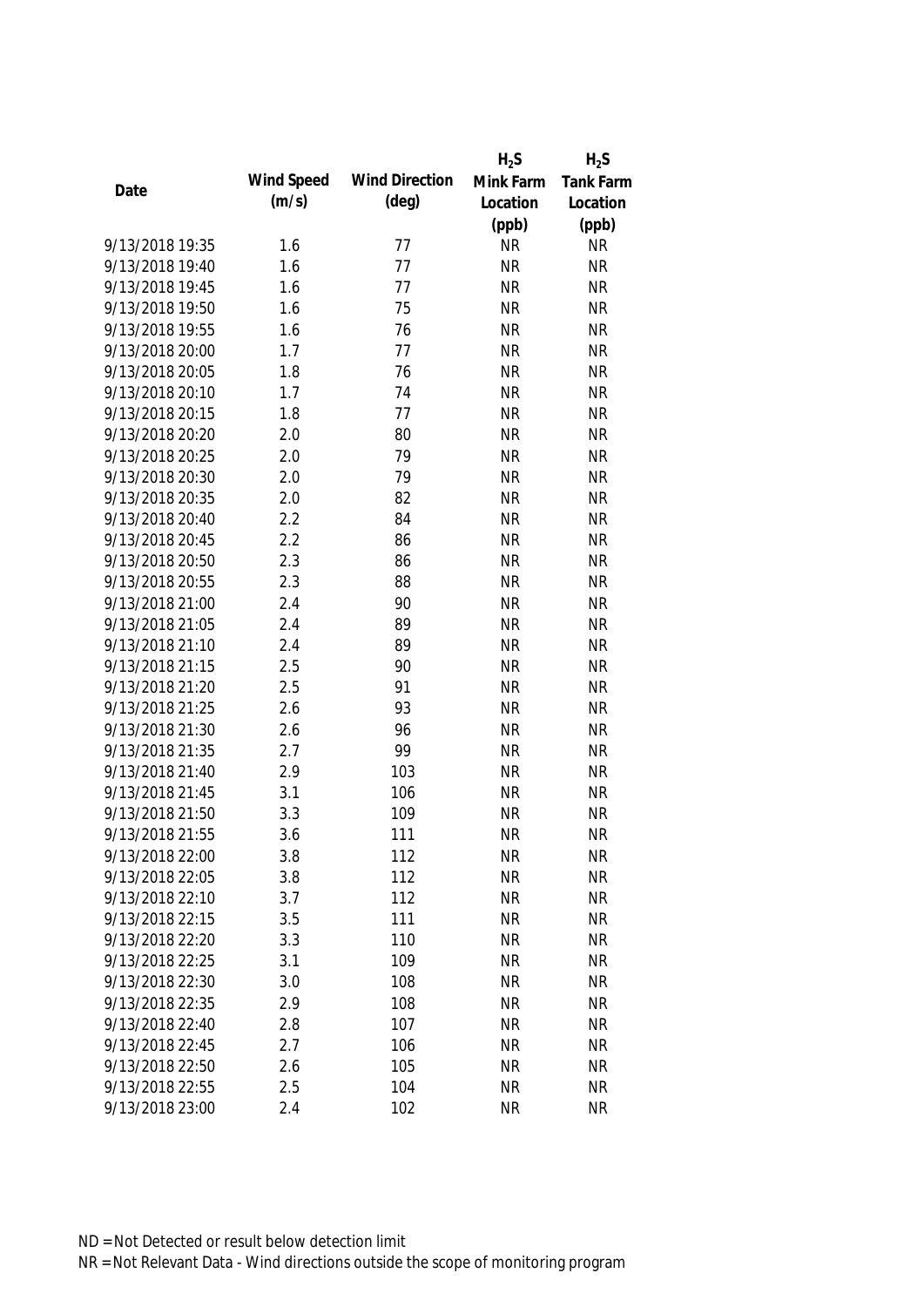|                 |            |                       | $H_2S$    | $H_2S$    |
|-----------------|------------|-----------------------|-----------|-----------|
|                 | Wind Speed | <b>Wind Direction</b> | Mink Farm | Tank Farm |
| Date            | (m/s)      | $(\text{deg})$        | Location  | Location  |
|                 |            |                       | (ppb)     | (ppb)     |
| 9/13/2018 23:05 | 2.4        | 101                   | <b>NR</b> | <b>NR</b> |
| 9/13/2018 23:10 | 2.4        | 102                   | <b>NR</b> | <b>NR</b> |
| 9/13/2018 23:15 | 2.5        | 103                   | <b>NR</b> | <b>NR</b> |
| 9/13/2018 23:20 | 2.6        | 104                   | <b>NR</b> | <b>NR</b> |
| 9/13/2018 23:25 | 2.7        | 105                   | <b>NR</b> | <b>NR</b> |
| 9/13/2018 23:30 | 2.9        | 107                   | <b>NR</b> | <b>NR</b> |
| 9/13/2018 23:35 | 3.0        | 109                   | <b>NR</b> | <b>NR</b> |
| 9/13/2018 23:40 | 2.9        | 108                   | <b>NR</b> | <b>NR</b> |
| 9/13/2018 23:45 | 2.8        | 107                   | <b>NR</b> | <b>NR</b> |
| 9/13/2018 23:50 | 2.5        | 105                   | <b>NR</b> | <b>NR</b> |
| 9/13/2018 23:55 | 2.2        | 101                   | <b>NR</b> | <b>NR</b> |
| 9/13/2018 24:00 | 2.0        | 98                    | <b>NR</b> | <b>NR</b> |
| 9/14/2018 00:05 | 1.7        | 94                    | <b>NR</b> | <b>NR</b> |
| 9/14/2018 00:10 | 1.6        | 92                    | <b>NR</b> | <b>NR</b> |
| 9/14/2018 00:15 | 1.4        | 88                    | <b>NR</b> | <b>NR</b> |
| 9/14/2018 00:20 | 1.3        | 78                    | <b>NR</b> | <b>NR</b> |
| 9/14/2018 00:25 | 1.3        | 71                    | <b>NR</b> | <b>NR</b> |
| 9/14/2018 00:30 | 1.3        | 69                    | <b>NR</b> | <b>NR</b> |
| 9/14/2018 00:35 | 1.4        | 67                    | <b>NR</b> | <b>NR</b> |
| 9/14/2018 00:40 | 1.4        | 64                    | <b>NR</b> | <b>NR</b> |
| 9/14/2018 00:45 | 1.5        | 67                    | <b>NR</b> | <b>NR</b> |
| 9/14/2018 00:50 | 1.6        | 75                    | <b>NR</b> | <b>NR</b> |
| 9/14/2018 00:55 | 1.6        | 83                    | <b>NR</b> | <b>NR</b> |
| 9/14/2018 01:00 | 1.5        | 85                    | <b>NR</b> | <b>NR</b> |
| 9/14/2018 01:05 | 1.4        | 88                    | <b>NR</b> | <b>NR</b> |
| 9/14/2018 01:10 | 1.5        | 95                    | <b>NR</b> | <b>NR</b> |
| 9/14/2018 01:15 | 1.6        | 101                   | <b>NR</b> | <b>NR</b> |
| 9/14/2018 01:20 | 1.6        | 101                   | <b>NR</b> | <b>NR</b> |
| 9/14/2018 01:25 | 1.6        | 101                   | <b>NR</b> | <b>NR</b> |
| 9/14/2018 01:30 | 1.7        | 103                   | <b>NR</b> | <b>NR</b> |
| 9/14/2018 01:35 | 1.7        | 100                   | <b>NR</b> | <b>NR</b> |
| 9/14/2018 01:40 | 1.7        | 96                    | <b>NR</b> | <b>NR</b> |
| 9/14/2018 01:45 | 1.6        | 91                    | <b>NR</b> | <b>NR</b> |
| 9/14/2018 01:50 | 1.5        | 85                    | <b>NR</b> | <b>NR</b> |
| 9/14/2018 01:55 | 1.5        | 78                    | <b>NR</b> | <b>NR</b> |
| 9/14/2018 02:00 | 1.4        | 72                    | <b>NR</b> | <b>NR</b> |
| 9/14/2018 02:05 | 1.5        | 71                    | <b>NR</b> | <b>NR</b> |
| 9/14/2018 02:10 | 1.5        | 70                    | <b>NR</b> | <b>NR</b> |
| 9/14/2018 02:15 | 1.5        | 69                    | <b>NR</b> | <b>NR</b> |
| 9/14/2018 02:20 | 1.4        | 71                    | <b>NR</b> | <b>NR</b> |
| 9/14/2018 02:25 | 1.4        | 75                    | <b>NR</b> | <b>NR</b> |
| 9/14/2018 02:30 | 1.4        | 78                    | <b>NR</b> | <b>NR</b> |
|                 |            |                       |           |           |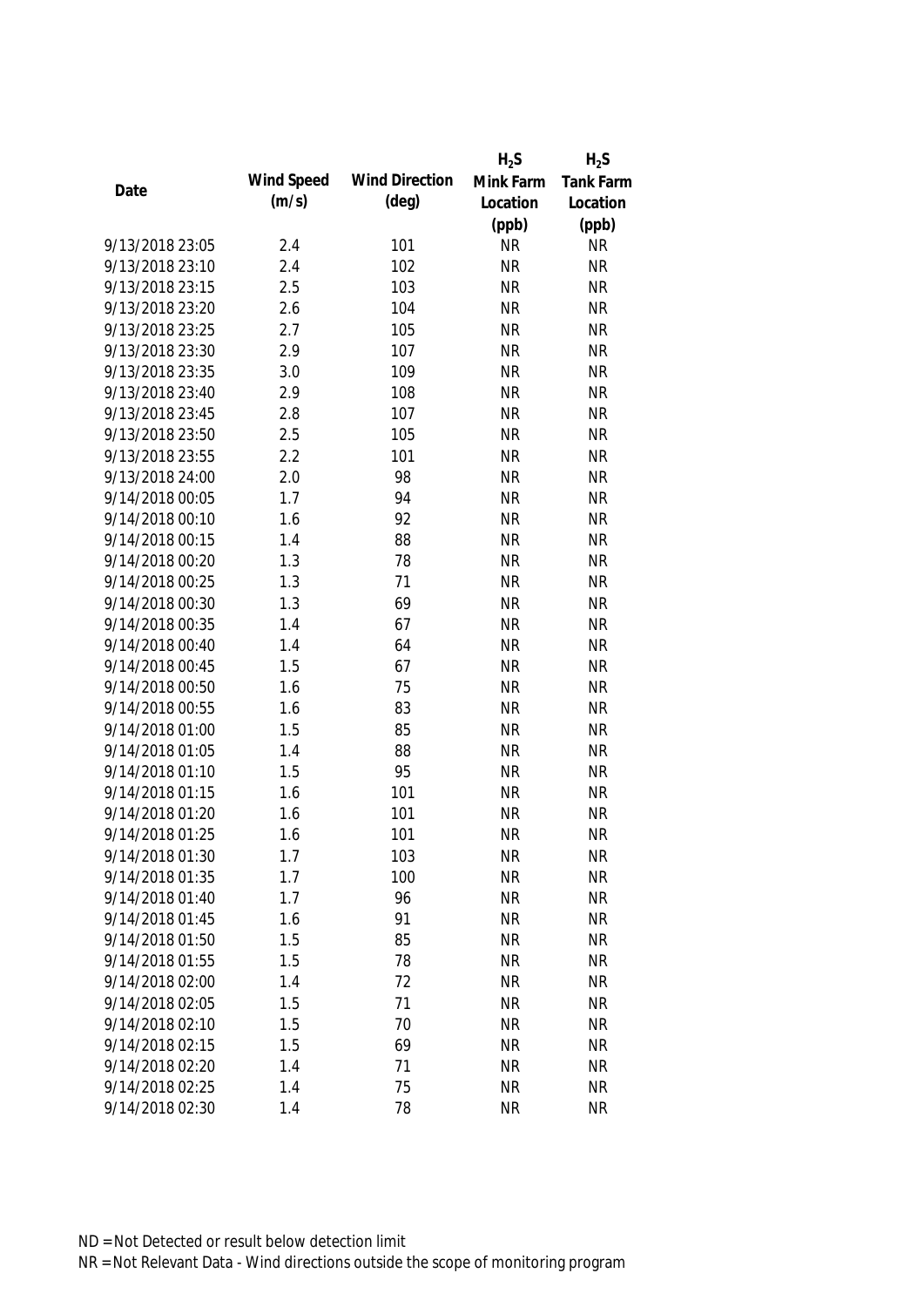|                 |            |                       | $H_2S$    | $H_2S$    |
|-----------------|------------|-----------------------|-----------|-----------|
|                 | Wind Speed | <b>Wind Direction</b> | Mink Farm | Tank Farm |
| Date            | (m/s)      | $(\text{deg})$        | Location  | Location  |
|                 |            |                       | (ppb)     | (ppb)     |
| 9/14/2018 02:35 | 1.4        | 84                    | <b>NR</b> | <b>NR</b> |
| 9/14/2018 02:40 | 1.4        | 87                    | <b>NR</b> | <b>NR</b> |
| 9/14/2018 02:45 | 1.3        | 88                    | <b>NR</b> | <b>NR</b> |
| 9/14/2018 02:50 | 1.3        | 89                    | <b>NR</b> | <b>NR</b> |
| 9/14/2018 02:55 | 1.3        | 89                    | <b>NR</b> | <b>NR</b> |
| 9/14/2018 03:00 | 1.3        | 88                    | <b>NR</b> | <b>NR</b> |
| 9/14/2018 03:05 | 1.2        | 84                    | <b>NR</b> | <b>NR</b> |
| 9/14/2018 03:10 | 1.2        | 79                    | <b>NR</b> | <b>NR</b> |
| 9/14/2018 03:15 | 1.2        | 75                    | <b>NR</b> | <b>NR</b> |
| 9/14/2018 03:20 | 1.3        | 70                    | <b>NR</b> | <b>NR</b> |
| 9/14/2018 03:25 | 1.4        | 68                    | <b>NR</b> | <b>NR</b> |
| 9/14/2018 03:30 | 1.5        | 65                    | <b>NR</b> | <b>NR</b> |
| 9/14/2018 03:35 | 1.6        | 65                    | <b>NR</b> | <b>NR</b> |
| 9/14/2018 03:40 | 1.6        | 67                    | <b>NR</b> | <b>NR</b> |
| 9/14/2018 03:45 | 1.7        | 70                    | <b>NR</b> | <b>NR</b> |
| 9/14/2018 03:50 | 1.7        | 74                    | <b>NR</b> | <b>NR</b> |
| 9/14/2018 03:55 | 1.7        | 75                    | <b>NR</b> | <b>NR</b> |
| 9/14/2018 04:00 | 1.7        | 76                    | <b>NR</b> | <b>NR</b> |
| 9/14/2018 04:05 | 1.7        | 80                    | <b>NR</b> | <b>NR</b> |
| 9/14/2018 04:10 | 1.7        | 81                    | <b>NR</b> | <b>NR</b> |
| 9/14/2018 04:15 | 1.6        | 81                    | <b>NR</b> | <b>NR</b> |
| 9/14/2018 04:20 | 1.5        | 82                    | <b>NR</b> | <b>NR</b> |
| 9/14/2018 04:25 | 1.3        | 85                    | <b>NR</b> | <b>NR</b> |
| 9/14/2018 04:30 | 1.2        | 87                    | <b>NR</b> | <b>NR</b> |
| 9/14/2018 04:35 | 1.1        | 85                    | <b>NR</b> | <b>NR</b> |
| 9/14/2018 04:40 | 1.1        | 86                    | <b>NR</b> | <b>NR</b> |
| 9/14/2018 04:45 | 1.0        | 89                    | <b>NR</b> | <b>NR</b> |
| 9/14/2018 04:50 | 1.0        | 92                    | <b>NR</b> | <b>NR</b> |
| 9/14/2018 04:55 | 1.1        | 92                    | <b>NR</b> | <b>NR</b> |
| 9/14/2018 05:00 | 1.2        | 92                    | <b>NR</b> | <b>NR</b> |
| 9/14/2018 05:05 | 1.2        | 91                    | <b>NR</b> | <b>NR</b> |
| 9/14/2018 05:10 | 1.2        | 93                    | <b>NR</b> | <b>NR</b> |
| 9/14/2018 05:15 | 1.3        | 95                    | <b>NR</b> | <b>NR</b> |
| 9/14/2018 05:20 | 1.3        | 97                    | <b>NR</b> | <b>NR</b> |
| 9/14/2018 05:25 | 1.4        | 102                   | <b>NR</b> | <b>NR</b> |
| 9/14/2018 05:30 | 1.5        | 109                   | <b>NR</b> | <b>NR</b> |
| 9/14/2018 05:35 | 1.6        | 114                   | <b>NR</b> | <b>NR</b> |
| 9/14/2018 05:40 | 1.7        | 117                   | <b>NR</b> | <b>NR</b> |
| 9/14/2018 05:45 | 1.7        | 120                   | <b>NR</b> | <b>NR</b> |
| 9/14/2018 05:50 | 1.7        | 123                   | <b>NR</b> | <b>NR</b> |
| 9/14/2018 05:55 | 1.6        | 125                   | <b>NR</b> | <b>NR</b> |
| 9/14/2018 06:00 | 1.7        | 126                   | <b>NR</b> | <b>NR</b> |
|                 |            |                       |           |           |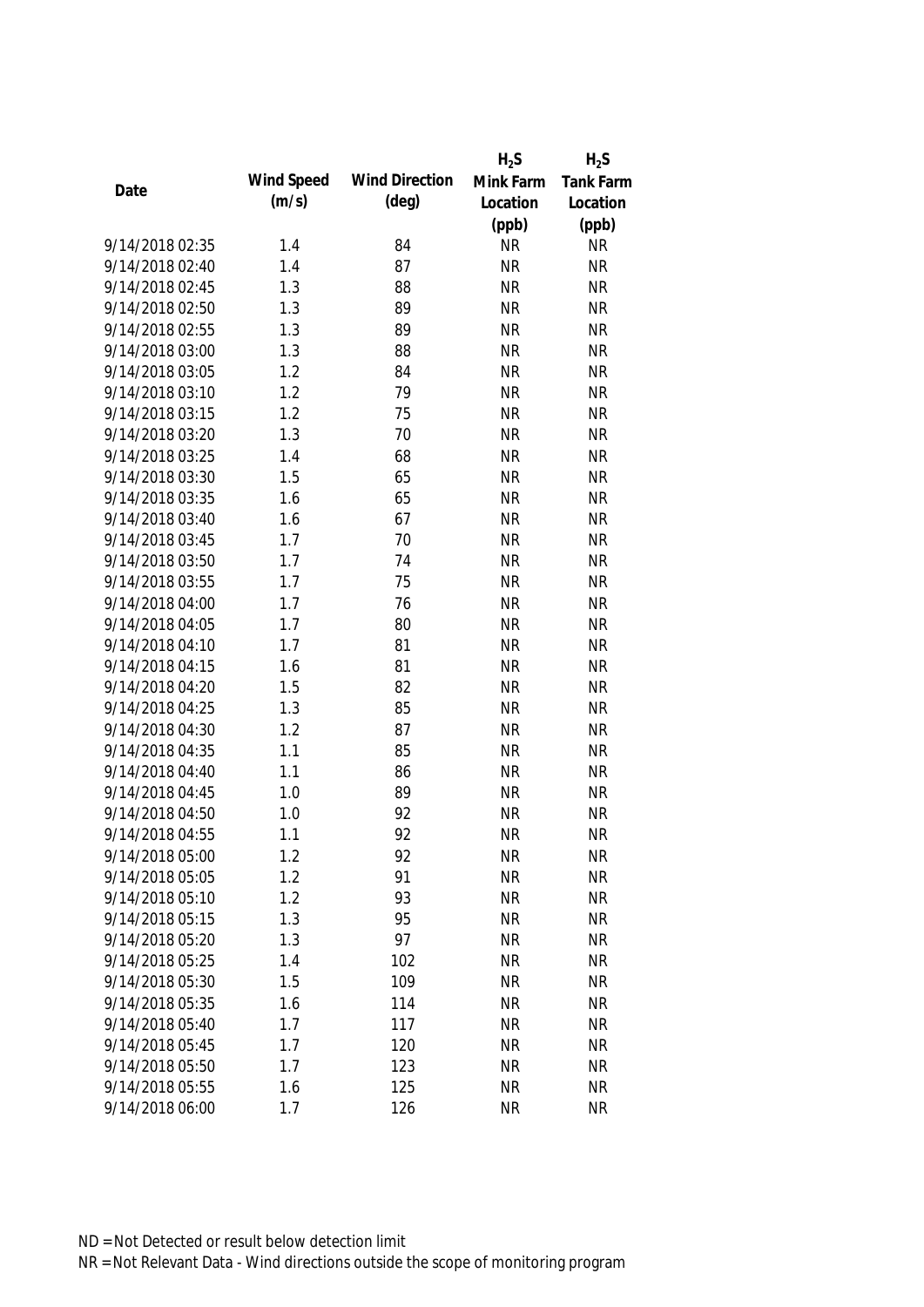|                 |            |                       | $H_2S$    | $H_2S$           |
|-----------------|------------|-----------------------|-----------|------------------|
| Date            | Wind Speed | <b>Wind Direction</b> | Mink Farm | <b>Tank Farm</b> |
|                 | (m/s)      | $(\text{deg})$        | Location  | Location         |
|                 |            |                       | (ppb)     | (ppb)            |
| 9/14/2018 06:05 | 1.7        | 129                   | <b>NR</b> | <b>NR</b>        |
| 9/14/2018 06:10 | 1.6        | 132                   | <b>NR</b> | <b>NR</b>        |
| 9/14/2018 06:15 | 1.5        | 133                   | <b>NR</b> | <b>NR</b>        |
| 9/14/2018 06:20 | 1.3        | 134                   | <b>NR</b> | <b>NR</b>        |
| 9/14/2018 06:25 | 1.1        | 133                   | <b>NR</b> | <b>NR</b>        |
| 9/14/2018 06:30 | 0.9        | 127                   | <b>NR</b> | <b>NR</b>        |
| 9/14/2018 06:35 | 0.7        | 120                   | <b>NR</b> | <b>NR</b>        |
| 9/14/2018 06:40 | 0.6        | 111                   | <b>NR</b> | <b>NR</b>        |
| 9/14/2018 06:45 | 0.6        | 110                   | <b>NR</b> | <b>NR</b>        |
| 9/14/2018 06:50 | 0.7        | 112                   | <b>NR</b> | <b>NR</b>        |
| 9/14/2018 06:55 | 0.9        | 116                   | <b>NR</b> | <b>NR</b>        |
| 9/14/2018 07:00 | 0.8        | 117                   | <b>NR</b> | <b>NR</b>        |
| 9/14/2018 07:05 | 0.9        | 123                   | <b>NR</b> | <b>NR</b>        |
| 9/14/2018 07:10 | 1.0        | 126                   | <b>NR</b> | <b>NR</b>        |
| 9/14/2018 07:15 | 1.1        | 127                   | <b>NR</b> | <b>NR</b>        |
| 9/14/2018 07:20 | 1.2        | 129                   | <b>NR</b> | <b>NR</b>        |
| 9/14/2018 07:25 | 1.4        | 131                   | <b>NR</b> | <b>NR</b>        |
| 9/14/2018 07:30 | 1.6        | 132                   | <b>NR</b> | <b>NR</b>        |
| 9/14/2018 07:35 | 1.5        | 129                   | <b>NR</b> | <b>NR</b>        |
| 9/14/2018 07:40 | 1.3        | 129                   | <b>NR</b> | <b>NR</b>        |
| 9/14/2018 07:45 | 1.1        | 130                   | <b>NR</b> | <b>NR</b>        |
| 9/14/2018 07:50 | 1.0        | 127                   | <b>NR</b> | <b>NR</b>        |
| 9/14/2018 07:55 | 0.8        | 124                   | <b>NR</b> | <b>NR</b>        |
| 9/14/2018 08:00 | 0.8        | 127                   | <b>NR</b> | <b>NR</b>        |
| 9/14/2018 08:05 | 0.9        | 128                   | <b>NR</b> | <b>NR</b>        |
| 9/14/2018 08:10 | 0.9        | 129                   | <b>NR</b> | <b>NR</b>        |
| 9/14/2018 08:15 | 1.2        | 130                   | <b>NR</b> | <b>NR</b>        |
| 9/14/2018 08:20 | 1.2        | 133                   | <b>NR</b> | <b>NR</b>        |
| 9/14/2018 08:25 | 1.0        | 134                   | <b>NR</b> | <b>NR</b>        |
| 9/14/2018 08:30 | 0.8        | 132                   | <b>NR</b> | <b>NR</b>        |
| 9/14/2018 08:35 | 0.6        | 132                   | <b>NR</b> | <b>NR</b>        |
| 9/14/2018 08:40 | 0.6        | 133                   | <b>NR</b> | <b>NR</b>        |
| 9/14/2018 08:45 | 0.5        | 145                   | <b>NR</b> | <b>NR</b>        |
| 9/14/2018 08:50 | 0.4        | 158                   | <b>NR</b> | <b>NR</b>        |
| 9/14/2018 08:55 | 0.4        | 162                   | <b>NR</b> | <b>NR</b>        |
| 9/14/2018 09:00 | 0.5        | 166                   | <b>NR</b> | <b>NR</b>        |
| 9/14/2018 09:05 | 0.7        | 163                   | <b>NR</b> | <b>NR</b>        |
| 9/14/2018 09:10 | 0.7        | 163                   | <b>NR</b> | <b>NR</b>        |
| 9/14/2018 09:15 | 0.5        | 161                   | <b>NR</b> | <b>NR</b>        |
| 9/14/2018 09:20 | 0.6        | 152                   | <b>NR</b> | <b>NR</b>        |
| 9/14/2018 09:25 | 0.8        | 153                   | <b>NR</b> | <b>NR</b>        |
| 9/14/2018 09:30 | 1.0        | 158                   | <b>NR</b> | <b>NR</b>        |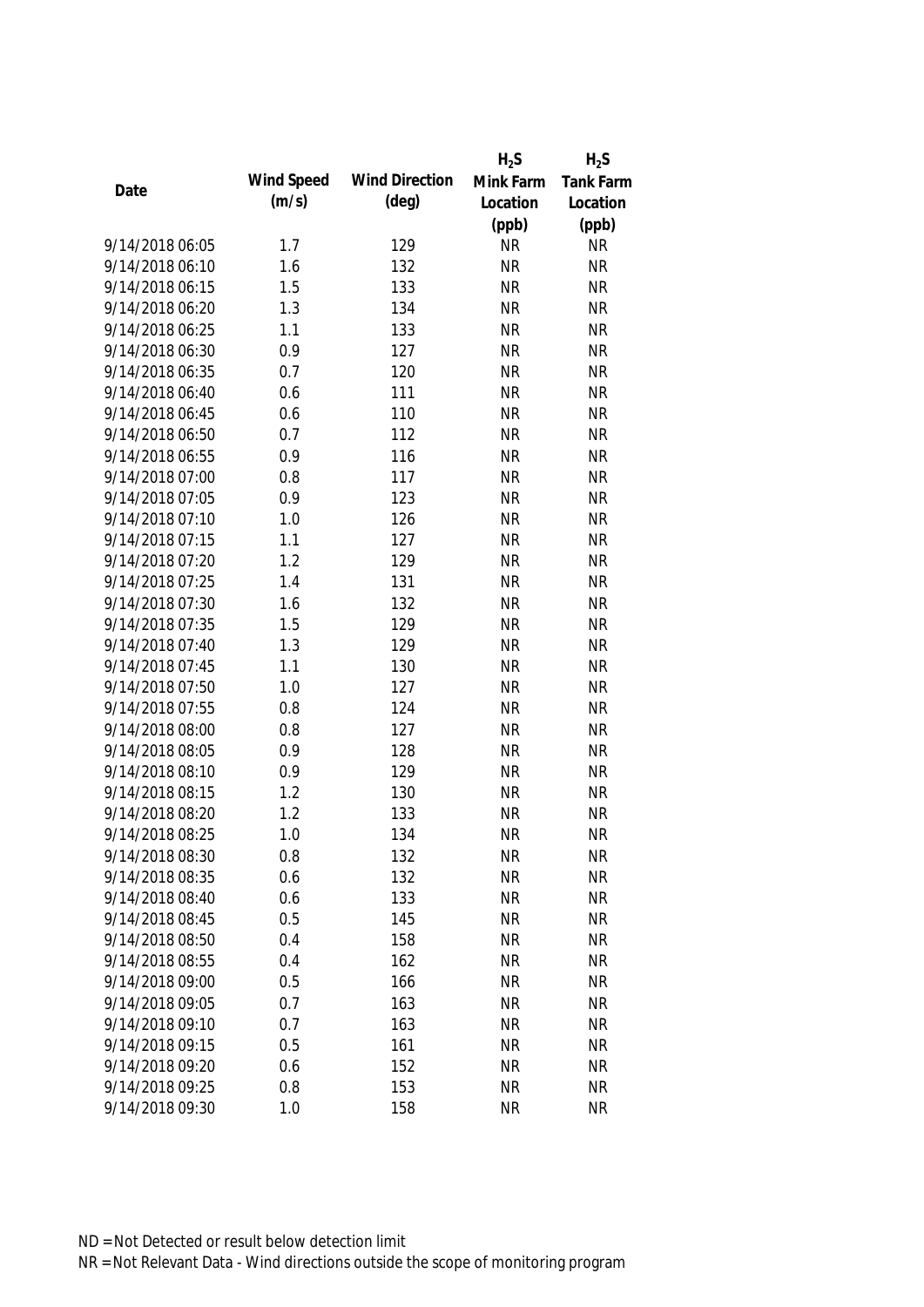|                 |            |                       | $H_2S$    | $H_2S$           |
|-----------------|------------|-----------------------|-----------|------------------|
| Date            | Wind Speed | <b>Wind Direction</b> | Mink Farm | <b>Tank Farm</b> |
|                 | (m/s)      | $(\text{deg})$        | Location  | Location         |
|                 |            |                       | (ppb)     | (ppb)            |
| 9/14/2018 09:35 | 1.1        | 166                   | <b>NR</b> | <b>NR</b>        |
| 9/14/2018 09:40 | 1.3        | 170                   | <b>NR</b> | $\mathbf 1$      |
| 9/14/2018 09:45 | 1.5        | 171                   | <b>NR</b> | $\mathbf{1}$     |
| 9/14/2018 09:50 | 1.6        | 183                   | <b>NR</b> | $\mathbf{1}$     |
| 9/14/2018 09:55 | 1.6        | 191                   | <b>NR</b> | $\mathbf{1}$     |
| 9/14/2018 10:00 | 1.4        | 196                   | <b>NR</b> | $\mathbf{1}$     |
| 9/14/2018 10:05 | 1.4        | 195                   | <b>NR</b> | $\mathbf{1}$     |
| 9/14/2018 10:10 | 1.4        | 193                   | <b>NR</b> | $\mathbf{1}$     |
| 9/14/2018 10:15 | 1.2        | 193                   | <b>NR</b> | $\mathbf{1}$     |
| 9/14/2018 10:20 | 1.2        | 177                   | <b>NR</b> | $\mathbf{1}$     |
| 9/14/2018 10:25 | 1.0        | 167                   | <b>NR</b> | <b>NR</b>        |
| 9/14/2018 10:30 | 1.0        | 150                   | <b>NR</b> | <b>NR</b>        |
| 9/14/2018 10:35 | 1.0        | 145                   | <b>NR</b> | <b>NR</b>        |
| 9/14/2018 10:40 | 0.9        | 143                   | <b>NR</b> | <b>NR</b>        |
| 9/14/2018 10:45 | 1.1        | 146                   | <b>NR</b> | <b>NR</b>        |
| 9/14/2018 10:50 | 1.0        | 140                   | <b>NR</b> | <b>NR</b>        |
| 9/14/2018 10:55 | 1.1        | 140                   | <b>NR</b> | <b>NR</b>        |
| 9/14/2018 11:00 | 1.0        | 147                   | <b>NR</b> | <b>NR</b>        |
| 9/14/2018 11:05 | 0.9        | 147                   | <b>NR</b> | <b>NR</b>        |
| 9/14/2018 11:10 | 0.8        | 141                   | <b>NR</b> | <b>NR</b>        |
| 9/14/2018 11:15 | 0.6        | 135                   | <b>NR</b> | <b>NR</b>        |
| 9/14/2018 11:20 | 0.5        | 145                   | <b>NR</b> | <b>NR</b>        |
| 9/14/2018 11:25 | 0.3        | 144                   | <b>NR</b> | <b>NR</b>        |
| 9/14/2018 11:30 | 0.3        | 177                   | <b>NR</b> | $\mathbf 1$      |
| 9/14/2018 11:35 | 0.5        | 168                   | <b>NR</b> | <b>NR</b>        |
| 9/14/2018 11:40 | 0.7        | 145                   | <b>NR</b> | <b>NR</b>        |
| 9/14/2018 11:45 | 0.8        | 98                    | <b>NR</b> | <b>NR</b>        |
| 9/14/2018 11:50 | 1.1        | 131                   | <b>NR</b> | <b>NR</b>        |
| 9/14/2018 11:55 | 1.3        | 131                   | <b>NR</b> | <b>NR</b>        |
| 9/14/2018 12:00 | 1.5        | 124                   | <b>NR</b> | <b>NR</b>        |
| 9/14/2018 12:05 | 1.5        | 127                   | <b>NR</b> | <b>NR</b>        |
| 9/14/2018 12:10 | 1.6        | 140                   | <b>NR</b> | <b>NR</b>        |
| 9/14/2018 12:15 | 1.6        | 148                   | <b>NR</b> | <b>NR</b>        |
| 9/14/2018 12:20 | 1.7        | 145                   | <b>NR</b> | <b>NR</b>        |
| 9/14/2018 12:25 | 1.8        | 153                   | <b>NR</b> | <b>NR</b>        |
| 9/14/2018 12:30 | 1.9        | 152                   | <b>NR</b> | <b>NR</b>        |
| 9/14/2018 12:35 | 2.1        | 147                   | <b>NR</b> | <b>NR</b>        |
| 9/14/2018 12:40 | 1.8        | 156                   | <b>NR</b> | <b>NR</b>        |
| 9/14/2018 12:45 | 1.7        | 164                   | <b>NR</b> | <b>NR</b>        |
| 9/14/2018 12:50 | 1.7        | 148                   | <b>NR</b> | <b>NR</b>        |
| 9/14/2018 12:55 | 1.6        | 111                   | <b>NR</b> | <b>NR</b>        |
| 9/14/2018 13:00 | 1.4        | 68                    | <b>NR</b> | <b>NR</b>        |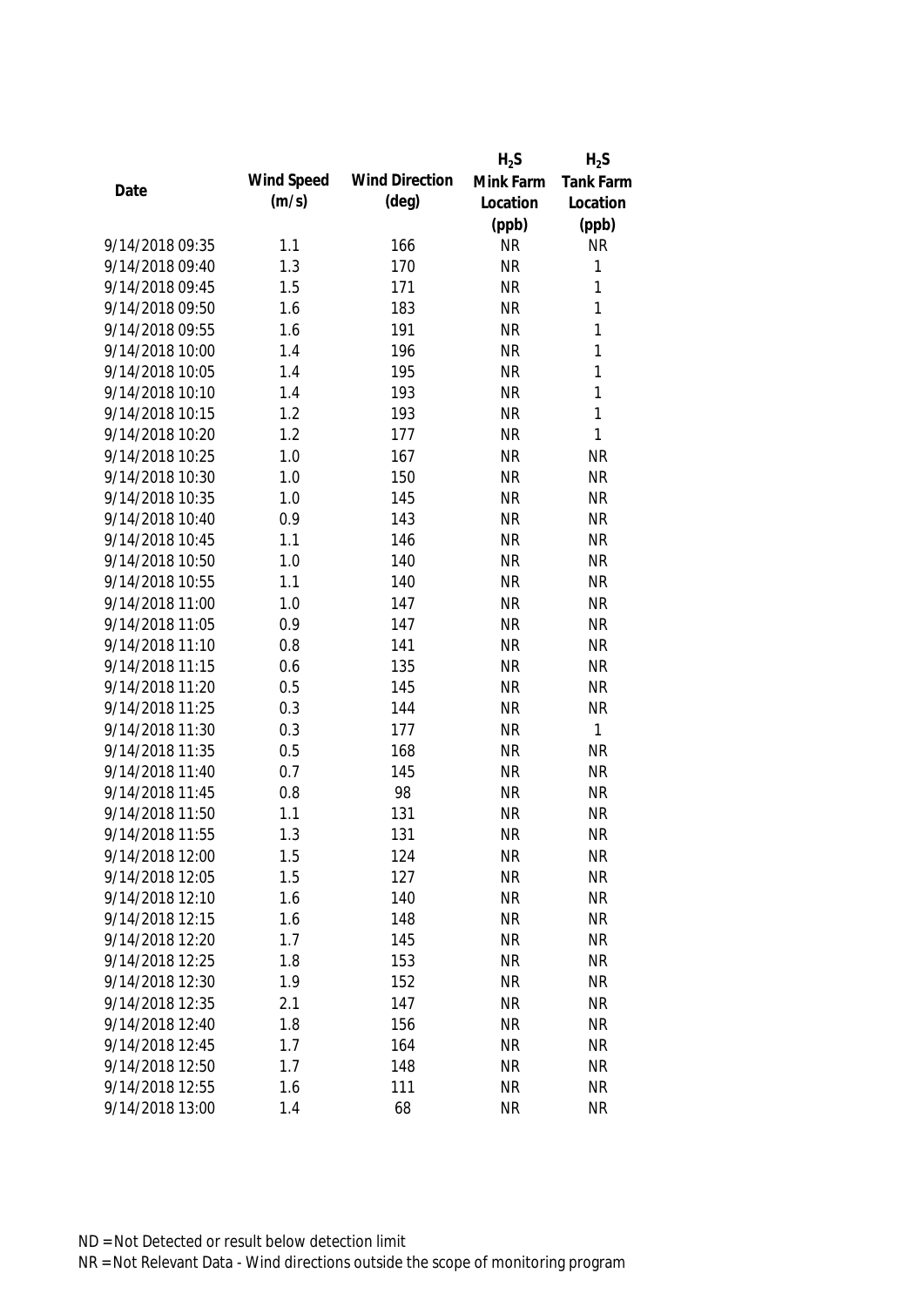|                 |            |                       | $H_2S$    | $H_2S$           |
|-----------------|------------|-----------------------|-----------|------------------|
| Date            | Wind Speed | <b>Wind Direction</b> | Mink Farm | <b>Tank Farm</b> |
|                 | (m/s)      | $(\text{deg})$        | Location  | Location         |
|                 |            |                       | (ppb)     | (ppb)            |
| 9/14/2018 13:05 | 1.4        | 35                    | <b>NR</b> | <b>NR</b>        |
| 9/14/2018 13:10 | 1.6        | 47                    | <b>NR</b> | <b>NR</b>        |
| 9/14/2018 13:15 | 1.9        | 66                    | <b>NR</b> | <b>NR</b>        |
| 9/14/2018 13:20 | 1.9        | 80                    | <b>NR</b> | <b>NR</b>        |
| 9/14/2018 13:25 | 1.8        | 104                   | <b>NR</b> | <b>NR</b>        |
| 9/14/2018 13:30 | 2.0        | 134                   | <b>NR</b> | <b>NR</b>        |
| 9/14/2018 13:35 | 1.9        | 158                   | <b>NR</b> | <b>NR</b>        |
| 9/14/2018 13:40 | 1.7        | 171                   | <b>NR</b> | <b>NR</b>        |
| 9/14/2018 13:45 | 1.5        | 177                   | <b>NR</b> | <b>NR</b>        |
| 9/14/2018 13:50 | 1.5        | 180                   | <b>NR</b> | <b>NR</b>        |
| 9/14/2018 13:55 | 1.5        | 181                   | <b>NR</b> | <b>NR</b>        |
| 9/14/2018 14:00 | 1.4        | 130                   | <b>NR</b> | <b>NR</b>        |
| 9/14/2018 14:05 | 1.4        | 110                   | <b>NR</b> | <b>NR</b>        |
| 9/14/2018 14:10 | 1.5        | 95                    | <b>NR</b> | <b>NR</b>        |
| 9/14/2018 14:15 | 1.4        | 72                    | <b>NR</b> | <b>NR</b>        |
| 9/14/2018 14:20 | 1.5        | 63                    | <b>NR</b> | <b>NR</b>        |
| 9/14/2018 14:25 | 1.4        | 64                    | <b>NR</b> | <b>NR</b>        |
| 9/14/2018 14:30 | 1.4        | 48                    | <b>NR</b> | <b>NR</b>        |
| 9/14/2018 14:35 | 1.5        | 23                    | <b>NR</b> | <b>NR</b>        |
| 9/14/2018 14:40 | 1.3        | $\overline{7}$        | <b>NR</b> | <b>NR</b>        |
| 9/14/2018 14:45 | 1.4        | 12                    | <b>NR</b> | <b>NR</b>        |
| 9/14/2018 14:50 | 1.3        | 25                    | <b>NR</b> | <b>NR</b>        |
| 9/14/2018 14:55 | 1.2        | 19                    | <b>NR</b> | <b>NR</b>        |
| 9/14/2018 15:00 | 1.2        | 11                    | <b>NR</b> | <b>NR</b>        |
| 9/14/2018 15:05 | 1.2        | 18                    | <b>NR</b> | <b>NR</b>        |
| 9/14/2018 15:10 | 1.3        | 38                    | <b>NR</b> | <b>NR</b>        |
| 9/14/2018 15:15 | 1.4        | 49                    | <b>NR</b> | <b>NR</b>        |
| 9/14/2018 15:20 | 1.4        | 57                    | <b>NR</b> | <b>NR</b>        |
| 9/14/2018 15:25 | 1.4        | 38                    | <b>NR</b> | <b>NR</b>        |
| 9/14/2018 15:30 | 1.2        | 25                    | <b>NR</b> | <b>NR</b>        |
| 9/14/2018 15:35 | 1.0        | 55                    | <b>NR</b> | <b>NR</b>        |
| 9/14/2018 15:40 | 0.8        | 62                    | <b>NR</b> | <b>NR</b>        |
| 9/14/2018 15:45 | 0.8        | 40                    | <b>NR</b> | <b>NR</b>        |
| 9/14/2018 15:50 | 0.8        | 29                    | <b>NR</b> | <b>NR</b>        |
| 9/14/2018 15:55 | 1.0        | 53                    | <b>NR</b> | <b>NR</b>        |
| 9/14/2018 16:00 | 1.2        | 66                    | <b>NR</b> | <b>NR</b>        |
| 9/14/2018 16:05 | 1.4        | 69                    | <b>NR</b> | <b>NR</b>        |
| 9/14/2018 16:10 | 1.7        | 62                    | <b>NR</b> | <b>NR</b>        |
| 9/14/2018 16:15 | 1.8        | 55                    | <b>NR</b> | <b>NR</b>        |
| 9/14/2018 16:20 | 1.9        | 46                    | <b>NR</b> | <b>NR</b>        |
| 9/14/2018 16:25 | 1.8        | 38                    | <b>ND</b> | <b>NR</b>        |
| 9/14/2018 16:30 | 1.7        | 36                    | <b>ND</b> | <b>NR</b>        |
|                 |            |                       |           |                  |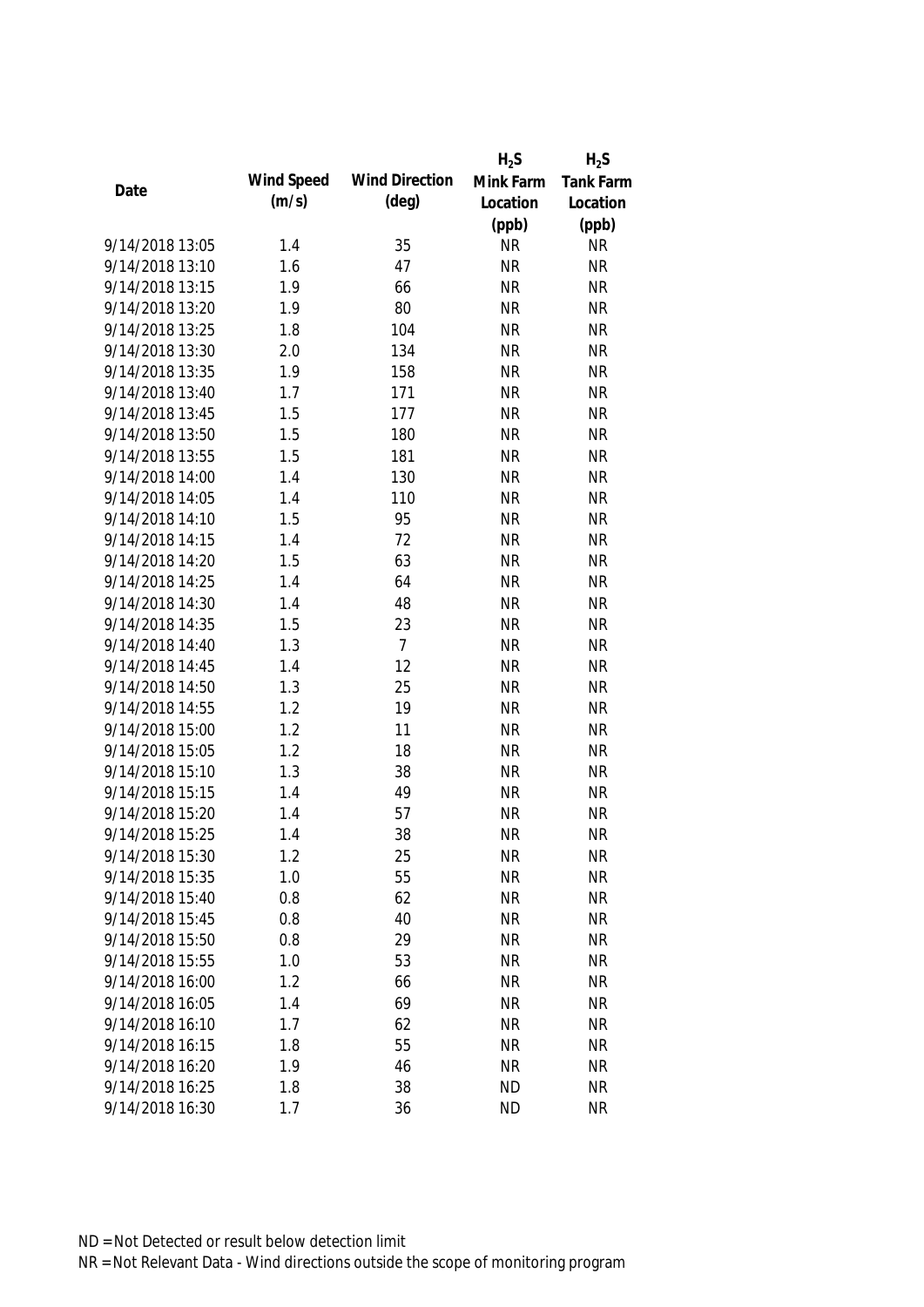|                 |            |                       | $H_2S$    | $H_2S$           |
|-----------------|------------|-----------------------|-----------|------------------|
|                 | Wind Speed | <b>Wind Direction</b> | Mink Farm | <b>Tank Farm</b> |
| Date            | (m/s)      | $(\text{deg})$        | Location  | Location         |
|                 |            |                       | (ppb)     | (ppb)            |
| 9/14/2018 16:35 | 1.6        | 35                    | <b>ND</b> | <b>NR</b>        |
| 9/14/2018 16:40 | 1.1        | 34                    | 1         | <b>NR</b>        |
| 9/14/2018 16:45 | 0.8        | 35                    | <b>ND</b> | <b>NR</b>        |
| 9/14/2018 16:50 | 0.5        | 53                    | <b>NR</b> | <b>NR</b>        |
| 9/14/2018 16:55 | 0.5        | 81                    | <b>NR</b> | <b>NR</b>        |
| 9/14/2018 17:00 | 0.6        | 106                   | <b>NR</b> | <b>NR</b>        |
| 9/14/2018 17:05 | 0.6        | 114                   | <b>NR</b> | <b>NR</b>        |
| 9/14/2018 17:10 | 0.8        | 103                   | <b>NR</b> | <b>NR</b>        |
| 9/14/2018 17:15 | 1.2        | 98                    | <b>NR</b> | <b>NR</b>        |
| 9/14/2018 17:20 | 1.7        | 95                    | <b>NR</b> | <b>NR</b>        |
| 9/14/2018 17:25 | 2.1        | 92                    | <b>NR</b> | <b>NR</b>        |
| 9/14/2018 17:30 | 2.3        | 84                    | <b>NR</b> | <b>NR</b>        |
| 9/14/2018 17:35 | 2.6        | 83                    | <b>NR</b> | <b>NR</b>        |
| 9/14/2018 17:40 | 3.0        | 86                    | <b>NR</b> | <b>NR</b>        |
| 9/14/2018 17:45 | 3.1        | 85                    | <b>NR</b> | <b>NR</b>        |
| 9/14/2018 17:50 | 3.1        | 85                    | <b>NR</b> | <b>NR</b>        |
| 9/14/2018 17:55 | 3.1        | 84                    | <b>NR</b> | <b>NR</b>        |
| 9/14/2018 18:00 | 3.0        | 84                    | <b>NR</b> | <b>NR</b>        |
| 9/14/2018 18:05 | 3.0        | 85                    | <b>NR</b> | <b>NR</b>        |
| 9/14/2018 18:10 | 3.0        | 88                    | <b>NR</b> | <b>NR</b>        |
| 9/14/2018 18:15 | 2.9        | 89                    | <b>NR</b> | <b>NR</b>        |
| 9/14/2018 18:20 | 2.8        | 89                    | <b>NR</b> | <b>NR</b>        |
| 9/14/2018 18:25 | 2.8        | 89                    | <b>NR</b> | <b>NR</b>        |
| 9/14/2018 18:30 | 2.9        | 90                    | <b>NR</b> | <b>NR</b>        |
| 9/14/2018 18:35 | 2.9        | 89                    | <b>NR</b> | <b>NR</b>        |
| 9/14/2018 18:40 | 2.9        | 89                    | <b>NR</b> | <b>NR</b>        |
| 9/14/2018 18:45 | 2.9        | 91                    | <b>NR</b> | <b>NR</b>        |
| 9/14/2018 18:50 | 2.9        | 93                    | <b>NR</b> | <b>NR</b>        |
| 9/14/2018 18:55 | 2.7        | 93                    | <b>NR</b> | <b>NR</b>        |
| 9/14/2018 19:00 | 2.6        | 91                    | <b>NR</b> | <b>NR</b>        |
| 9/14/2018 19:05 | 2.5        | 89                    | <b>NR</b> | <b>NR</b>        |
| 9/14/2018 19:10 | 2.2        | 86                    | <b>NR</b> | <b>NR</b>        |
| 9/14/2018 19:15 | 2.1        | 84                    | <b>NR</b> | <b>NR</b>        |
| 9/14/2018 19:20 | 2.1        | 83                    | <b>NR</b> | <b>NR</b>        |
| 9/14/2018 19:25 | 2.1        | 81                    | <b>NR</b> | <b>NR</b>        |
| 9/14/2018 19:30 | 2.0        | 80                    | <b>NR</b> | <b>NR</b>        |
| 9/14/2018 19:35 | 2.0        | 80                    | <b>NR</b> | <b>NR</b>        |
| 9/14/2018 19:40 | 2.0        | 81                    | <b>NR</b> | <b>NR</b>        |
| 9/14/2018 19:45 | 2.1        | 79                    | <b>NR</b> | <b>NR</b>        |
| 9/14/2018 19:50 | 2.1        | 78                    | <b>NR</b> | <b>NR</b>        |
| 9/14/2018 19:55 | 2.1        | 80                    | <b>NR</b> | <b>NR</b>        |
| 9/14/2018 20:00 | 2.2        | 82                    | <b>NR</b> | <b>NR</b>        |
|                 |            |                       |           |                  |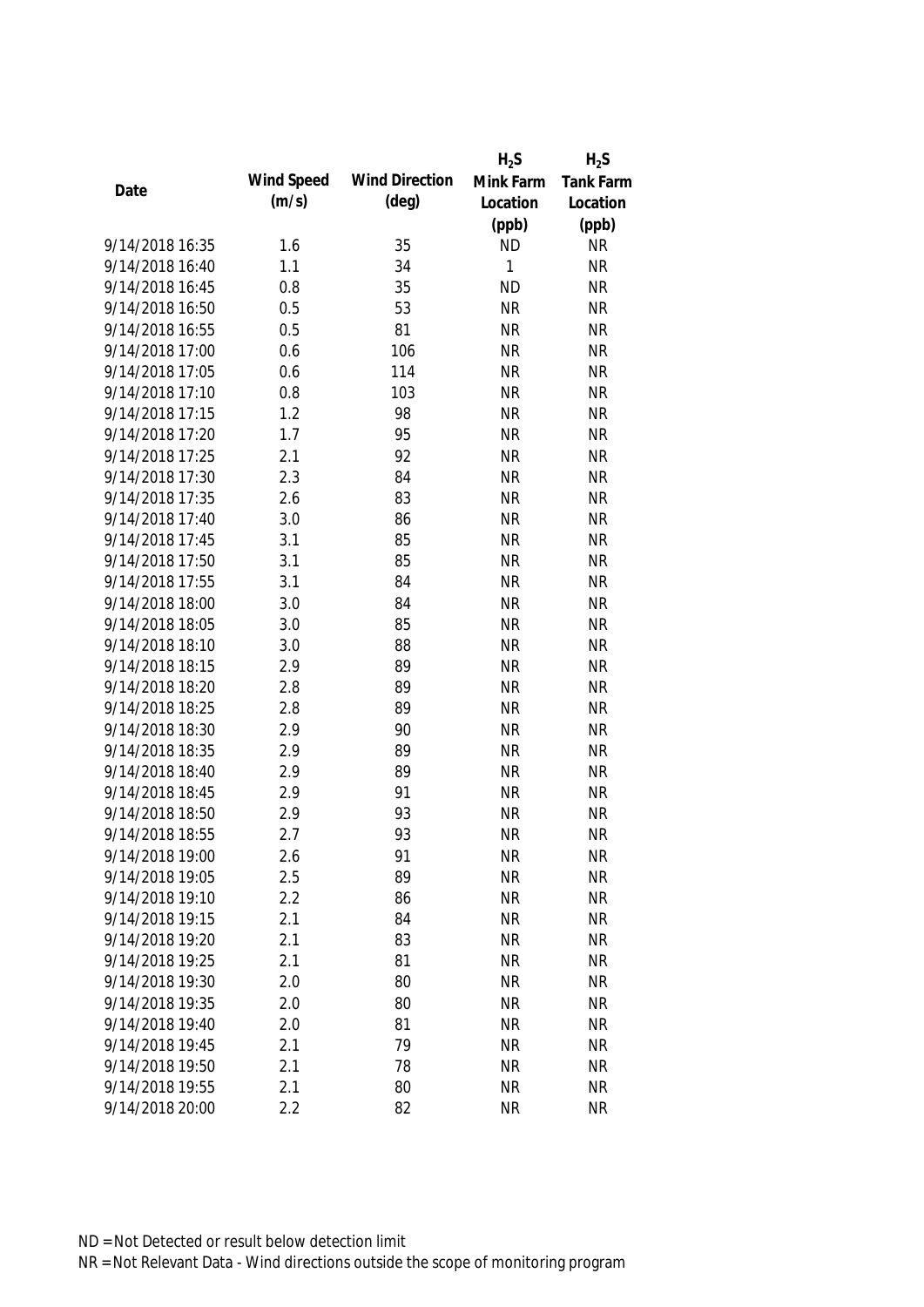|                 |            |                       | $H_2S$    | $H_2S$    |
|-----------------|------------|-----------------------|-----------|-----------|
|                 | Wind Speed | <b>Wind Direction</b> | Mink Farm | Tank Farm |
| Date            | (m/s)      | $(\text{deg})$        | Location  | Location  |
|                 |            |                       | (ppb)     | (ppb)     |
| 9/14/2018 20:05 | 2.2        | 84                    | <b>NR</b> | <b>NR</b> |
| 9/14/2018 20:10 | 2.3        | 84                    | <b>NR</b> | <b>NR</b> |
| 9/14/2018 20:15 | 2.4        | 85                    | <b>NR</b> | <b>NR</b> |
| 9/14/2018 20:20 | 2.4        | 85                    | <b>NR</b> | <b>NR</b> |
| 9/14/2018 20:25 | 2.5        | 84                    | <b>NR</b> | <b>NR</b> |
| 9/14/2018 20:30 | 2.4        | 83                    | <b>NR</b> | <b>NR</b> |
| 9/14/2018 20:35 | 2.4        | 83                    | <b>NR</b> | <b>NR</b> |
| 9/14/2018 20:40 | 2.4        | 85                    | <b>NR</b> | <b>NR</b> |
| 9/14/2018 20:45 | 2.3        | 85                    | <b>NR</b> | <b>NR</b> |
| 9/14/2018 20:50 | 2.2        | 84                    | <b>NR</b> | <b>NR</b> |
| 9/14/2018 20:55 | 2.1        | 83                    | <b>NR</b> | <b>NR</b> |
| 9/14/2018 21:00 | 2.0        | 83                    | <b>NR</b> | <b>NR</b> |
| 9/14/2018 21:05 | 1.9        | 82                    | <b>NR</b> | <b>NR</b> |
| 9/14/2018 21:10 | 1.9        | 81                    | <b>NR</b> | <b>NR</b> |
| 9/14/2018 21:15 | 1.9        | 79                    | <b>NR</b> | <b>NR</b> |
| 9/14/2018 21:20 | 1.8        | 80                    | <b>NR</b> | <b>NR</b> |
| 9/14/2018 21:25 | 1.8        | 79                    | <b>NR</b> | <b>NR</b> |
| 9/14/2018 21:30 | 1.7        | 78                    | <b>NR</b> | <b>NR</b> |
| 9/14/2018 21:35 | 1.7        | 78                    | <b>NR</b> | <b>NR</b> |
| 9/14/2018 21:40 | 1.6        | 76                    | <b>NR</b> | <b>NR</b> |
| 9/14/2018 21:45 | 1.6        | 77                    | <b>NR</b> | <b>NR</b> |
| 9/14/2018 21:50 | 1.6        | 75                    | <b>NR</b> | <b>NR</b> |
| 9/14/2018 21:55 | 1.6        | 74                    | <b>NR</b> | <b>NR</b> |
| 9/14/2018 22:00 | 1.6        | 73                    | <b>NR</b> | <b>NR</b> |
| 9/14/2018 22:05 | 1.6        | 70                    | <b>NR</b> | <b>NR</b> |
| 9/14/2018 22:10 | 1.5        | 69                    | <b>NR</b> | <b>NR</b> |
| 9/14/2018 22:15 | 1.5        | 68                    | <b>NR</b> | <b>NR</b> |
| 9/14/2018 22:20 | 1.5        | 68                    | <b>NR</b> | <b>NR</b> |
| 9/14/2018 22:25 | 1.5        | 66                    | <b>NR</b> | <b>NR</b> |
| 9/14/2018 22:30 | 1.5        | 66                    | <b>NR</b> | <b>NR</b> |
| 9/14/2018 22:35 | 1.4        | 67                    | <b>NR</b> | <b>NR</b> |
| 9/14/2018 22:40 | 1.4        | 68                    | <b>NR</b> | <b>NR</b> |
| 9/14/2018 22:45 | 1.4        | 66                    | <b>NR</b> | <b>NR</b> |
| 9/14/2018 22:50 | 1.4        | 66                    | <b>NR</b> | <b>NR</b> |
| 9/14/2018 22:55 | 1.4        | 69                    | <b>NR</b> | <b>NR</b> |
| 9/14/2018 23:00 | 1.3        | 68                    | <b>NR</b> | <b>NR</b> |
| 9/14/2018 23:05 | 1.3        | 66                    | <b>NR</b> | <b>NR</b> |
| 9/14/2018 23:10 | 1.2        | 65                    | <b>NR</b> | <b>NR</b> |
| 9/14/2018 23:15 | 1.2        | 66                    | <b>NR</b> | <b>NR</b> |
| 9/14/2018 23:20 |            |                       |           |           |
|                 | 1.1        | 68                    | <b>NR</b> | <b>NR</b> |
| 9/14/2018 23:25 | 1.2        | 68                    | <b>NR</b> | <b>NR</b> |
| 9/14/2018 23:30 | 1.2        | 69                    | <b>NR</b> | <b>NR</b> |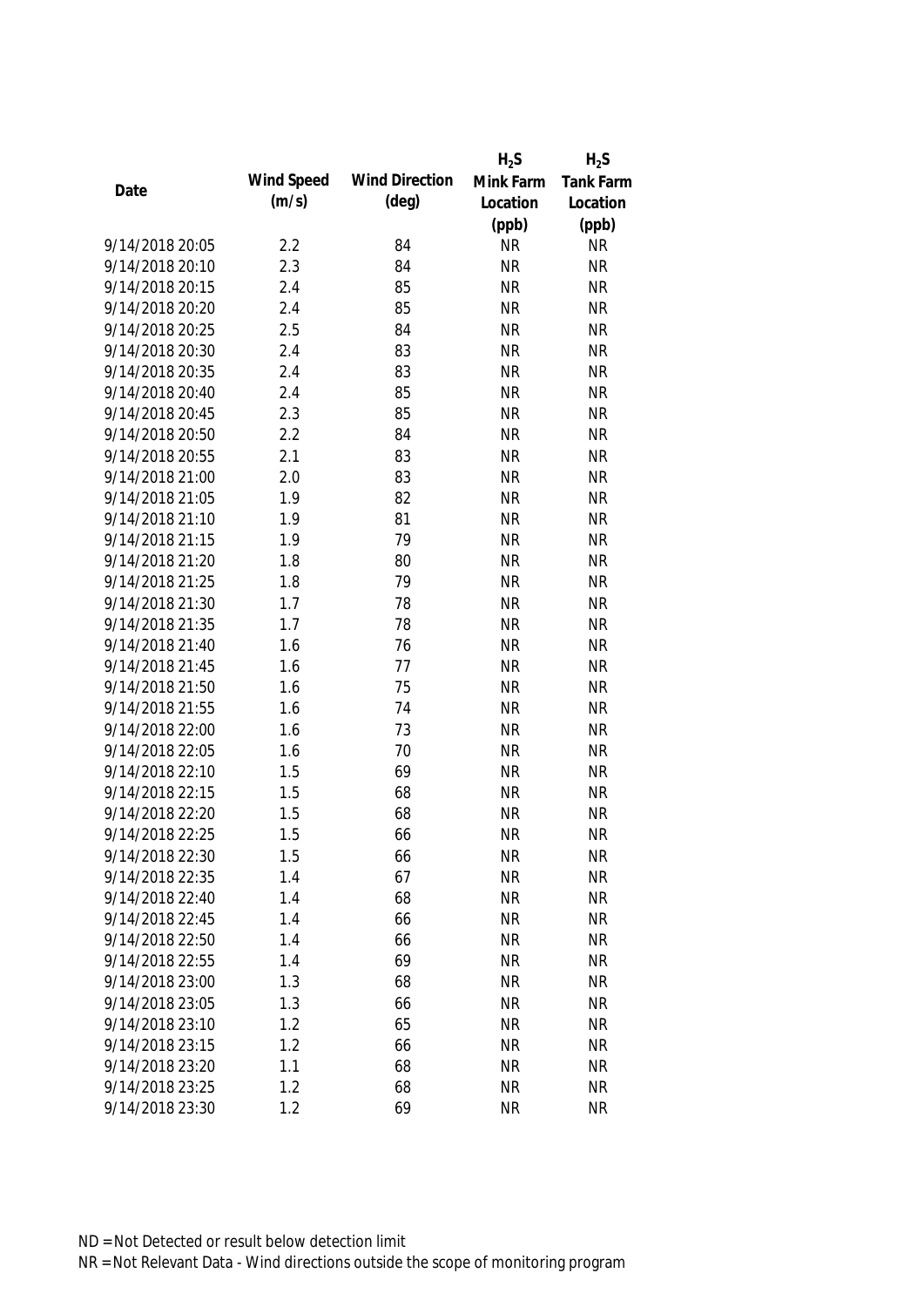|                 |            |                       | $H_2S$    | $H_2S$    |
|-----------------|------------|-----------------------|-----------|-----------|
|                 | Wind Speed | <b>Wind Direction</b> | Mink Farm | Tank Farm |
| Date            | (m/s)      | $(\text{deg})$        | Location  | Location  |
|                 |            |                       | (ppb)     | (ppb)     |
| 9/14/2018 23:35 | 1.3        | 71                    | <b>NR</b> | <b>NR</b> |
| 9/14/2018 23:40 | 1.4        | 72                    | <b>NR</b> | <b>NR</b> |
| 9/14/2018 23:45 | 1.3        | 72                    | <b>NR</b> | <b>NR</b> |
| 9/14/2018 23:50 | 1.4        | 70                    | <b>NR</b> | <b>NR</b> |
| 9/14/2018 23:55 | 1.4        | 69                    | <b>NR</b> | <b>NR</b> |
| 9/14/2018 24:00 | 1.4        | 69                    | <b>NR</b> | <b>NR</b> |
| 9/15/2018 00:05 | 1.4        | 71                    | <b>NR</b> | <b>NR</b> |
| 9/15/2018 00:10 | 1.4        | 72                    | <b>NR</b> | <b>NR</b> |
| 9/15/2018 00:15 | 1.6        | 74                    | <b>NR</b> | <b>NR</b> |
| 9/15/2018 00:20 | 1.7        | 75                    | <b>NR</b> | <b>NR</b> |
| 9/15/2018 00:25 | 1.7        | 74                    | <b>NR</b> | <b>NR</b> |
| 9/15/2018 00:30 | 1.7        | 72                    | <b>NR</b> | <b>NR</b> |
| 9/15/2018 00:35 | 1.6        | 69                    | <b>NR</b> | <b>NR</b> |
| 9/15/2018 00:40 | 1.6        | 66                    | <b>NR</b> | <b>NR</b> |
| 9/15/2018 00:45 | 1.5        | 64                    | <b>NR</b> | <b>NR</b> |
| 9/15/2018 00:50 | 1.4        | 63                    | <b>NR</b> | <b>NR</b> |
| 9/15/2018 00:55 | 1.4        | 66                    | <b>NR</b> | <b>NR</b> |
| 9/15/2018 01:00 | 1.4        | 71                    | <b>NR</b> | <b>NR</b> |
| 9/15/2018 01:05 | 1.5        | 72                    | <b>NR</b> | <b>NR</b> |
| 9/15/2018 01:10 | 1.4        | 74                    | <b>NR</b> | <b>NR</b> |
| 9/15/2018 01:15 | 1.4        | 76                    | <b>NR</b> | <b>NR</b> |
| 9/15/2018 01:20 | 1.4        | 75                    | <b>NR</b> | <b>NR</b> |
| 9/15/2018 01:25 | 1.4        | 72                    | <b>NR</b> | <b>NR</b> |
| 9/15/2018 01:30 | 1.4        | 68                    | <b>NR</b> | <b>NR</b> |
| 9/15/2018 01:35 | 1.4        | 68                    | <b>NR</b> | <b>NR</b> |
| 9/15/2018 01:40 | 1.5        | 68                    | <b>NR</b> | <b>NR</b> |
| 9/15/2018 01:45 | 1.5        | 68                    | <b>NR</b> | <b>NR</b> |
| 9/15/2018 01:50 | 1.5        | 70                    | <b>NR</b> | <b>NR</b> |
| 9/15/2018 01:55 | 1.3        | 73                    | <b>NR</b> | <b>NR</b> |
| 9/15/2018 02:00 | 1.2        | 77                    | <b>NR</b> | <b>NR</b> |
| 9/15/2018 02:05 | 1.1        | 76                    | <b>NR</b> | <b>NR</b> |
| 9/15/2018 02:10 | 0.9        | 75                    | <b>NR</b> | <b>NR</b> |
| 9/15/2018 02:15 | 0.8        | 69                    | <b>NR</b> | <b>NR</b> |
| 9/15/2018 02:20 | 0.7        | 61                    | <b>NR</b> | <b>NR</b> |
| 9/15/2018 02:25 | 0.6        | 57                    | <b>NR</b> | <b>NR</b> |
| 9/15/2018 02:30 | 0.6        | 53                    | <b>NR</b> | <b>NR</b> |
| 9/15/2018 02:35 | 0.4        | 48                    | <b>NR</b> | <b>NR</b> |
| 9/15/2018 02:40 | 0.4        | 46                    | <b>NR</b> | <b>NR</b> |
| 9/15/2018 02:45 | 0.2        | 47                    | <b>NR</b> | <b>NR</b> |
| 9/15/2018 02:50 | 0.2        | 53                    | <b>NR</b> | <b>NR</b> |
| 9/15/2018 02:55 | 0.2        | 51                    | <b>NR</b> | <b>NR</b> |
| 9/15/2018 03:00 | 0.3        | 50                    | <b>NR</b> | <b>NR</b> |
|                 |            |                       |           |           |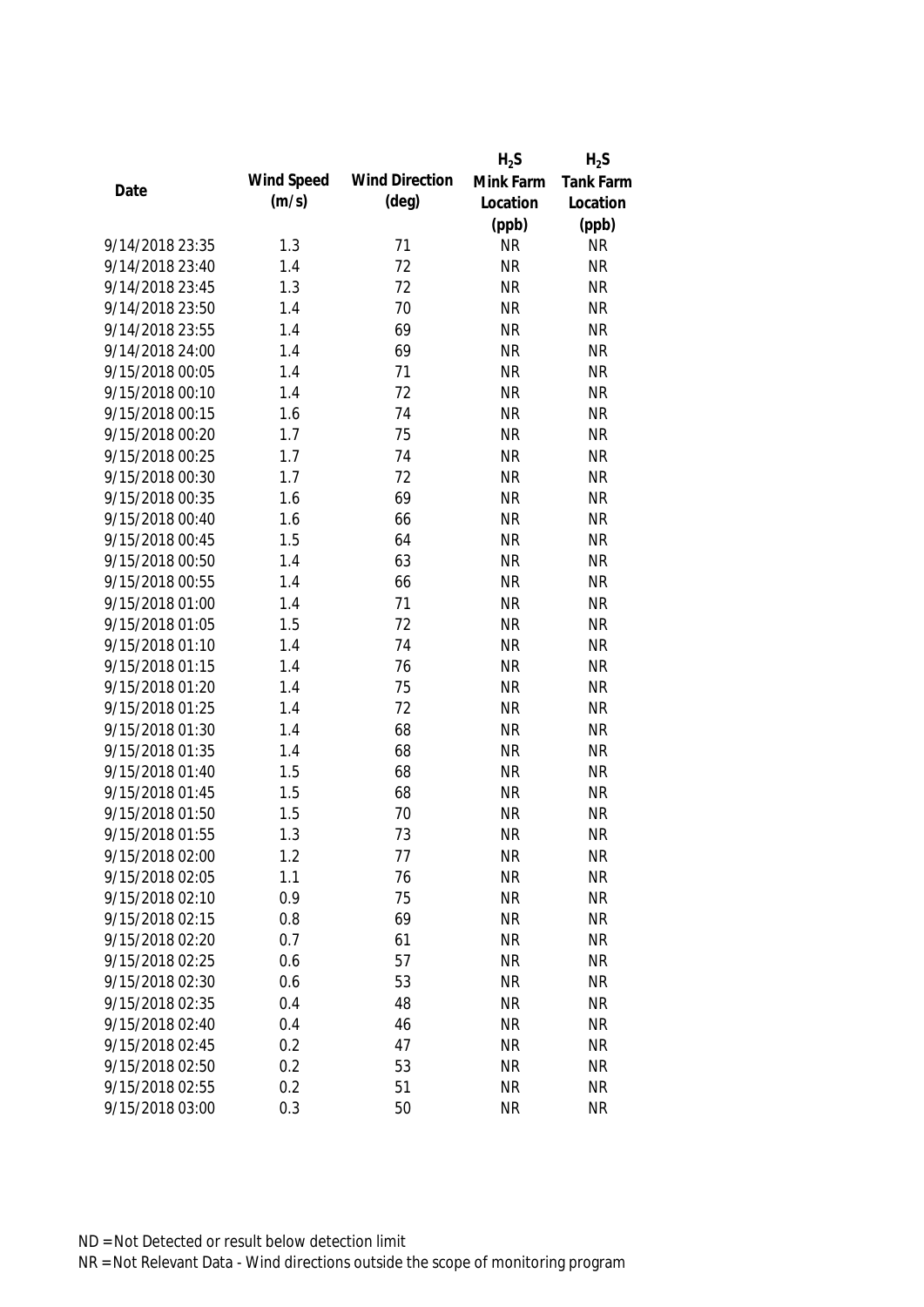|                 |            |                       | $H_2S$    | $H_2S$    |
|-----------------|------------|-----------------------|-----------|-----------|
|                 | Wind Speed | <b>Wind Direction</b> | Mink Farm | Tank Farm |
| Date            | (m/s)      | $(\text{deg})$        | Location  | Location  |
|                 |            |                       | (ppb)     | (ppb)     |
| 9/15/2018 03:05 | 0.3        | 53                    | <b>NR</b> | <b>NR</b> |
| 9/15/2018 03:10 | 0.5        | 52                    | <b>NR</b> | <b>NR</b> |
| 9/15/2018 03:15 | 0.7        | 52                    | <b>NR</b> | <b>NR</b> |
| 9/15/2018 03:20 | 0.9        | 55                    | <b>NR</b> | <b>NR</b> |
| 9/15/2018 03:25 | 1.0        | 58                    | <b>NR</b> | <b>NR</b> |
| 9/15/2018 03:30 | 1.2        | 59                    | <b>NR</b> | <b>NR</b> |
| 9/15/2018 03:35 | 1.3        | 60                    | <b>NR</b> | <b>NR</b> |
| 9/15/2018 03:40 | 1.4        | 62                    | <b>NR</b> | <b>NR</b> |
| 9/15/2018 03:45 | 1.4        | 64                    | <b>NR</b> | <b>NR</b> |
| 9/15/2018 03:50 | 1.3        | 65                    | <b>NR</b> | <b>NR</b> |
| 9/15/2018 03:55 | 1.4        | 65                    | <b>NR</b> | <b>NR</b> |
| 9/15/2018 04:00 | 1.4        | 66                    | <b>NR</b> | <b>NR</b> |
| 9/15/2018 04:05 | 1.4        | 64                    | <b>NR</b> | <b>NR</b> |
| 9/15/2018 04:10 | 1.4        | 63                    | <b>NR</b> | <b>NR</b> |
| 9/15/2018 04:15 | 1.4        | 63                    | <b>NR</b> | <b>NR</b> |
| 9/15/2018 04:20 | 1.5        | 61                    | <b>NR</b> | <b>NR</b> |
| 9/15/2018 04:25 | 1.5        | 59                    | <b>NR</b> | <b>NR</b> |
| 9/15/2018 04:30 | 1.5        | 60                    | <b>NR</b> | <b>NR</b> |
| 9/15/2018 04:35 | 1.6        | 60                    | <b>NR</b> | <b>NR</b> |
| 9/15/2018 04:40 | 1.6        | 60                    | <b>NR</b> | <b>NR</b> |
| 9/15/2018 04:45 | 1.6        | 59                    | <b>NR</b> | <b>NR</b> |
| 9/15/2018 04:50 | 1.6        | 59                    | <b>NR</b> | <b>NR</b> |
| 9/15/2018 04:55 | 1.6        | 59                    | <b>NR</b> | <b>NR</b> |
| 9/15/2018 05:00 | 1.6        | 57                    | <b>NR</b> | <b>NR</b> |
| 9/15/2018 05:05 | 1.6        | 57                    | <b>NR</b> | <b>NR</b> |
| 9/15/2018 05:10 | 1.5        | 59                    | <b>NR</b> | <b>NR</b> |
| 9/15/2018 05:15 | 1.6        | 59                    | <b>NR</b> | <b>NR</b> |
| 9/15/2018 05:20 | 1.6        | 60                    | <b>NR</b> | <b>NR</b> |
| 9/15/2018 05:25 | 1.6        | 59                    | <b>NR</b> | <b>NR</b> |
| 9/15/2018 05:30 | 1.6        | 58                    | <b>NR</b> | <b>NR</b> |
| 9/15/2018 05:35 | 1.5        | 58                    | <b>NR</b> | <b>NR</b> |
| 9/15/2018 05:40 | 1.5        | 56                    | <b>NR</b> | <b>NR</b> |
| 9/15/2018 05:45 | 1.4        | 57                    | <b>NR</b> | <b>NR</b> |
| 9/15/2018 05:50 | 1.3        | 55                    | <b>NR</b> | <b>NR</b> |
| 9/15/2018 05:55 | 1.2        | 54                    | <b>NR</b> | <b>NR</b> |
| 9/15/2018 06:00 | 1.1        | 56                    | <b>NR</b> | <b>NR</b> |
| 9/15/2018 06:05 | 1.0        | 56                    | <b>NR</b> | <b>NR</b> |
| 9/15/2018 06:10 | 1.0        | 55                    | <b>NR</b> | <b>NR</b> |
| 9/15/2018 06:15 | 1.0        | 52                    | <b>NR</b> | <b>NR</b> |
| 9/15/2018 06:20 | 1.1        | 51                    | <b>NR</b> | <b>NR</b> |
| 9/15/2018 06:25 | 1.1        | 51                    | <b>NR</b> | <b>NR</b> |
| 9/15/2018 06:30 | 1.2        | 50                    | <b>NR</b> | <b>NR</b> |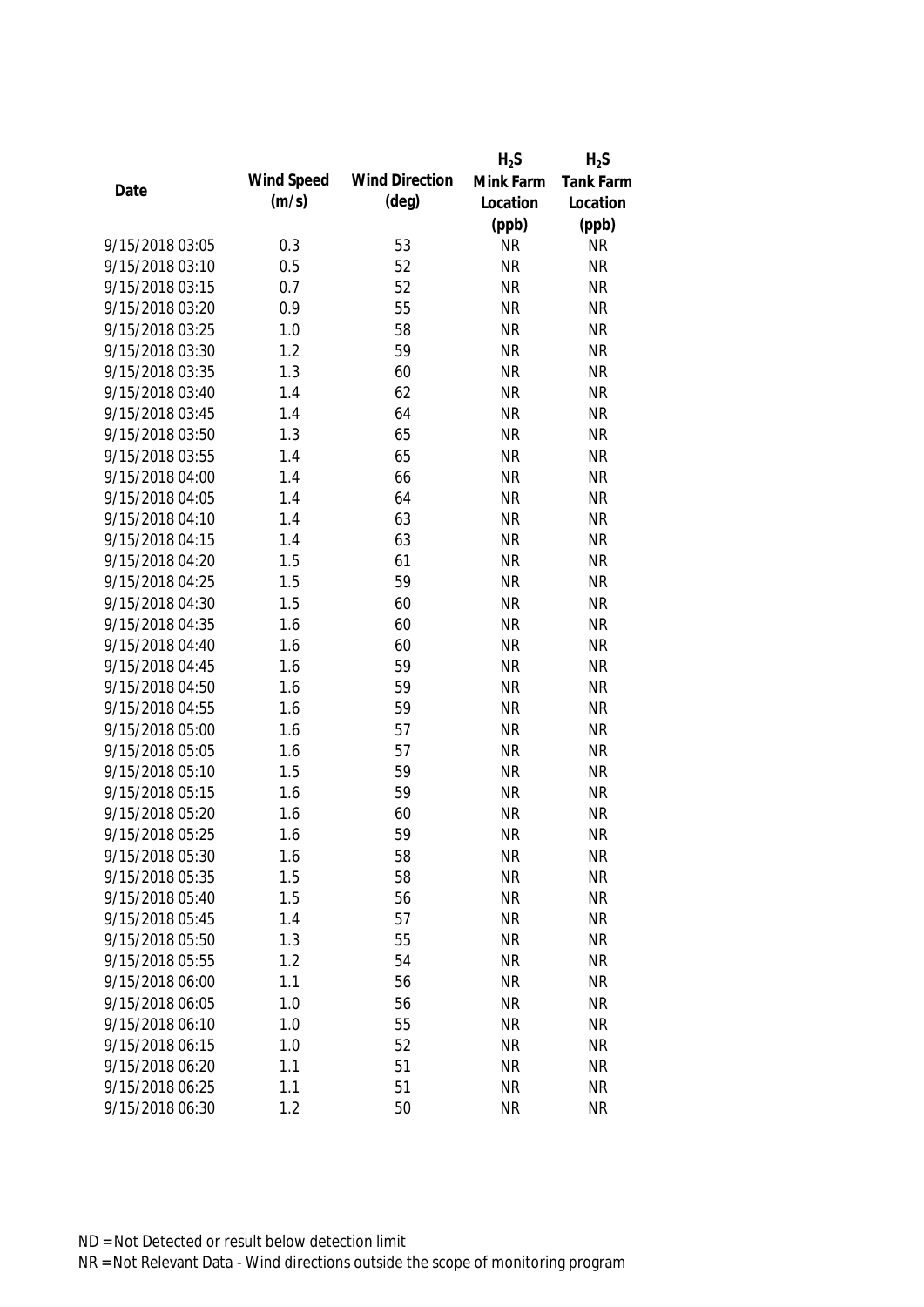|                 |            |                       | $H_2S$         | $H_2S$    |
|-----------------|------------|-----------------------|----------------|-----------|
| Date            | Wind Speed | <b>Wind Direction</b> | Mink Farm      | Tank Farm |
|                 | (m/s)      | (deg)                 | Location       | Location  |
|                 |            |                       | (ppb)          | (ppb)     |
| 9/15/2018 06:35 | 1.3        | 51                    | <b>NR</b>      | <b>NR</b> |
| 9/15/2018 06:40 | 1.3        | 51                    | <b>NR</b>      | <b>NR</b> |
| 9/15/2018 06:45 | 1.2        | 53                    | <b>NR</b>      | <b>NR</b> |
| 9/15/2018 06:50 | 1.2        | 55                    | <b>NR</b>      | <b>NR</b> |
| 9/15/2018 06:55 | 1.2        | 55                    | <b>NR</b>      | <b>NR</b> |
| 9/15/2018 07:00 | 1.2        | 56                    | <b>NR</b>      | <b>NR</b> |
| 9/15/2018 07:05 | 1.2        | 56                    | <b>NR</b>      | <b>NR</b> |
| 9/15/2018 07:10 | 1.3        | 54                    | <b>NR</b>      | <b>NR</b> |
| 9/15/2018 07:15 | 1.4        | 53                    | <b>NR</b>      | <b>NR</b> |
| 9/15/2018 07:20 | 1.4        | 52                    | <b>NR</b>      | <b>NR</b> |
| 9/15/2018 07:25 | 1.4        | 51                    | <b>NR</b>      | <b>NR</b> |
| 9/15/2018 07:30 | 1.3        | 52                    | <b>NR</b>      | <b>NR</b> |
| 9/15/2018 07:35 | 1.3        | 53                    | <b>NR</b>      | <b>NR</b> |
| 9/15/2018 07:40 | 1.2        | 54                    | <b>NR</b>      | <b>NR</b> |
| 9/15/2018 07:45 | 1.2        | 54                    | <b>NR</b>      | <b>NR</b> |
| 9/15/2018 07:50 | 1.2        | 55                    | <b>NR</b>      | <b>NR</b> |
| 9/15/2018 07:55 | 1.3        | 54                    | <b>NR</b>      | <b>NR</b> |
| 9/15/2018 08:00 | 1.4        | 51                    | <b>NR</b>      | <b>NR</b> |
| 9/15/2018 08:05 | 1.5        | 47                    | <b>NR</b>      | <b>NR</b> |
| 9/15/2018 08:10 | 1.6        | 45                    | <b>NR</b>      | <b>NR</b> |
| 9/15/2018 08:15 | 1.6        | 44                    | <b>NR</b>      | <b>NR</b> |
| 9/15/2018 08:20 | 1.7        | 42                    | <b>NR</b>      | <b>NR</b> |
| 9/15/2018 08:25 | 1.8        | 41                    | <b>NR</b>      | <b>NR</b> |
| 9/15/2018 08:30 | 1.7        | 40                    | $\overline{2}$ | <b>NR</b> |
| 9/15/2018 08:35 | 1.6        | 39                    | $\overline{2}$ | <b>NR</b> |
| 9/15/2018 08:40 | 1.6        | 38                    | $\overline{2}$ | <b>NR</b> |
| 9/15/2018 08:45 | 1.7        | 38                    | $\overline{2}$ | <b>NR</b> |
| 9/15/2018 08:50 | 1.6        | 34                    | $\overline{2}$ | <b>NR</b> |
| 9/15/2018 08:55 | 1.6        | 30                    | $\overline{2}$ | <b>NR</b> |
| 9/15/2018 09:00 | 1.7        | 29                    | 2              | <b>NR</b> |
| 9/15/2018 09:05 | 1.6        | 27                    | $\overline{2}$ | <b>NR</b> |
| 9/15/2018 09:10 | 1.6        | 25                    | $\overline{2}$ | <b>NR</b> |
| 9/15/2018 09:15 | 1.5        | 20                    | $\overline{2}$ | <b>NR</b> |
| 9/15/2018 09:20 | 1.4        | 22                    | $\overline{2}$ | <b>NR</b> |
| 9/15/2018 09:25 | 1.3        | 20                    | $\overline{2}$ | <b>NR</b> |
| 9/15/2018 09:30 | 1.3        | 16                    | $\overline{2}$ | <b>NR</b> |
| 9/15/2018 09:35 | 1.5        | 16                    | $\overline{2}$ | <b>NR</b> |
| 9/15/2018 09:40 | 1.4        | 18                    | $\overline{2}$ | <b>NR</b> |
| 9/15/2018 09:45 | 1.6        | 19                    | $\overline{2}$ | <b>NR</b> |
| 9/15/2018 09:50 | 1.7        | 17                    | $\overline{2}$ | <b>NR</b> |
| 9/15/2018 09:55 | 1.9        | 21                    | 1              | <b>NR</b> |
| 9/15/2018 10:00 | 1.9        | 27                    | 1              | <b>NR</b> |
|                 |            |                       |                |           |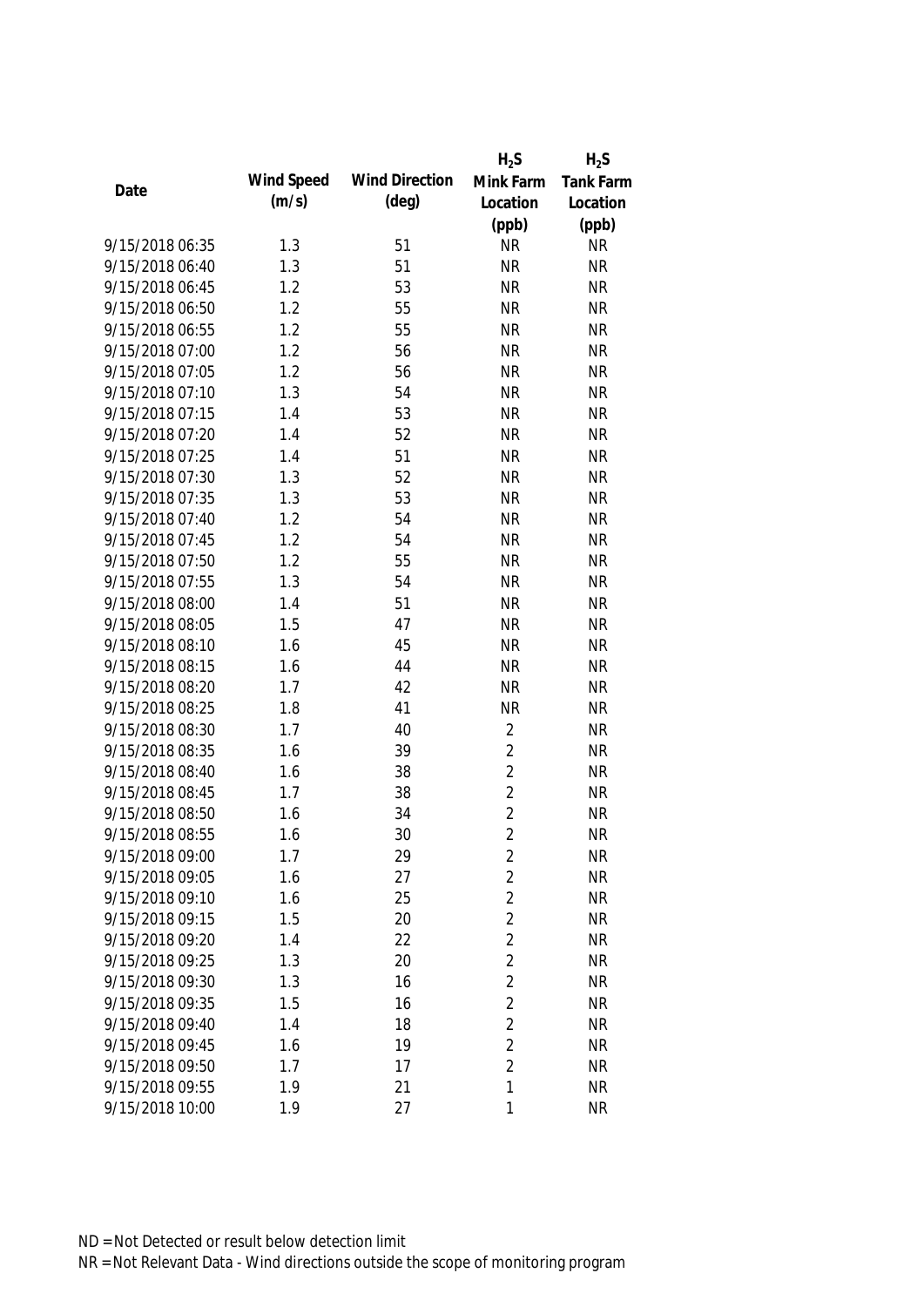|                 |            |                       | $H_2S$       | $H_2S$           |
|-----------------|------------|-----------------------|--------------|------------------|
|                 | Wind Speed | <b>Wind Direction</b> | Mink Farm    | <b>Tank Farm</b> |
| Date            | (m/s)      | $(\text{deg})$        | Location     | Location         |
|                 |            |                       | (ppb)        | (ppb)            |
| 9/15/2018 10:05 | 1.9        | 31                    | 1            | <b>NR</b>        |
| 9/15/2018 10:10 | 2.0        | 29                    | 1            | <b>NR</b>        |
| 9/15/2018 10:15 | 2.0        | 33                    | 1            | <b>NR</b>        |
| 9/15/2018 10:20 | 2.0        | 37                    | 1            | <b>NR</b>        |
| 9/15/2018 10:25 | 1.9        | 39                    | 1            | <b>NR</b>        |
| 9/15/2018 10:30 | 1.9        | 36                    | <b>ND</b>    | <b>NR</b>        |
| 9/15/2018 10:35 | 2.0        | 35                    | <b>ND</b>    | <b>NR</b>        |
| 9/15/2018 10:40 | 2.2        | 34                    | <b>ND</b>    | <b>NR</b>        |
| 9/15/2018 10:45 | 2.3        | 32                    | <b>ND</b>    | <b>NR</b>        |
| 9/15/2018 10:50 | 2.5        | 27                    | <b>ND</b>    | <b>NR</b>        |
| 9/15/2018 10:55 | 2.8        | 25                    | <b>ND</b>    | <b>NR</b>        |
| 9/15/2018 11:00 | 2.9        | 25                    | 1            | <b>NR</b>        |
| 9/15/2018 11:05 | 3.0        | 26                    | $\mathbf{1}$ | <b>NR</b>        |
| 9/15/2018 11:10 | 3.0        | 27                    | <b>ND</b>    | <b>NR</b>        |
| 9/15/2018 11:15 | 3.0        | 29                    | <b>ND</b>    | <b>NR</b>        |
| 9/15/2018 11:20 | 2.9        | 34                    | <b>ND</b>    | <b>NR</b>        |
| 9/15/2018 11:25 | 2.8        | 37                    | <b>ND</b>    | <b>NR</b>        |
| 9/15/2018 11:30 | 2.7        | 36                    | <b>ND</b>    | <b>NR</b>        |
| 9/15/2018 11:35 | 2.6        | 36                    | <b>ND</b>    | <b>NR</b>        |
| 9/15/2018 11:40 | 2.6        | 35                    | <b>ND</b>    | <b>NR</b>        |
| 9/15/2018 11:45 | 2.6        | 37                    | $\mathbf 1$  | <b>NR</b>        |
| 9/15/2018 11:50 | 2.6        | 38                    | 1            | <b>NR</b>        |
| 9/15/2018 11:55 | 2.7        | 35                    | 1            | <b>NR</b>        |
| 9/15/2018 12:00 | 2.8        | 38                    | $\mathbf{1}$ | <b>NR</b>        |
| 9/15/2018 12:05 | 2.9        | 38                    | 1            | <b>NR</b>        |
| 9/15/2018 12:10 | 2.8        | 45                    | <b>NR</b>    | <b>NR</b>        |
| 9/15/2018 12:15 | 2.9        | 43                    | <b>NR</b>    | <b>NR</b>        |
| 9/15/2018 12:20 | 2.9        | 38                    | 1            | <b>NR</b>        |
| 9/15/2018 12:25 | 2.9        | 38                    | $\mathbf{1}$ | <b>NR</b>        |
| 9/15/2018 12:30 | 2.8        | 38                    | <b>NR</b>    | <b>NR</b>        |
| 9/15/2018 12:35 | 2.9        | 38                    | $\mathbf{1}$ | <b>NR</b>        |
| 9/15/2018 12:40 | 3.1        | 33                    | 1            | <b>NR</b>        |
| 9/15/2018 12:45 | 3.0        | 37                    | 1            | <b>NR</b>        |
| 9/15/2018 12:50 | 3.1        | 42                    | <b>NR</b>    | <b>NR</b>        |
| 9/15/2018 12:55 | 3.0        | 46                    | <b>NR</b>    | <b>NR</b>        |
| 9/15/2018 13:00 | 3.1        | 50                    | <b>NR</b>    | <b>NR</b>        |
| 9/15/2018 13:05 | 3.0        | 53                    | <b>NR</b>    | <b>NR</b>        |
| 9/15/2018 13:10 | 2.8        | 59                    | <b>NR</b>    | <b>NR</b>        |
| 9/15/2018 13:15 | 2.9        | 59                    | <b>NR</b>    | <b>NR</b>        |
| 9/15/2018 13:20 | 2.8        | 63                    | <b>NR</b>    | <b>NR</b>        |
| 9/15/2018 13:25 | 2.9        | 66                    | <b>NR</b>    | <b>NR</b>        |
| 9/15/2018 13:30 | 3.0        | 65                    | <b>NR</b>    | <b>NR</b>        |
|                 |            |                       |              |                  |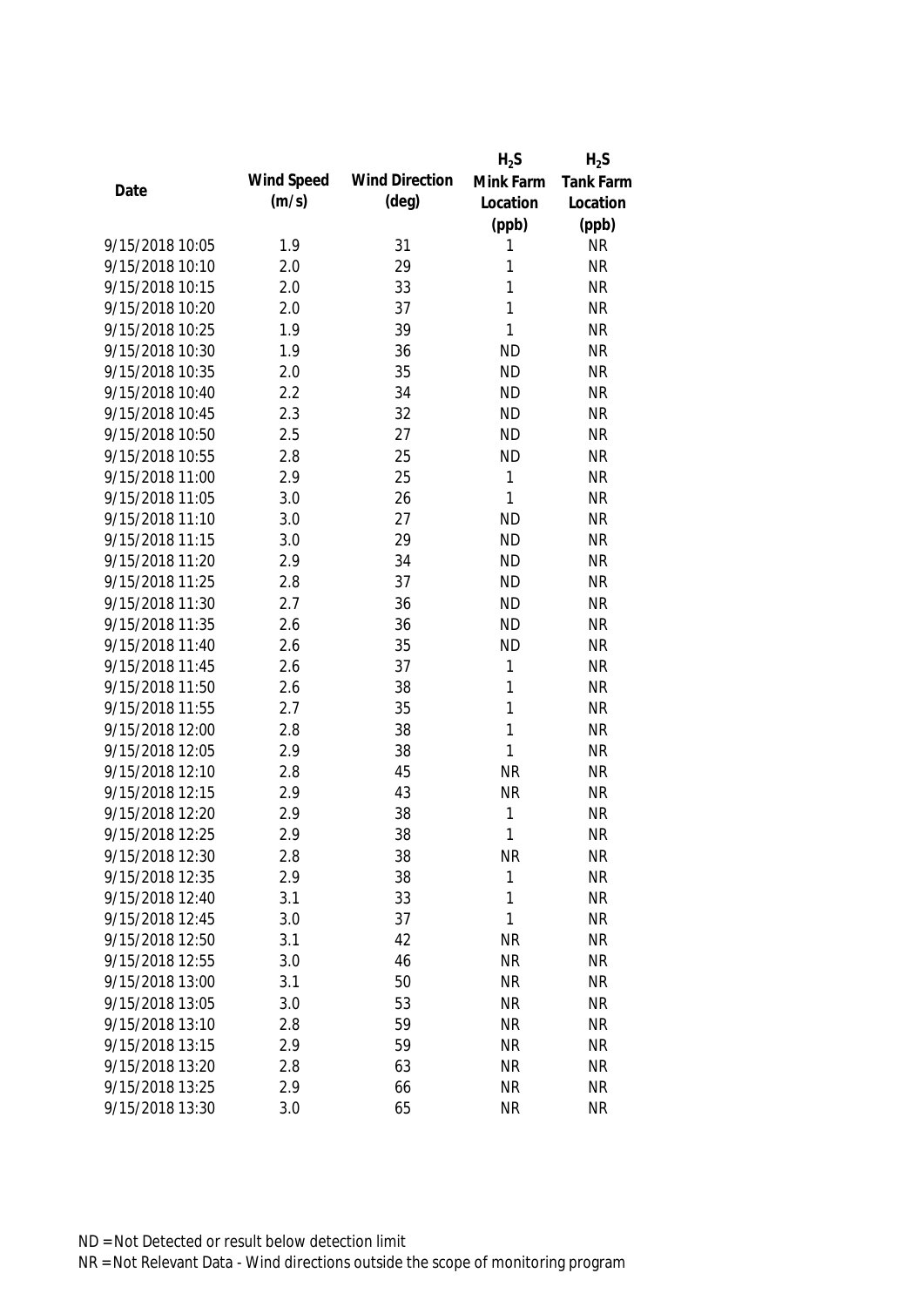|                 |            |                       | $H_2S$      | $H_2S$           |
|-----------------|------------|-----------------------|-------------|------------------|
| Date            | Wind Speed | <b>Wind Direction</b> | Mink Farm   | <b>Tank Farm</b> |
|                 | (m/s)      | $(\text{deg})$        | Location    | Location         |
|                 |            |                       | (ppb)       | (ppb)            |
| 9/15/2018 13:35 | 2.9        | 63                    | <b>NR</b>   | <b>NR</b>        |
| 9/15/2018 13:40 | 2.9        | 59                    | <b>NR</b>   | <b>NR</b>        |
| 9/15/2018 13:45 | 3.0        | 55                    | <b>NR</b>   | <b>NR</b>        |
| 9/15/2018 13:50 | 2.9        | 51                    | <b>NR</b>   | <b>NR</b>        |
| 9/15/2018 13:55 | 2.9        | 48                    | <b>NR</b>   | <b>NR</b>        |
| 9/15/2018 14:00 | 2.9        | 45                    | <b>NR</b>   | <b>NR</b>        |
| 9/15/2018 14:05 | 2.9        | 48                    | <b>NR</b>   | <b>NR</b>        |
| 9/15/2018 14:10 | 3.0        | 48                    | <b>NR</b>   | <b>NR</b>        |
| 9/15/2018 14:15 | 2.9        | 50                    | <b>NR</b>   | <b>NR</b>        |
| 9/15/2018 14:20 | 3.1        | 52                    | <b>NR</b>   | <b>NR</b>        |
| 9/15/2018 14:25 | 3.1        | 51                    | <b>NR</b>   | <b>NR</b>        |
| 9/15/2018 14:30 | 3.0        | 52                    | <b>NR</b>   | <b>NR</b>        |
| 9/15/2018 14:35 | 3.1        | 52                    | <b>NR</b>   | <b>NR</b>        |
| 9/15/2018 14:40 | 3.1        | 55                    | <b>NR</b>   | <b>NR</b>        |
| 9/15/2018 14:45 | 3.1        | 60                    | <b>NR</b>   | <b>NR</b>        |
| 9/15/2018 14:50 | 3.0        | 64                    | <b>NR</b>   | <b>NR</b>        |
| 9/15/2018 14:55 | 3.1        | 65                    | <b>NR</b>   | <b>NR</b>        |
| 9/15/2018 15:00 | 3.3        | 63                    | <b>NR</b>   | <b>NR</b>        |
| 9/15/2018 15:05 | 3.3        | 63                    | <b>NR</b>   | <b>NR</b>        |
| 9/15/2018 15:10 | 3.3        | 62                    | <b>NR</b>   | <b>NR</b>        |
| 9/15/2018 15:15 | 3.5        | 56                    | <b>NR</b>   | <b>NR</b>        |
| 9/15/2018 15:20 | 3.7        | 50                    | <b>NR</b>   | <b>NR</b>        |
| 9/15/2018 15:25 | 3.8        | 51                    | <b>NR</b>   | <b>NR</b>        |
| 9/15/2018 15:30 | 3.6        | 53                    | <b>NR</b>   | <b>NR</b>        |
| 9/15/2018 15:35 | 3.5        | 52                    | <b>NR</b>   | <b>NR</b>        |
| 9/15/2018 15:40 | 3.6        | 46                    | <b>NR</b>   | <b>NR</b>        |
| 9/15/2018 15:45 | 3.6        | 46                    | <b>NR</b>   | <b>NR</b>        |
| 9/15/2018 15:50 | 3.5        | 41                    | <b>NR</b>   | <b>NR</b>        |
| 9/15/2018 15:55 | 3.5        | 38                    | $\mathbf 1$ | <b>NR</b>        |
| 9/15/2018 16:00 | 3.5        | 35                    | 1           | <b>NR</b>        |
| 9/15/2018 16:05 | 3.5        | 33                    | 1           | <b>NR</b>        |
| 9/15/2018 16:10 | 3.1        | 36                    | 1           | <b>NR</b>        |
| 9/15/2018 16:15 | 2.9        | 37                    | 1           | <b>NR</b>        |
| 9/15/2018 16:20 | 2.8        | 46                    | <b>NR</b>   | <b>NR</b>        |
| 9/15/2018 16:25 | 2.5        | 54                    | <b>NR</b>   | <b>NR</b>        |
| 9/15/2018 16:30 | 2.3        | 61                    | <b>NR</b>   | <b>NR</b>        |
| 9/15/2018 16:35 | 2.3        | 68                    | <b>NR</b>   | <b>NR</b>        |
| 9/15/2018 16:40 | 2.5        | 72                    | <b>NR</b>   | <b>NR</b>        |
| 9/15/2018 16:45 | 2.6        | 80                    | <b>NR</b>   | <b>NR</b>        |
| 9/15/2018 16:50 | 2.6        | 80                    | <b>NR</b>   | <b>NR</b>        |
| 9/15/2018 16:55 | 2.7        | 81                    | <b>NR</b>   | <b>NR</b>        |
| 9/15/2018 17:00 | 2.8        | 86                    | <b>NR</b>   | <b>NR</b>        |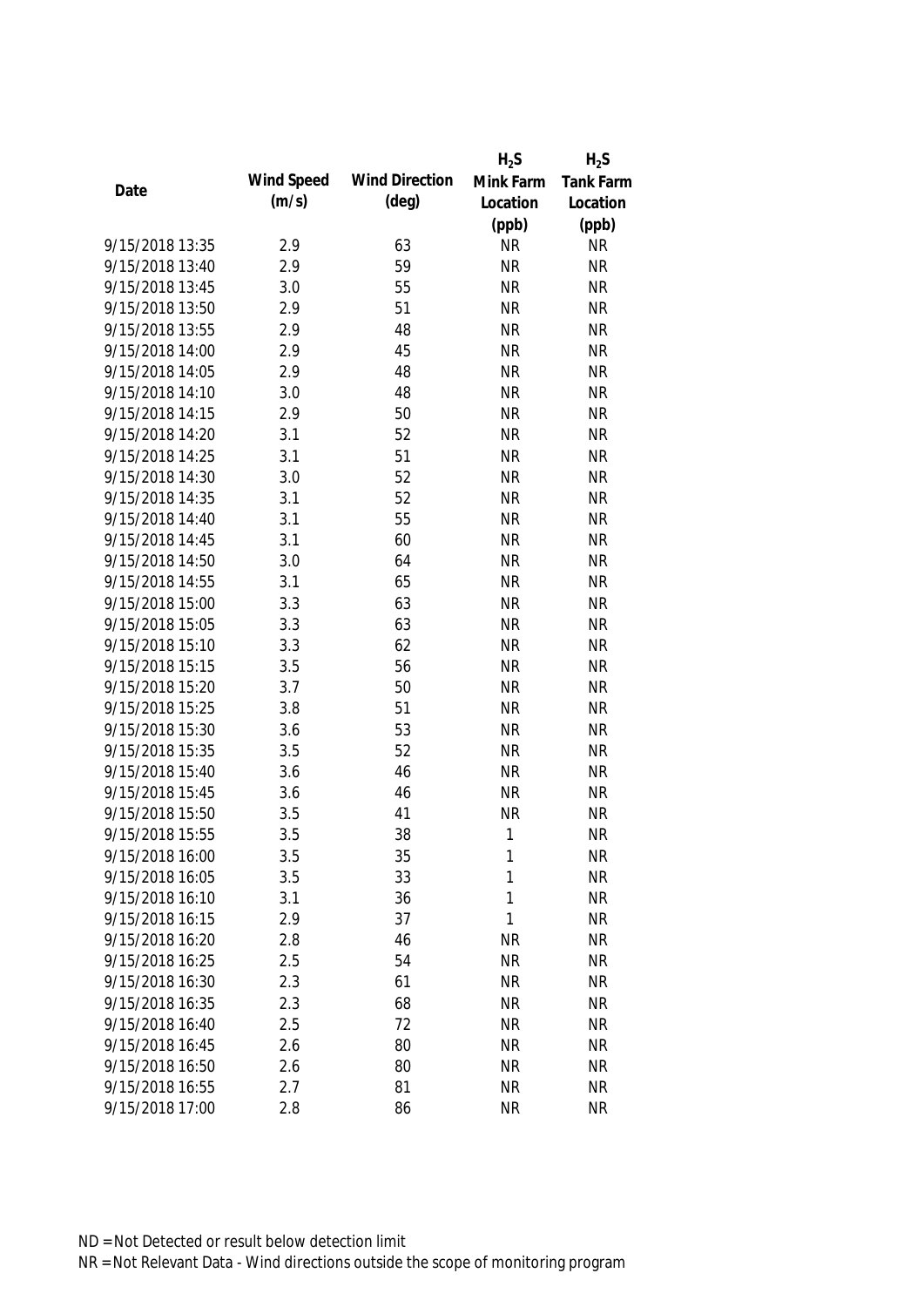|                 |            |                       | $H_2S$    | $H_2S$    |
|-----------------|------------|-----------------------|-----------|-----------|
|                 | Wind Speed | <b>Wind Direction</b> | Mink Farm | Tank Farm |
| Date            | (m/s)      | $(\text{deg})$        | Location  | Location  |
|                 |            |                       | (ppb)     | (ppb)     |
| 9/15/2018 17:05 | 2.7        | 89                    | <b>NR</b> | <b>NR</b> |
| 9/15/2018 17:10 | 2.7        | 89                    | <b>NR</b> | <b>NR</b> |
| 9/15/2018 17:15 | 2.4        | 84                    | <b>NR</b> | <b>NR</b> |
| 9/15/2018 17:20 | 2.3        | 85                    | <b>NR</b> | <b>NR</b> |
| 9/15/2018 17:25 | 2.3        | 86                    | <b>NR</b> | <b>NR</b> |
| 9/15/2018 17:30 | 2.1        | 82                    | <b>NR</b> | <b>NR</b> |
| 9/15/2018 17:35 | 2.0        | 81                    | <b>NR</b> | <b>NR</b> |
| 9/15/2018 17:40 | 1.9        | 80                    | <b>NR</b> | <b>NR</b> |
| 9/15/2018 17:45 | 2.0        | 83                    | <b>NR</b> | <b>NR</b> |
| 9/15/2018 17:50 | 1.9        | 82                    | <b>NR</b> | <b>NR</b> |
| 9/15/2018 17:55 | 1.8        | 72                    | <b>NR</b> | <b>NR</b> |
| 9/15/2018 18:00 | 1.7        | 66                    | <b>NR</b> | <b>NR</b> |
| 9/15/2018 18:05 | 1.7        | 60                    | <b>NR</b> | <b>NR</b> |
| 9/15/2018 18:10 | 1.7        | 56                    | <b>NR</b> | <b>NR</b> |
| 9/15/2018 18:15 | 1.6        | 55                    | <b>NR</b> | <b>NR</b> |
| 9/15/2018 18:20 | 1.7        | 51                    | <b>NR</b> | <b>NR</b> |
| 9/15/2018 18:25 | 1.6        | 52                    | <b>NR</b> | <b>NR</b> |
| 9/15/2018 18:30 | 1.6        | 55                    | <b>NR</b> | <b>NR</b> |
| 9/15/2018 18:35 | 1.5        | 56                    | <b>NR</b> | <b>NR</b> |
| 9/15/2018 18:40 | 1.5        | 55                    | <b>NR</b> | <b>NR</b> |
| 9/15/2018 18:45 | 1.6        | 52                    | <b>NR</b> | <b>NR</b> |
| 9/15/2018 18:50 | 1.6        | 49                    | <b>NR</b> | <b>NR</b> |
| 9/15/2018 18:55 | 1.6        | 48                    | <b>NR</b> | <b>NR</b> |
| 9/15/2018 19:00 | 1.5        | 46                    | <b>NR</b> | <b>NR</b> |
| 9/15/2018 19:05 | 1.6        | 44                    | <b>NR</b> | <b>NR</b> |
| 9/15/2018 19:10 | 1.4        | 44                    | <b>NR</b> | <b>NR</b> |
| 9/15/2018 19:15 | 1.3        | 46                    | <b>NR</b> | <b>NR</b> |
| 9/15/2018 19:20 | 1.2        | 50                    | <b>NR</b> | <b>NR</b> |
| 9/15/2018 19:25 | 1.3        | 53                    | <b>NR</b> | <b>NR</b> |
| 9/15/2018 19:30 | 1.3        | 56                    | <b>NR</b> | <b>NR</b> |
| 9/15/2018 19:35 | 1.2        | 60                    | <b>NR</b> | <b>NR</b> |
| 9/15/2018 19:40 | 1.3        | 61                    | <b>NR</b> | <b>NR</b> |
| 9/15/2018 19:45 | 1.3        | 59                    | <b>NR</b> | <b>NR</b> |
| 9/15/2018 19:50 | 1.3        | 56                    | <b>NR</b> | <b>NR</b> |
| 9/15/2018 19:55 | 1.4        | 53                    | <b>NR</b> | <b>NR</b> |
| 9/15/2018 20:00 | 1.5        | 49                    | <b>NR</b> | <b>NR</b> |
| 9/15/2018 20:05 | 1.6        | 46                    | <b>NR</b> | <b>NR</b> |
| 9/15/2018 20:10 | 1.7        |                       | <b>NR</b> | <b>NR</b> |
| 9/15/2018 20:15 |            | 44                    |           |           |
|                 | 1.8        | 43                    | <b>NR</b> | <b>NR</b> |
| 9/15/2018 20:20 | 1.9        | 42                    | <b>NR</b> | <b>NR</b> |
| 9/15/2018 20:25 | 1.9        | 42                    | <b>NR</b> | <b>NR</b> |
| 9/15/2018 20:30 | 2.0        | 41                    | <b>NR</b> | <b>NR</b> |